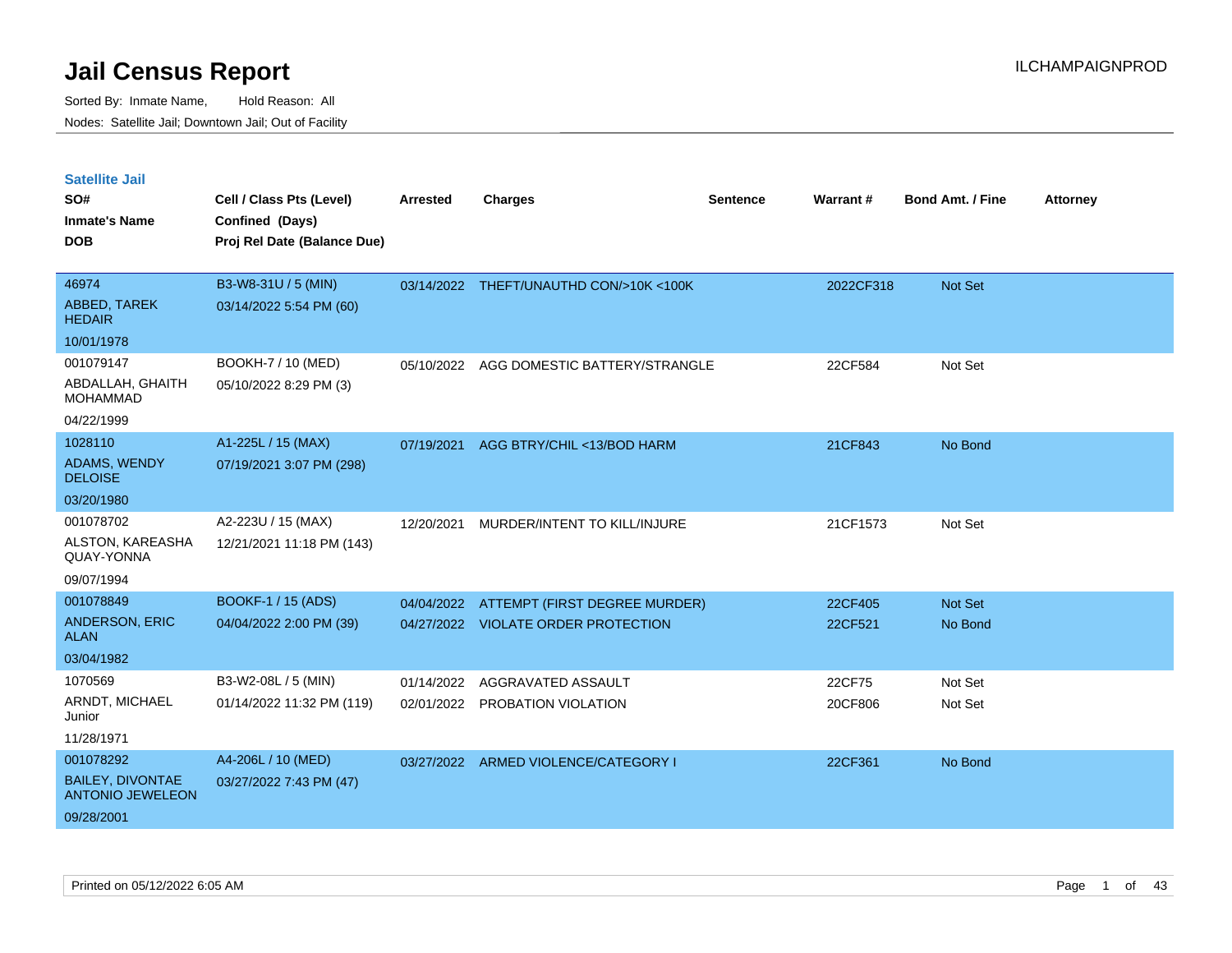| SO#                                | Cell / Class Pts (Level)    | Arrested   | <b>Charges</b>                            | <b>Sentence</b> | Warrant#            | <b>Bond Amt. / Fine</b> | <b>Attorney</b> |
|------------------------------------|-----------------------------|------------|-------------------------------------------|-----------------|---------------------|-------------------------|-----------------|
| <b>Inmate's Name</b>               | Confined (Days)             |            |                                           |                 |                     |                         |                 |
| <b>DOB</b>                         | Proj Rel Date (Balance Due) |            |                                           |                 |                     |                         |                 |
|                                    |                             |            |                                           |                 |                     |                         |                 |
| 001078565                          | B1-104U / 15 (MAX)          | 11/05/2021 | POSSESSION OF STOLEN FIREARM              |                 | 21CF1366            | Not Set                 |                 |
| <b>BARBER, MARK</b>                | 11/05/2021 7:40 AM (189)    | 11/05/2021 | RECEIVE/POSS/SELL STOLEN VEH              |                 | 2021CF1309          | 25000.00                |                 |
| <b>ANTHONY, Junior</b>             |                             | 11/05/2021 | <b>BURGLARY</b>                           |                 | 21CF1369            | Not Set                 |                 |
| 09/24/2003                         |                             |            |                                           |                 |                     |                         |                 |
| 001078969                          | B1-104L / 10 (MED)          |            | 03/22/2022 AGG UNLAWFUL USE WEAPON/PERSON |                 | 22CF345             | Not Set                 |                 |
| BEVERLY, SAYVION<br><b>LAMONTE</b> | 03/22/2022 10:20 PM (52)    |            |                                           |                 |                     |                         |                 |
| 11/20/2002                         |                             |            |                                           |                 |                     |                         |                 |
| 64848                              | B3-W6-22L / 10 (ADS)        | 04/23/2022 | DOM BTRY/BOD HARM/4+ PRECONV              |                 | 20CF1099            | 25000.00                |                 |
| <b>BLISSIT, ANTHONY</b>            | 04/23/2022 1:31 AM (20)     | 04/23/2022 | <b>ESCAPE/VIOLATE ELEC MONITORING</b>     |                 | 21CF372             | 25000.00                |                 |
| <b>LATHEN</b>                      |                             | 04/23/2022 | <b>HRSMT/THREATEN PERSON/KILL</b>         |                 | 21CF339             | 25000.00                |                 |
| 02/16/1985                         |                             | 05/03/2022 | DOMESTIC BATTERY/OTHER PRIOR              |                 | 22CF539             | Not Set                 |                 |
| 001077362                          | BOOKH-7                     | 05/11/2022 | AGG UNLAWFUL USE WEAPON/PERSON            |                 | 2022CFAWOW          | Not Set                 |                 |
| <b>BOOKER, JALEN M</b>             | 05/11/2022 2:35 PM (2)      | 05/11/2022 | ARMED VIOLENCE/CATEGORY II                |                 | 2022CFAWOW          | Not Set                 |                 |
| 02/06/2001                         |                             | 05/11/2022 | POSS ANY SUB WITH INTENT                  |                 | 2022CFAWOW          | Not Set                 |                 |
| 923208                             | B3-W8-30L / 10 (MED)        |            | 01/22/2022 CRIM TRES TO RES/PERS PRESENT  |                 | 22CF92              | Not Set                 |                 |
| <b>BREADY, ANDREW</b>              | 01/22/2022 7:43 PM (111)    |            |                                           |                 |                     |                         |                 |
| <b>NICHOLAS</b>                    |                             |            |                                           |                 |                     |                         |                 |
| 06/08/1988                         |                             |            |                                           |                 |                     |                         |                 |
| 1027074                            | BOOKH-3                     | 05/12/2022 | OTHER AMT NARCOTIC SCHED I&II             |                 | 2022 CF AWOW        | Not Set                 |                 |
| BREWER, JOHN                       | 05/12/2022 1:29 AM (1)      | 05/12/2022 | POSSESS LOOK-ALIKE SUB/1ST                |                 | 2022 CF AWOW        | Not Set                 |                 |
| <b>BENARD</b>                      |                             | 05/12/2022 | OPERATE UNINSURED MTR VEHICLE             |                 | <b>2022 TR AWOW</b> | Not Set                 |                 |
| 10/15/1992                         |                             | 05/12/2022 | DRIVING ON SUSPENDED LICENSE              |                 | 2022 TR AWOW        | Not Set                 |                 |
|                                    |                             | 05/12/2022 | AID/ABET UNLWFL DISP TTL/PLT/1            |                 | <b>2022 TR AWOW</b> | Not Set                 |                 |
| 25694                              | A3-111L / 5 (ADS)           | 04/25/2022 | <b>BURGLARY</b>                           |                 | 22CF506             | Not Set                 |                 |
| <b>BROADWAY, ELLIS</b><br>Junior   | 04/25/2022 3:23 PM (18)     |            |                                           |                 |                     |                         |                 |
| 10/02/1960                         |                             |            |                                           |                 |                     |                         |                 |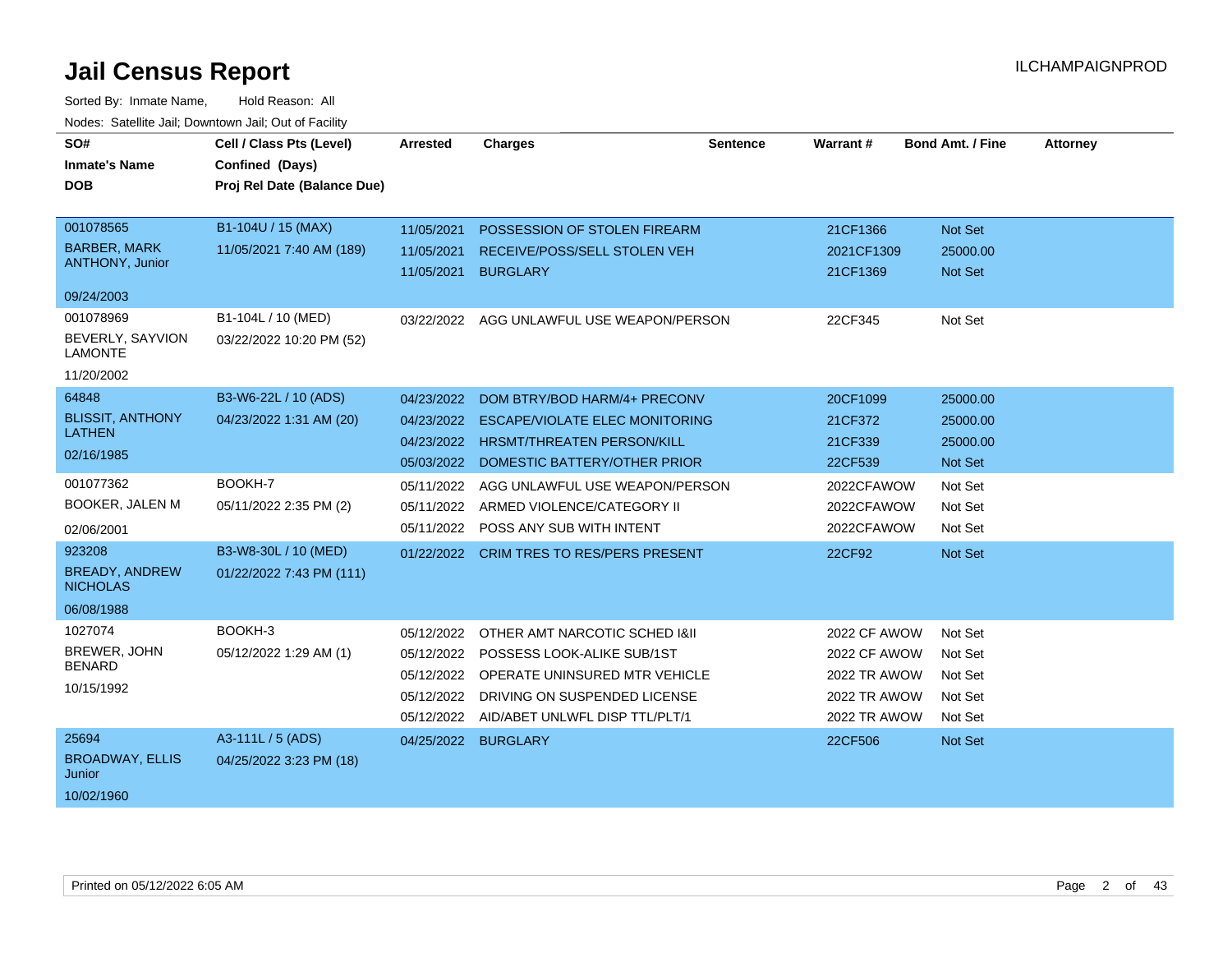| rouco. Calcinic Jan, Downtown Jan, Out of Facility |                                             |                   |                                           |                 |                 |                         |                 |
|----------------------------------------------------|---------------------------------------------|-------------------|-------------------------------------------|-----------------|-----------------|-------------------------|-----------------|
| SO#                                                | Cell / Class Pts (Level)                    | <b>Arrested</b>   | <b>Charges</b>                            | <b>Sentence</b> | <b>Warrant#</b> | <b>Bond Amt. / Fine</b> | <b>Attorney</b> |
| <b>Inmate's Name</b>                               | Confined (Days)                             |                   |                                           |                 |                 |                         |                 |
| DOB                                                | Proj Rel Date (Balance Due)                 |                   |                                           |                 |                 |                         |                 |
|                                                    |                                             |                   |                                           |                 |                 |                         |                 |
| 61675                                              | B1-202L / 10 (MED)                          |                   | 02/10/2022 AGG DISCHARGE FIREARM/OCC BLDG |                 | 20CF374         | 100000.00               |                 |
| <b>BROWN, ANTONIO</b><br><b>BURNETT</b>            | 02/10/2022 3:28 PM (92)                     |                   |                                           |                 |                 |                         |                 |
| 03/04/1983                                         |                                             |                   |                                           |                 |                 |                         |                 |
| 51247                                              | B1-202U / 10 (MED)                          | 04/15/2021        | FELON POSS/USE WEAPON/FIREARM             |                 | 21CF411         | Not Set                 |                 |
| BROWN, DANTE<br>MAURICE                            | 04/15/2021 6:24 PM (393)                    |                   |                                           |                 |                 |                         |                 |
| 04/19/1979                                         |                                             |                   |                                           |                 |                 |                         |                 |
| 1028966                                            | A3-212U / 10 (ADS)                          | 04/29/2022        | MFG/DEL CANNABIS/500<2000 GR              |                 | 22CF532         | No Bond                 |                 |
| <b>BROWN, DARRION</b><br><b>DEVON</b>              | 04/30/2022 1:10 AM (13)                     |                   | 04/29/2022 IMPROPER USE REGIS/TITLE       |                 | 22MT598         | No Bond                 |                 |
| 03/05/1994                                         |                                             |                   |                                           |                 |                 |                         |                 |
| 1015739                                            | A2-123U / 5 (MIN)                           | 04/14/2022        | <b>CRIMINAL TRESPASS BUILDING</b>         |                 | 22CM114         | 100.00                  |                 |
|                                                    | BROWN, JERI CHANCY 04/14/2022 10:11 PM (29) |                   | 04/19/2022 AGGRAVATED BATTERY             |                 | 2021CF1260      | Not Set                 |                 |
| 03/07/1989                                         |                                             |                   |                                           |                 |                 |                         |                 |
| 990921                                             | B4-121L / 15 (MAX)                          |                   | 01/20/2022 MFG/DEL 1<15 GR COCAINE/ANLG   |                 | 19CF369         | 25000.00                |                 |
| <b>BROWN, QUINTIN</b><br>MARSHAUN                  | 01/20/2022 7:19 PM (113)                    |                   | 01/20/2022 ARMED HABITUAL CRIMINAL        |                 | 21CF935         | 750000.00               |                 |
| 09/26/1991                                         |                                             |                   |                                           |                 |                 |                         |                 |
| 981645                                             | B4-225L / 15 (MAX)                          | 01/27/2022 MURDER |                                           |                 | 22CF114         | 1000000.00              |                 |
| BRUMFIELD,<br>JONATHAN EZEKEIL                     | 01/27/2022 8:15 PM (106)                    |                   |                                           |                 |                 |                         |                 |
| 08/03/1989                                         |                                             |                   |                                           |                 |                 |                         |                 |
| 1047579                                            | A1-125U / 10 (MED)                          |                   | 02/24/2022 ARMED ROBBERY/NO FIREARM       |                 | 22CF232         | Not Set                 |                 |
| <b>BUTLER, TAMYRA</b><br>COSHAWN                   | 02/24/2022 5:40 AM (78)                     |                   |                                           |                 |                 |                         |                 |
| 07/06/1988                                         |                                             |                   |                                           |                 |                 |                         |                 |
| 39474                                              | B1-101U / 10 (ADS)                          | 07/06/2021        | MFG/DEL 15<100 GR HEROIN/ANLG             |                 | 21CF792         | Not Set                 |                 |
| CAMPBELL, AARON<br>JACOB                           | 07/06/2021 11:56 PM (311)                   |                   |                                           |                 |                 |                         |                 |
| 07/18/1974                                         |                                             |                   |                                           |                 |                 |                         |                 |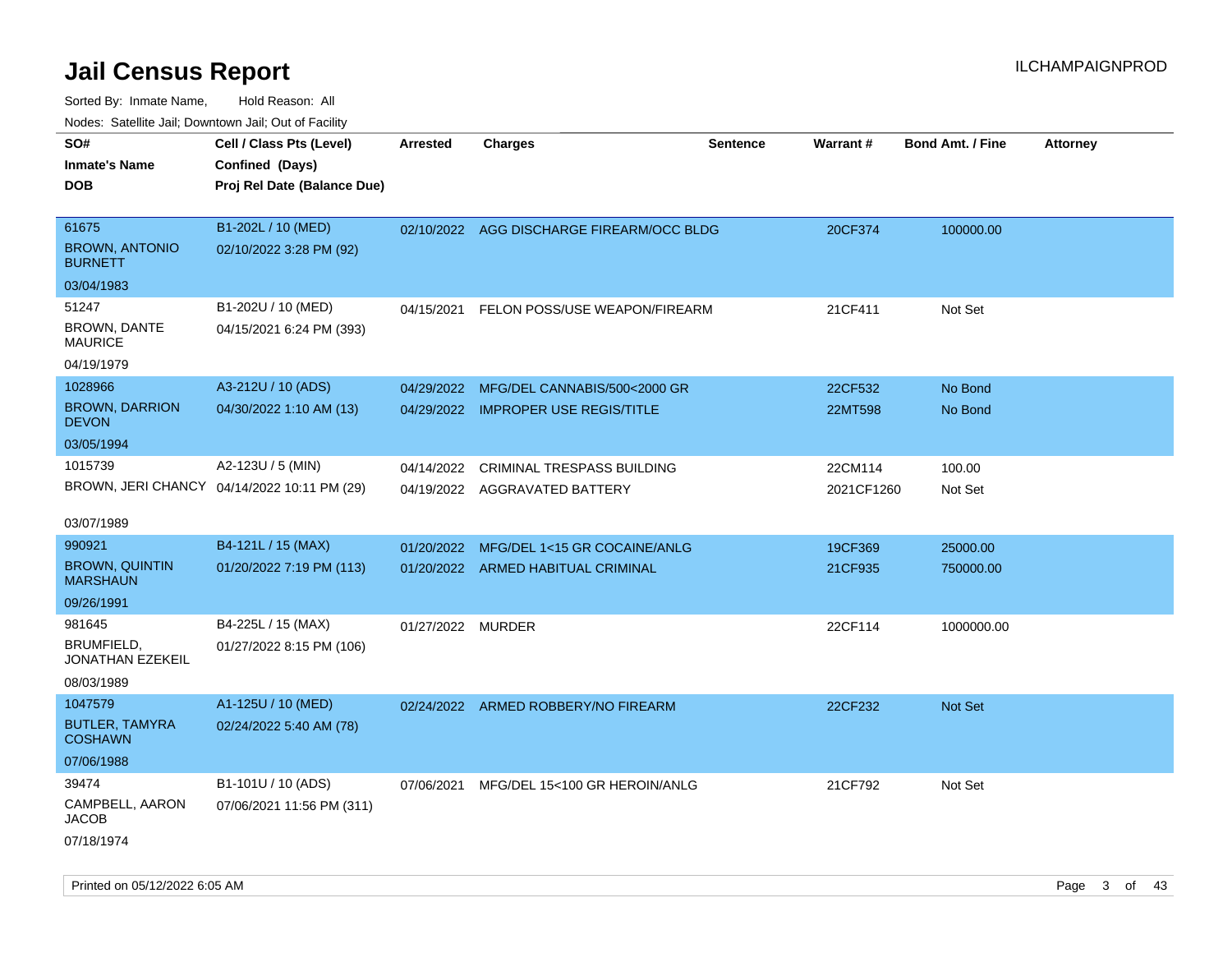| SO#                                       | Cell / Class Pts (Level)                  | <b>Arrested</b>  | <b>Charges</b>                           | <b>Sentence</b> | Warrant#   | <b>Bond Amt. / Fine</b> | <b>Attorney</b> |
|-------------------------------------------|-------------------------------------------|------------------|------------------------------------------|-----------------|------------|-------------------------|-----------------|
| <b>Inmate's Name</b>                      | Confined (Days)                           |                  |                                          |                 |            |                         |                 |
| <b>DOB</b>                                | Proj Rel Date (Balance Due)               |                  |                                          |                 |            |                         |                 |
|                                           |                                           |                  |                                          |                 |            |                         |                 |
| 533450                                    | A1-226U / 5 (ADS)                         | 04/25/2022 THEFT |                                          |                 | 22CF503    | Not Set                 |                 |
| CAMPBELL,                                 | 04/25/2022 7:24 PM (18)                   | 04/26/2022 THEFT |                                          |                 | 22CF511    | Not Set                 |                 |
| <b>ELIZABETH TAEHEE</b>                   |                                           |                  | 04/26/2022 POSSESSION OF METH<5 GRAMS    |                 | 22CF512    | Not Set                 |                 |
| 11/11/1979                                |                                           |                  |                                          |                 |            |                         |                 |
| 1060436                                   | B1-106U / 10 (MED)                        | 01/06/2022       | AGGRAVATED UNLAWFUL RESTRAINT            |                 | 22CF29     | Not Set                 |                 |
| CARTER, DERESHEO<br><b>DEWAYNE</b>        | 01/06/2022 8:43 PM (127)                  |                  | 01/06/2022 FELON ESCAPE/PEACE OFFICER    |                 | 22CF28     | Not Set                 |                 |
| 09/10/1991                                |                                           |                  |                                          |                 |            |                         |                 |
| 001077353                                 | B1-106L / 15 (MAX)                        | 02/12/2022       | FELON POSS/USE WEAPON/FIREARM            |                 | 22CF173    | No Bond                 |                 |
| CARTER, JAMES<br><b>IVORY</b>             | 02/13/2022 1:19 AM (89)                   |                  | 02/12/2022 ALCOHOL SALES - MINOR 19-20   |                 | 2020OV127  | 1000.00                 |                 |
| 08/12/2000                                |                                           |                  |                                          |                 |            |                         |                 |
| 1029088                                   | B1-107L / 10 (MED)                        | 12/21/2021       | FELON POSS/USE FIREARM PRIOR             |                 | 21CF1338   | 250000.00               |                 |
| CHAPPLE, MALIK<br><b>BIANCO</b>           | 12/22/2021 10:02 AM (142)                 |                  |                                          |                 |            |                         |                 |
| 10/25/1994                                |                                           |                  |                                          |                 |            |                         |                 |
| 1072407                                   | A2-221L / 10 (MED)                        | 04/17/2022       | FORGERY/ISSUE/DELIVER DOCUMENT           |                 | 2021CF1159 | 24820.00                |                 |
| <b>CLARK, AMY KANANI</b>                  | 04/17/2022 1:20 AM (26)                   |                  | 04/17/2022 AGG BATTERY/PEACE OFFICER     |                 | 22CF473    | No Bond                 |                 |
|                                           |                                           |                  |                                          |                 |            |                         |                 |
| 11/29/1988                                |                                           |                  |                                          |                 |            |                         |                 |
| 001078812                                 | B1-204U / 15 (MAX)                        |                  | 02/01/2022 ARMED ROBBERY/ARMED W/FIREARM |                 | 22CF145    | Not Set                 |                 |
| COBB, SINTRAE<br>SANCHEZ                  | 02/01/2022 8:33 PM (101)                  |                  |                                          |                 |            |                         |                 |
| 07/05/2002                                |                                           |                  |                                          |                 |            |                         |                 |
| 001077485                                 | A1-227U / 15 (MAX)                        | 12/21/2021       | MURDER/INTENT TO KILL/INJURE             |                 | 2021CF1282 | 1000000.00              |                 |
| <b>COLBERT, ARIEANA</b><br><b>FELICIA</b> | 12/21/2021 2:08 PM (143)                  |                  |                                          |                 |            |                         |                 |
| 12/13/2000                                |                                           |                  |                                          |                 |            |                         |                 |
| 1057692                                   | BOOKH-3                                   | 05/11/2022       | POSS STOLEN VEHICLE                      |                 | 2022CFAWOW | Not Set                 |                 |
| <b>MOISES</b>                             | CONCEPCION-ROMAN, 05/11/2022 10:13 AM (2) | 05/11/2022       | DRIVING ON SUSPENDED LICENSE             |                 | 2022TRAWOW | Not Set                 |                 |
| 09/24/1979                                |                                           |                  |                                          |                 |            |                         |                 |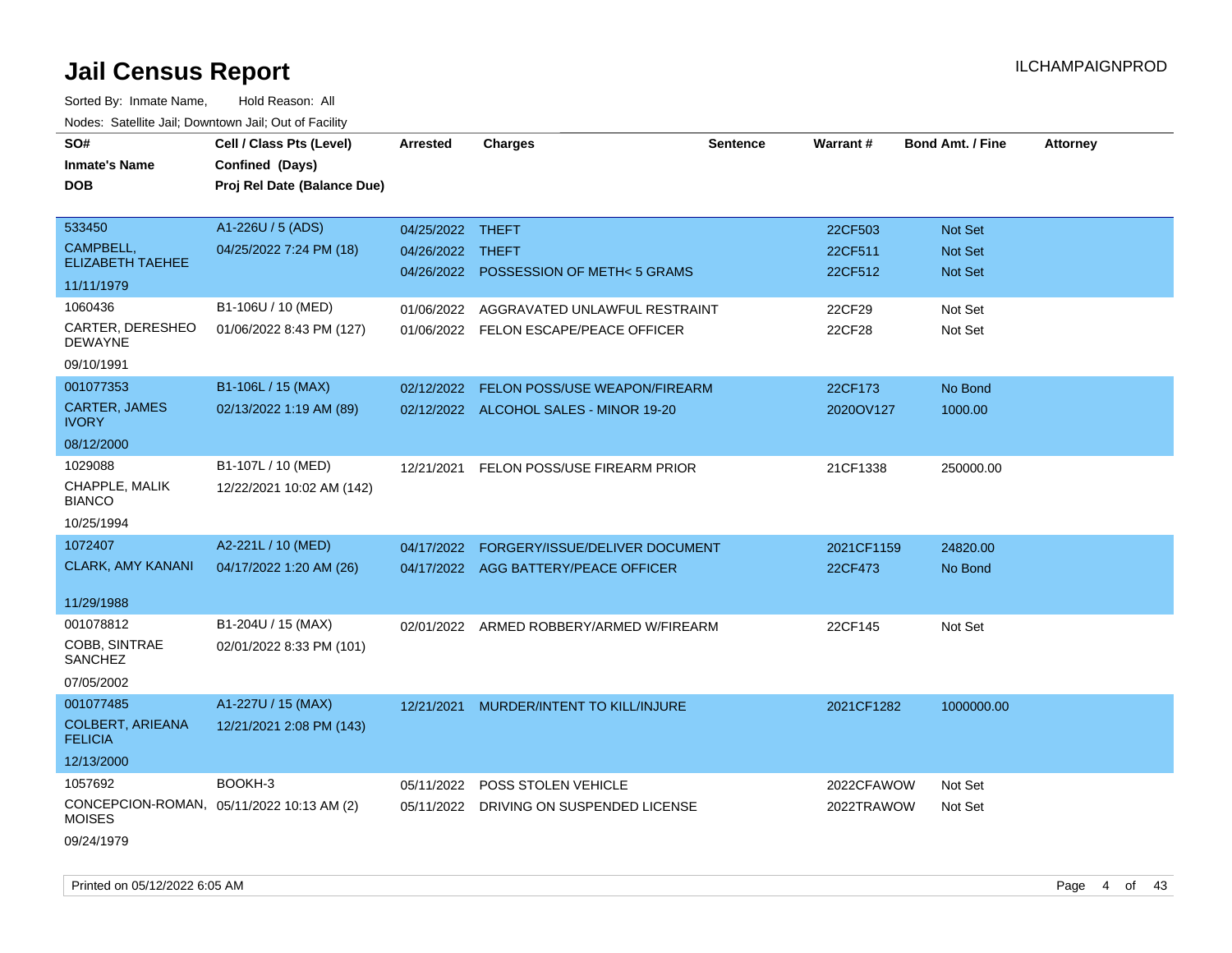| SO#<br><b>Inmate's Name</b><br><b>DOB</b> | Cell / Class Pts (Level)<br>Confined (Days)<br>Proj Rel Date (Balance Due) | <b>Arrested</b>      | <b>Charges</b>                            | <b>Sentence</b> | Warrant#   | <b>Bond Amt. / Fine</b> | <b>Attorney</b> |
|-------------------------------------------|----------------------------------------------------------------------------|----------------------|-------------------------------------------|-----------------|------------|-------------------------|-----------------|
| 34805                                     | B4-223U / 15 (MAX)                                                         | 10/01/2021           | <b>DOMESTIC BATTERY</b>                   |                 | 21CF1183   | Not Set                 |                 |
|                                           | CONERLY, KIN JOSEPH 10/01/2021 1:53 AM (224)                               | 10/01/2021           | ARMED HABITUAL CRIMINAL                   |                 | 21CF1184   | Not Set                 |                 |
| 11/16/1971                                |                                                                            | 10/06/2021           | POSS STOLEN VEHICLE > \$25,000            |                 | 19CF1786   | <b>Not Set</b>          |                 |
| 001077549                                 | B2-T3-10L / 10 (SPH)                                                       | 12/22/2020           | PRED CRIM SEX ASLT/VICTIM <13             |                 | 2020CF1469 | Not Set                 |                 |
| CRISTOBAL-MATEO,<br><b>CRISTOBAL</b>      | 12/22/2020 1:17 PM (507)                                                   |                      |                                           |                 |            |                         |                 |
| 12/02/1988                                |                                                                            |                      |                                           |                 |            |                         |                 |
| 1066482                                   | <b>BOOKH-2 / 15 (ADS)</b>                                                  | 04/24/2022           | AGG ROBBERY/INDICATE ARM W/FIR            |                 | 22CF500    | No Bond                 |                 |
| DANGERFIELD,<br><b>AMANTAE ESSTAVION</b>  | 04/24/2022 12:22 PM (19)                                                   | 04/26/2022           | <b>RETAIL THEFT</b>                       |                 | 21CF811    | Not Set                 |                 |
| 01/11/1998                                |                                                                            |                      | 04/26/2022 CRIM DAMAGE TO PROPERTY <\$500 |                 | 21CM239    | Not Set                 |                 |
| 1023587                                   | A4-102L / 15 (MAX)                                                         | 09/24/2021           | MFG/DEL CANNABIS/2.5-10 GRAMS             |                 | 21CF1155   | Not Set                 |                 |
| DAVIS, MARTIN<br><b>DENNIS</b>            | 09/24/2021 9:38 PM (231)                                                   | 09/24/2021           | ARMED HABITUAL CRIMINAL                   |                 | 2021-CF681 | 500000.00               |                 |
| 12/02/1994                                |                                                                            |                      |                                           |                 |            |                         |                 |
| 001079106                                 | A3-217L / 10 (ADS)                                                         |                      | 04/25/2022 BATTERY/MAKES PHYSICAL CONTACT |                 | 22CM130    | <b>Not Set</b>          |                 |
| DENNIGER-BRADLEY,<br><b>TYAIRE L</b>      | 04/25/2022 4:21 PM (18)                                                    |                      |                                           |                 |            |                         |                 |
| 06/29/1990                                |                                                                            |                      |                                           |                 |            |                         |                 |
| 001079047                                 | B1-206U / 10 (MED)                                                         | 04/10/2022           | <b>HOME INVASION/CAUSE INJURY</b>         |                 | 22CF432    | Not Set                 |                 |
| DILLARD, WILDON<br>JEROME                 | 04/11/2022 1:54 AM (32)                                                    |                      |                                           |                 |            |                         |                 |
| 03/27/1971                                |                                                                            |                      |                                           |                 |            |                         |                 |
| 36298                                     | B2-DR / 5 (SPH)                                                            | 03/11/2022 AGG DUI/3 |                                           |                 | 21CF380    | Not Set                 |                 |
| DUCEY, SCOTT<br><b>ROBERT</b>             | 03/11/2022 12:49 PM (63)                                                   |                      |                                           |                 |            |                         |                 |
| 04/02/1969                                |                                                                            |                      |                                           |                 |            |                         |                 |
| 1024895                                   | B1-103L / 10 (MED)                                                         | 12/15/2021           | MFG/DEL 100<400 GR COCA/ANLG              |                 | 21CF1535   | Not Set                 |                 |
| EDWARDS, GEORGE<br><b>CORTEZ</b>          | 12/15/2021 12:26 PM (149)                                                  | 12/15/2021           | AGGRAVATED BATTERY                        |                 | 21CF1536   | Not Set                 |                 |
| 06/19/1994                                |                                                                            |                      | 04/29/2022 PROBATION VIOLATION            |                 | 18CF964    | Not Set                 |                 |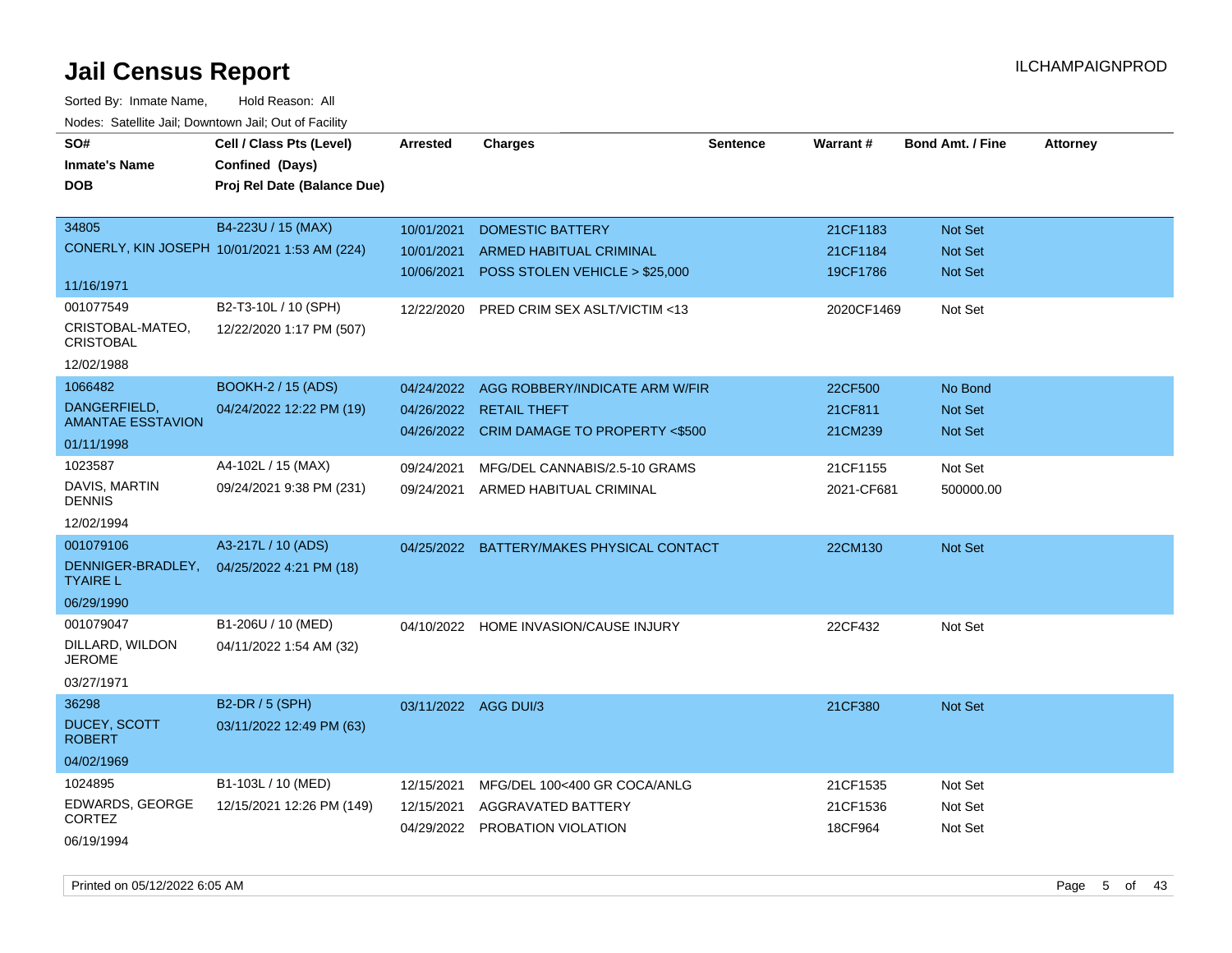Sorted By: Inmate Name, Hold Reason: All

Nodes: Satellite Jail; Downtown Jail; Out of Facility

| SO#<br><b>Inmate's Name</b><br><b>DOB</b>                                 | Cell / Class Pts (Level)<br>Confined (Days)<br>Proj Rel Date (Balance Due) | <b>Arrested</b>          | <b>Charges</b>                                                 | <b>Sentence</b> | <b>Warrant#</b>    | <b>Bond Amt. / Fine</b> | <b>Attorney</b> |
|---------------------------------------------------------------------------|----------------------------------------------------------------------------|--------------------------|----------------------------------------------------------------|-----------------|--------------------|-------------------------|-----------------|
| 1074720<br>ELVIR-REYES, JORGE<br><b>LEONARDO</b>                          | B2-DR / 15 (SPH)<br>01/19/2022 1:43 PM (114)                               |                          | 01/19/2022 PRED CRIM SEX ASLT/VICTIM <13                       |                 | 21CF1414           | 500000.00               |                 |
| 06/03/1988<br>43977<br><b>EMKES, DOUGLAS</b><br><b>ALAN</b><br>06/08/1959 | B2-T1-02L / 5 (SPH)<br>12/20/2021 9:59 AM (144)                            | 12/20/2021               | AGG FLEEING POLICE/21 MPH OVER<br>12/20/2021 PAROLE REVOCATION |                 | 21CF1566           | Not Set<br>No Bond      |                 |
| 987328<br>ERVIN, DEIDRA ANN<br><b>RUTH</b><br>04/15/1991                  | A2-122L / 10 (MED)<br>12/11/2021 8:48 PM (153)                             | 12/11/2021               | AGG ASLT PEACE OFF/FIRE/ER WRK                                 |                 | 21CF1515           | Not Set                 |                 |
| 66468<br>FERRELL, BRIAN<br><b>JAMAL</b><br>11/15/1985                     | A4-106L / 15 (MAX)<br>03/06/2022 9:04 PM (68)                              | 03/06/2022 MURDER        |                                                                |                 | 22CF273            | 1000000.00              |                 |
| 962759<br>FINLEY, KEVIN DANTE<br>12/28/1988                               | B2-T2-05U / 15 (SPH)<br>07/16/2021 9:44 PM (301)                           | 07/16/2021<br>07/29/2021 | <b>METH DELIVERY&lt;5 GRAMS</b><br>AGG CRIM SEX ASSAULT/FELONY |                 | 21CF833<br>21CF891 | Not Set<br>No Bond      |                 |
| 001078961<br><b>FISCHER, KYRE</b><br><b>ORLANDO</b><br>04/14/2002         | B1-201L / 10 (MED)<br>03/21/2022 1:21 PM (53)                              |                          | 03/21/2022 AGG BATTERY/DISCHARGE FIREARM                       |                 | 22CF39             | 750000.00               |                 |
| 1039744<br>FONVILLE, TREVOY<br><b>JERMAINE</b><br>01/13/1996              | B4-225U / 15 (MAX)<br>12/06/2021 10:52 AM (158)                            | 12/06/2021 MURDER        |                                                                |                 | 20CF959            | 1000000.00              |                 |
| 001077852<br>FONZA, DAMARI<br><b>RAQUAN</b><br>12/07/2001                 | BOOKH-8 / 10 (MED)<br>05/11/2022 3:54 PM (2)                               |                          | 05/11/2022 AGG UNLAWFUL USE WEAPON/PERSON 14m (DOC)            |                 | 2021CF404          | No Bond                 |                 |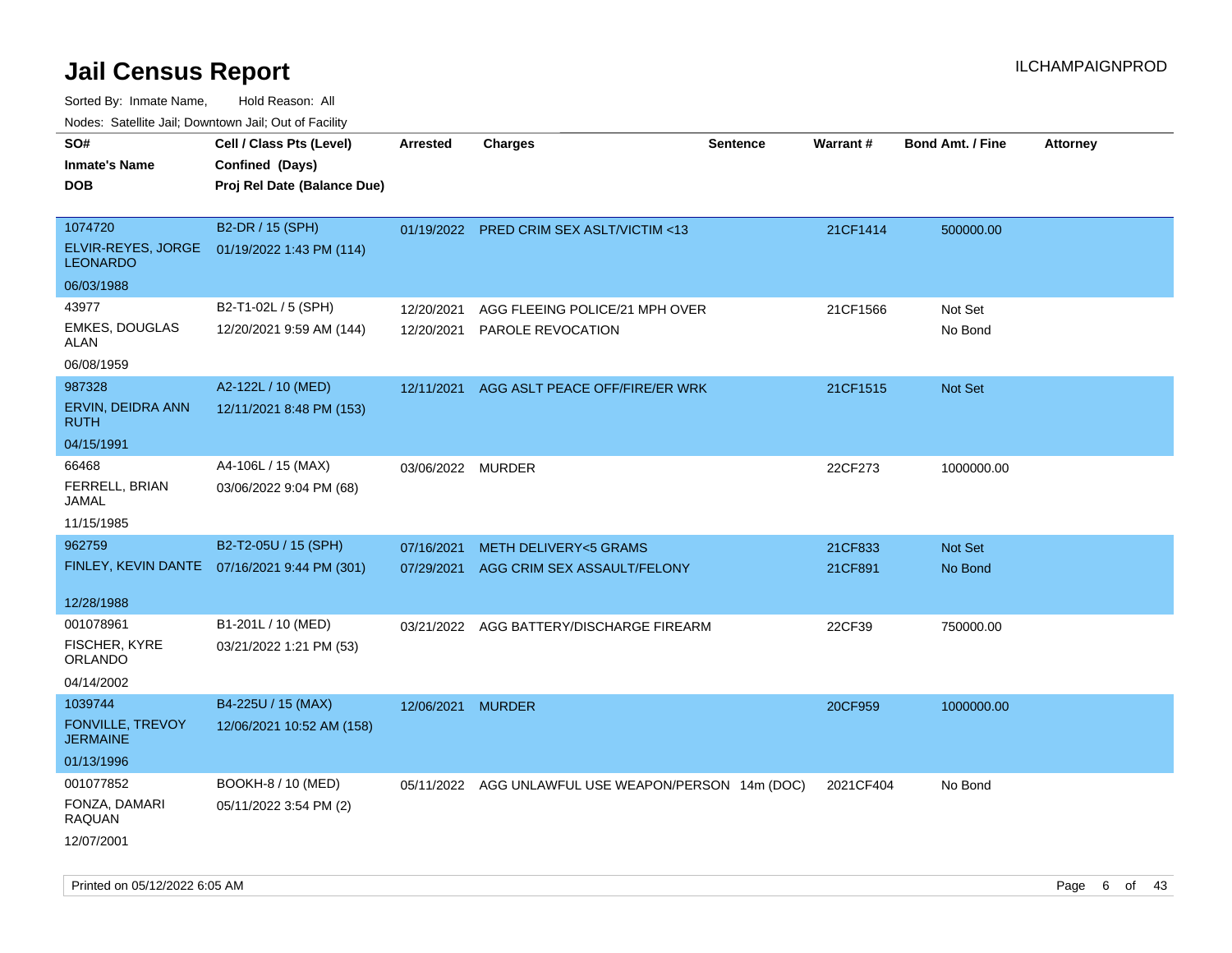Sorted By: Inmate Name, Hold Reason: All Nodes: Satellite Jail; Downtown Jail; Out of Facility

| roaco. Catolino dall, Downtown dall, Out of Fability |                                             |                 |                                           |                 |              |                         |                 |
|------------------------------------------------------|---------------------------------------------|-----------------|-------------------------------------------|-----------------|--------------|-------------------------|-----------------|
| SO#                                                  | Cell / Class Pts (Level)                    | <b>Arrested</b> | <b>Charges</b>                            | <b>Sentence</b> | Warrant#     | <b>Bond Amt. / Fine</b> | <b>Attorney</b> |
| <b>Inmate's Name</b>                                 | Confined (Days)                             |                 |                                           |                 |              |                         |                 |
| <b>DOB</b>                                           | Proj Rel Date (Balance Due)                 |                 |                                           |                 |              |                         |                 |
|                                                      |                                             |                 |                                           |                 |              |                         |                 |
| 001077819                                            | A3-113U / 15 (ADS)                          |                 | 04/06/2022 MURDER/INTENT TO KILL/INJURE   |                 | 22CF416      | Not Set                 |                 |
| FORTUNE, DOMINIC<br><b>AUGUSTUS</b>                  | 04/06/2022 7:15 AM (37)                     |                 |                                           |                 |              |                         |                 |
| 02/16/1999                                           |                                             |                 |                                           |                 |              |                         |                 |
| 001078863                                            | B4-122L / 15 (MAX)                          |                 | 02/19/2022 POSSESSION OF STOLEN FIREARM   |                 | 22CF203      | Not Set                 |                 |
| FOSTER, JOHN<br>CARELL                               | 02/19/2022 6:01 AM (83)                     |                 |                                           |                 |              |                         |                 |
| 03/13/1981                                           |                                             |                 |                                           |                 |              |                         |                 |
| 518395                                               | B2-T3-12L / 15 (SPH)                        | 07/07/2020      | <b>CRIMINAL SEXUAL ASSAULT</b>            |                 | 2020-CF735   | 250000.00               |                 |
|                                                      | FRANDLE, MARK RYAN 07/07/2020 3:42 PM (675) |                 |                                           |                 |              |                         |                 |
|                                                      |                                             |                 |                                           |                 |              |                         |                 |
| 09/10/1985                                           |                                             |                 |                                           |                 |              |                         |                 |
| 001079034                                            | B4-124U / 10 (MED)                          |                 | 04/08/2022 POSS FIR FOID EXPIRED/NOT ELIG |                 | 22CF434      | No Bond                 |                 |
| FRANKLIN, MICHAEL<br>ANDRAE                          | 04/08/2022 1:53 PM (35)                     |                 |                                           |                 |              |                         |                 |
| 12/18/1997                                           |                                             |                 |                                           |                 |              |                         |                 |
| 001077934                                            | A1-125L / 10 (MED)                          | 08/22/2021      | AGG DUI/ACCIDENT/DEATH                    | 10y (DOC)       | 21CF1024     | Not Set                 |                 |
| <b>FREED, LOGAN</b><br><b>SUZANNE</b>                | 08/22/2021 11:45 PM (264)                   |                 |                                           |                 |              |                         |                 |
| 08/18/1996                                           |                                             |                 |                                           |                 |              |                         |                 |
| 001078290                                            | A1-224L / 10 (ADS)                          | 08/19/2021      | MACHINE GUN/AUTO WEAPON/VEH               |                 | 21CF1012     | Not Set                 |                 |
| FREEMAN, ANGEL<br>JANILA KAY                         | 08/19/2021 1:26 AM (267)                    |                 |                                           |                 |              |                         |                 |
| 12/25/1995                                           |                                             |                 |                                           |                 |              |                         |                 |
| 591514                                               | B2-T4-14L / 10 (SPH)                        | 02/25/2022      | AGG CRIM SEX ABUSE/VIC 13-17              |                 | 22CF230      | 100000.00               |                 |
|                                                      | GAMBLE, SCOTT PAUL 02/25/2022 6:08 PM (77)  |                 | 02/25/2022 AGG CRIM SEX ABUSE/THREAT LIFE |                 | 22CF135      | Not Set                 |                 |
|                                                      |                                             |                 |                                           |                 |              |                         |                 |
| 09/06/1968                                           |                                             |                 |                                           |                 |              |                         |                 |
| 001078154                                            | B4-223L / 10 (MED)                          | 01/09/2022      | DRVG UNDER INFLU OF ALCOHOL               |                 | 2021 DT 182  | 5000.00                 |                 |
| GENTRY, DAMON<br><b>LIONEL</b>                       | 01/09/2022 4:41 PM (124)                    |                 | 01/09/2022 AGG DOMESTIC BATTERY/STRANGLE  |                 | 2021 CF 1396 | 50000.00                |                 |
| 12/25/1971                                           |                                             |                 |                                           |                 |              |                         |                 |

Printed on 05/12/2022 6:05 AM Page 7 of 43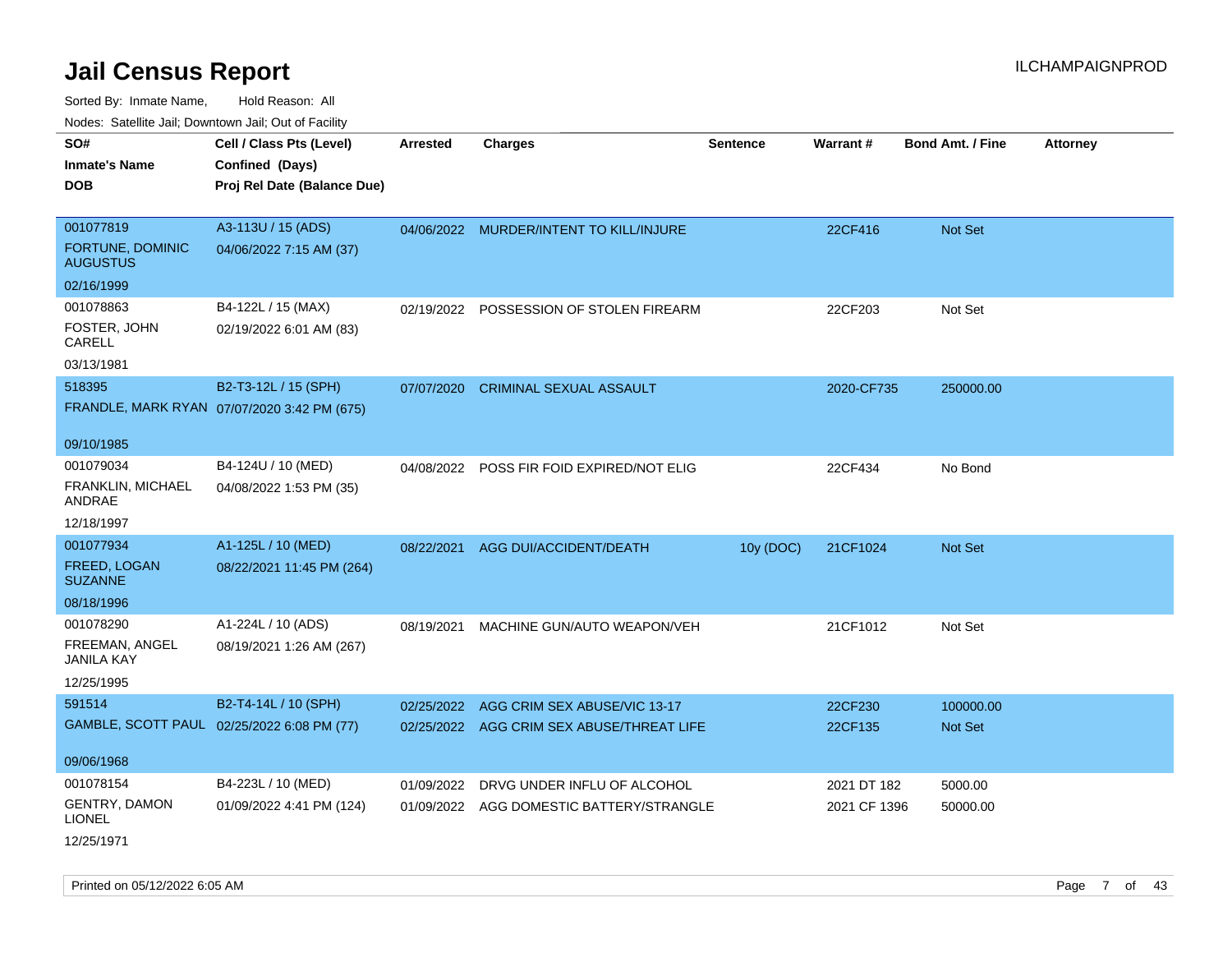| SO#                                       | Cell / Class Pts (Level)    | <b>Arrested</b> | <b>Charges</b>                            | <b>Sentence</b> | Warrant# | <b>Bond Amt. / Fine</b> | <b>Attorney</b> |
|-------------------------------------------|-----------------------------|-----------------|-------------------------------------------|-----------------|----------|-------------------------|-----------------|
| <b>Inmate's Name</b>                      | Confined (Days)             |                 |                                           |                 |          |                         |                 |
| <b>DOB</b>                                | Proj Rel Date (Balance Due) |                 |                                           |                 |          |                         |                 |
|                                           |                             |                 |                                           |                 |          |                         |                 |
| 1064590                                   | B4-123L / 10 (MED)          |                 | 04/26/2022 AGG RECK DRVG/INCLINE/BOD HARM |                 | 22CF517  | No Bond                 |                 |
| <b>GIPSON, JERRION</b><br><b>CONTREAL</b> | 04/26/2022 7:43 PM (17)     |                 |                                           |                 |          |                         |                 |
| 05/21/1996                                |                             |                 |                                           |                 |          |                         |                 |
| 001078633                                 | B2-T3-11U / 25 (SPH)        | 12/01/2021      | PRED CRIM SEX ASLT/VICTIM <13             |                 | 21CF1416 | 250000.00               |                 |
| GONZALEZ-GUILLEN.<br><b>EDWARD</b>        | 12/01/2021 12:08 PM (163)   |                 |                                           |                 |          |                         |                 |
| 08/25/2002                                |                             |                 |                                           |                 |          |                         |                 |
| 1031794                                   | B3-W3-10L / 10 (MED)        | 04/19/2022      | <b>DOMESTIC BATTERY</b>                   |                 | 21CF662  | 25000.00                |                 |
| <b>GOODWIN, ANTHONY</b>                   | 04/19/2022 3:51 PM (24)     | 04/19/2022      | RESIST/OBSTRUCTING A PEACE OFFICEL        |                 | 20CM553  | 1000.00                 |                 |
| <b>DWAYNE</b>                             |                             | 04/19/2022      | BATTERY/MAKES PHYSICAL CONTACT            |                 | 21CM175  | 1000.00                 |                 |
| 07/03/1986                                |                             |                 |                                           |                 |          |                         |                 |
| 001078607                                 | B4-221L / 15 (MAX)          | 11/22/2021      | FELON POSS/USE FIREARM/PAROLE             |                 | 21CF1437 | Not Set                 |                 |
| GRAY, WILLIAM<br>DA'VON                   | 11/22/2021 2:57 PM (172)    | 11/22/2021      | ATTEMPT (FIRST DEGREE MURDER)             |                 | 21CF1435 | Not Set                 |                 |
| 04/18/1984                                |                             |                 |                                           |                 |          |                         |                 |
| 1074062                                   | A2-220L / 15 (ADS)          |                 | 05/06/2022 FUGITIVE FROM JUSTICE          |                 |          | Not Set                 |                 |
| <b>GREEN, DANIELLE</b><br><b>IMARI</b>    | 05/06/2022 3:39 PM (7)      |                 |                                           |                 |          |                         |                 |
| 09/18/1986                                |                             |                 |                                           |                 |          |                         |                 |
| 56342                                     | B1-207L / 10 (MED)          | 10/21/2021      | THEFT CONTROL INTENT <\$500               |                 | 17CF1451 | 10000.00                |                 |
| <b>GRIFFIN, NATHAN</b>                    | 10/21/2021 4:20 PM (204)    | 10/21/2021      | DRIVING ON REVOKED LICENSE                |                 | 20TR1979 | 3000.00                 |                 |
| <b>EUGENE</b>                             |                             | 10/21/2021      | ARMED HABITUAL CRIMINAL                   |                 | 21CF1279 | Not Set                 |                 |
| 02/24/1969                                |                             |                 |                                           |                 |          |                         |                 |
| 001079080                                 | A4-104L / 15 (MAX)          |                 | 04/18/2022 FELON POSS/USE WEAPON/FIREARM  |                 | 22CF477  | No Bond                 |                 |
| <b>HARRIS, MILEEK</b><br><b>JAEQUAN</b>   | 04/19/2022 12:10 AM (24)    |                 |                                           |                 |          |                         |                 |
| 08/04/2000                                |                             |                 |                                           |                 |          |                         |                 |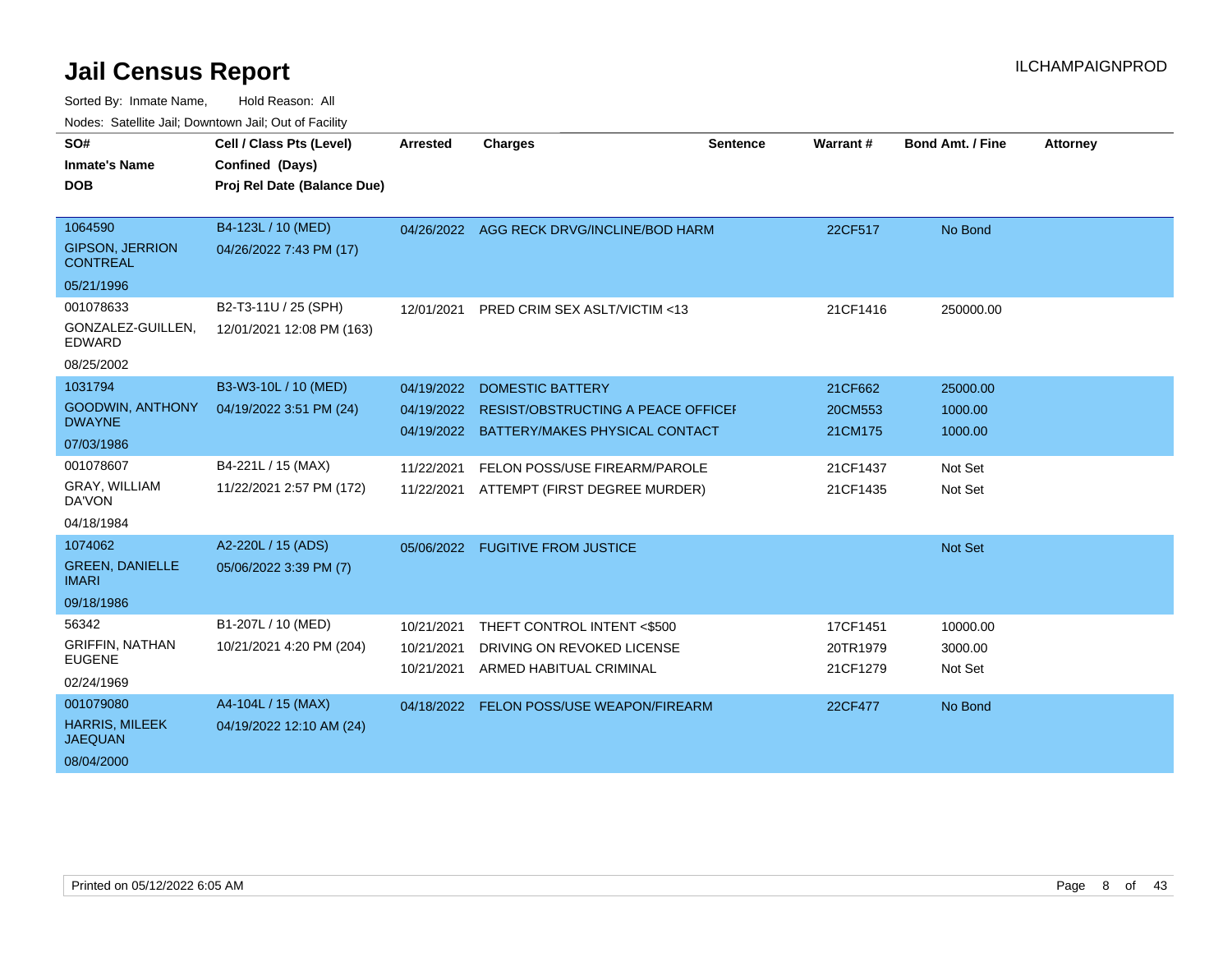| SO#<br><b>Inmate's Name</b><br><b>DOB</b>   | Cell / Class Pts (Level)<br>Confined (Days)<br>Proj Rel Date (Balance Due) | <b>Arrested</b> | <b>Charges</b>                            | <b>Sentence</b> | <b>Warrant#</b> | <b>Bond Amt. / Fine</b> | <b>Attorney</b> |
|---------------------------------------------|----------------------------------------------------------------------------|-----------------|-------------------------------------------|-----------------|-----------------|-------------------------|-----------------|
| 975293                                      | A3-215L / 10 (MED)                                                         | 07/21/2021      | VIO ORDER/PRIOR VIO OF ORDER              |                 | 21CF914         | No Bond                 |                 |
| <b>HILL, JACOB MILES</b>                    | 07/21/2021 8:43 PM (296)                                                   | 07/21/2021      | <b>STALKING</b>                           |                 | 2021CF863       | Not Set                 |                 |
|                                             |                                                                            | 07/25/2021      | <b>PAROLE REVOCATION</b>                  |                 | CH2104646       | <b>Not Set</b>          |                 |
| 02/06/1988                                  |                                                                            | 08/18/2021      | <b>HARASS WITNESS/FAMILY MBR/REP</b>      |                 | 21CF992         | <b>Not Set</b>          |                 |
|                                             |                                                                            | 09/09/2021      | AGG STALKING/BODILY HARM                  |                 | 21CF1073        | Not Set                 |                 |
| 980939<br>HILL, XAVIER<br>LENSHAUN          | B4-227U / 10 (MED)<br>03/25/2022 11:15 AM (49)                             |                 | 03/25/2022 RECEIVE/POSS/SELL STOLEN VEH   | 8y (DOC)        | 22CF357         | Not Set                 |                 |
| 06/18/1988                                  |                                                                            |                 |                                           |                 |                 |                         |                 |
| 999198                                      | A3-112L / 5 (MIN)                                                          | 05/06/2022      | POSS CAN/>30-100 GRAM/1ST                 | 5y/0m/0d (DO    |                 | No Bond                 |                 |
| HOWARD, BRION LIN                           | 05/06/2022 4:58 PM (7)                                                     |                 | 05/06/2022 AGG FLEEING/2+ CON DEVICES     | 3y/0m/0d (DO    |                 | No Bond                 |                 |
| 06/10/1992                                  |                                                                            |                 |                                           |                 |                 |                         |                 |
| 51028<br>HUFFMAN, MICHAEL<br><b>LEONARD</b> | B3-W5-20L / 10 (MED)<br>02/23/2022 3:14 AM (79)                            | 02/23/2022      | POSS STOLEN VEHICLE                       |                 | 20-CF-377       | No Bond                 |                 |
| 07/24/1980                                  |                                                                            |                 |                                           |                 |                 |                         |                 |
| 1061186                                     | A1-224U / 15 (MAX)                                                         |                 | 03/16/2022 MURDER/STRONG PROB KILL/INJURE |                 | 22CF329         | No Bond                 |                 |
| <b>INGRAM, CHERELL</b><br><b>LETRISE</b>    | 03/16/2022 10:17 PM (58)                                                   |                 |                                           |                 |                 |                         |                 |
| 10/01/1986                                  |                                                                            |                 |                                           |                 |                 |                         |                 |
| 38993                                       | A4-103L / 15 (MAX)                                                         | 02/13/2021      | ATTEMPT (FIRST DEGREE MURDER)             |                 | 21CF181         | Not Set                 |                 |
| JACKSON, LAMONT<br><b>JEREMIE</b>           | 02/13/2021 7:45 AM (454)                                                   |                 |                                           |                 |                 |                         |                 |
| 07/31/1973                                  |                                                                            |                 |                                           |                 |                 |                         |                 |
| 001077711                                   | B3-W2-06L / 10 (MED)                                                       |                 | 04/28/2022 AGG CRIM SEX ABUSE/BODILY HARM |                 | 21CF190         | No Bond                 |                 |
| JACOBS, JOSHUA<br><b>PAUL</b>               | 04/28/2022 2:50 PM (15)                                                    |                 |                                           |                 |                 |                         |                 |
| 02/07/1997                                  | 6/2/2022 (0.00)                                                            |                 |                                           |                 |                 |                         |                 |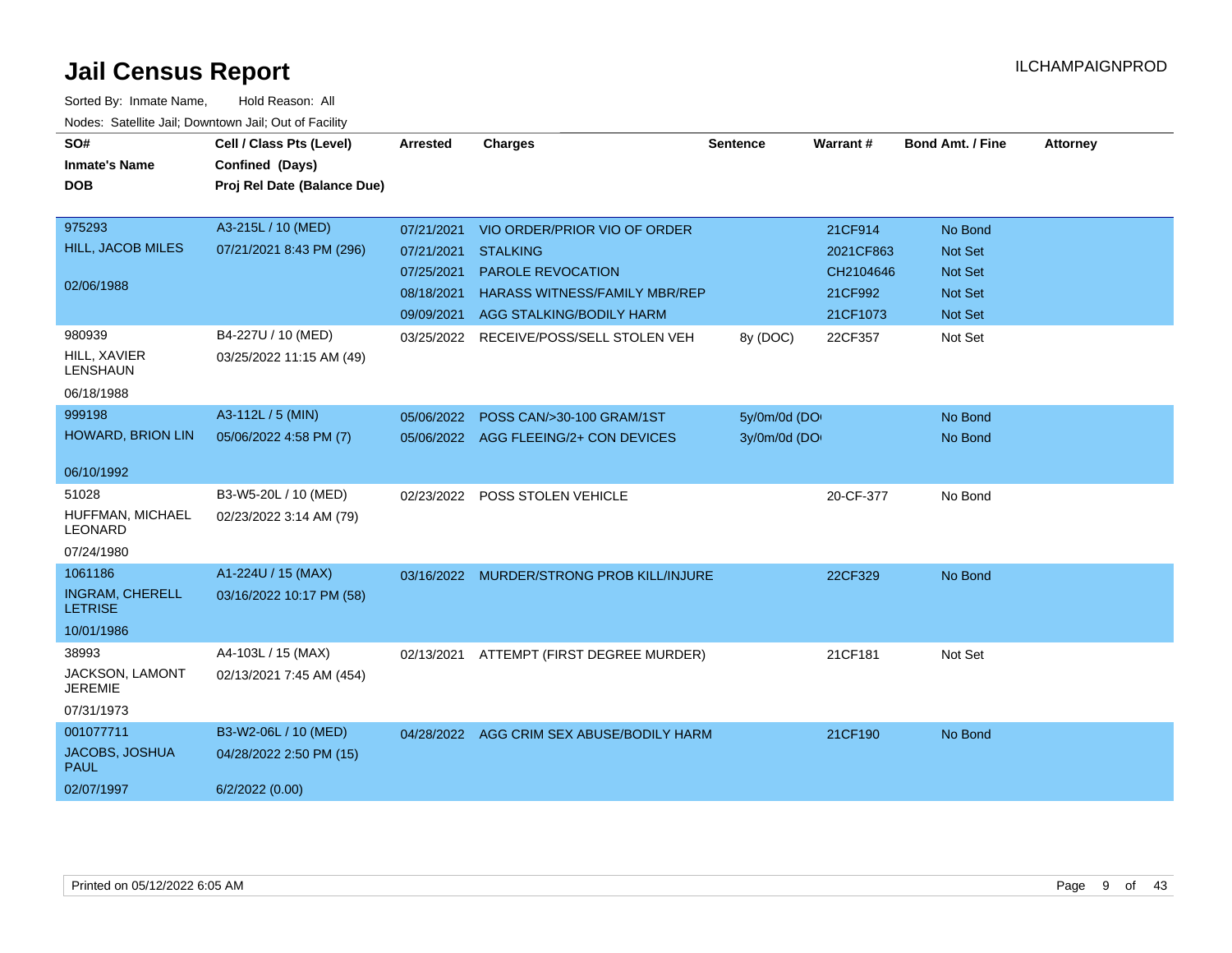| SO#<br><b>Inmate's Name</b><br><b>DOB</b>                              | Cell / Class Pts (Level)<br>Confined (Days)<br>Proj Rel Date (Balance Due) | <b>Arrested</b> | <b>Charges</b>                                                                                                                           | <b>Sentence</b> | Warrant#                                 | <b>Bond Amt. / Fine</b>                 | <b>Attorney</b> |
|------------------------------------------------------------------------|----------------------------------------------------------------------------|-----------------|------------------------------------------------------------------------------------------------------------------------------------------|-----------------|------------------------------------------|-----------------------------------------|-----------------|
| 001077866<br><b>JENKINS, ISAIAH</b><br><b>DUJAUN</b>                   | B4-226U / 10 (MED)<br>04/28/2022 8:32 PM (15)                              |                 | 04/28/2022 FELON POSS/USE WEAPON/FIREARM                                                                                                 |                 | 22CF524                                  | Not Set                                 |                 |
| 04/26/1994                                                             |                                                                            |                 |                                                                                                                                          |                 |                                          |                                         |                 |
| 1076684<br><b>JENKINS, KORON</b><br>SAMUEL<br>04/28/2002               | A3-211U / 5 (ADS)<br>04/27/2022 1:46 PM (16)                               | 04/29/2022      | 04/27/2022 CRIMINAL TRESPASS BUILDING<br>04/29/2022 CRIM TRESPASS TO RESIDENCE<br>04/29/2022 AGG BATTERY/PUBLIC PLACE<br><b>BURGLARY</b> |                 | 22CM140<br>22CM113<br>22CF342<br>22CF159 | 100.00<br>5000.00<br>5000.00<br>Not Set |                 |
| 001078703<br>JOHNS, SHANIQUH<br><b>THERESA</b>                         | A2-221U / 15 (ADS)<br>12/22/2021 6:41 AM (142)                             | 12/20/2021      | MURDER/INTENT TO KILL/INJURE                                                                                                             |                 | 21CF1574                                 | <b>Not Set</b>                          |                 |
| 04/03/1992                                                             |                                                                            |                 |                                                                                                                                          |                 |                                          |                                         |                 |
| 001078807<br>JOHNSON,<br><b>CHRISTOPHER</b>                            | A3-214L / 10 (ADS)<br>05/10/2022 10:13 AM (3)                              |                 | 05/10/2022 AGG BTRY/PREGNANT/HANDICAPPED                                                                                                 |                 | 2022-CF-134                              | No Bond                                 |                 |
| 10/25/1986                                                             | 7/6/2022 (0.00)                                                            |                 |                                                                                                                                          |                 |                                          |                                         |                 |
| 001079105                                                              | A3-116L                                                                    | 04/25/2022      | POSS STOLEN VEHICLE > \$25,000                                                                                                           |                 | 22CF505                                  | Not Set                                 |                 |
| JOHNSON, EVERETT<br><b>LEON</b>                                        | 04/25/2022 3:08 PM (18)                                                    |                 | 04/25/2022 CRIM DAMAGE TO PROPERTY <\$500                                                                                                |                 | 20CM375                                  | 3000.00                                 |                 |
| 01/22/1965                                                             |                                                                            |                 |                                                                                                                                          |                 |                                          |                                         |                 |
| 001079089<br>JONES, DAVARUIS LEE 04/22/2022 6:34 AM (21)<br>04/21/2001 | B2-T1-03U / 15 (SPH)                                                       |                 | 04/22/2022 PRED CRIM SEX ASLT/VIC <13/FIR                                                                                                |                 | 21CF858                                  | 250000.00                               |                 |
| 1042582                                                                | B1-107U / 15 (MAX)                                                         |                 | 03/10/2022 VIOLATE ORDER PROTECTION                                                                                                      |                 | 22CM61                                   | Not Set                                 |                 |
| JONES, DEONTA<br><b>DANTRAL</b>                                        | 03/10/2022 4:50 AM (64)                                                    |                 |                                                                                                                                          |                 |                                          |                                         |                 |
| 02/01/1993                                                             |                                                                            |                 |                                                                                                                                          |                 |                                          |                                         |                 |
| 001078645<br>JONES, KELVIN<br><b>KHYRIC</b>                            | B3-W1-02L / 10 (MED)<br>12/02/2021 6:56 PM (162)                           | 12/02/2021      | AGG DISCHARGE FIREARM                                                                                                                    |                 | 21CF1478                                 | No Bond                                 |                 |
| 02/27/2001                                                             |                                                                            |                 |                                                                                                                                          |                 |                                          |                                         |                 |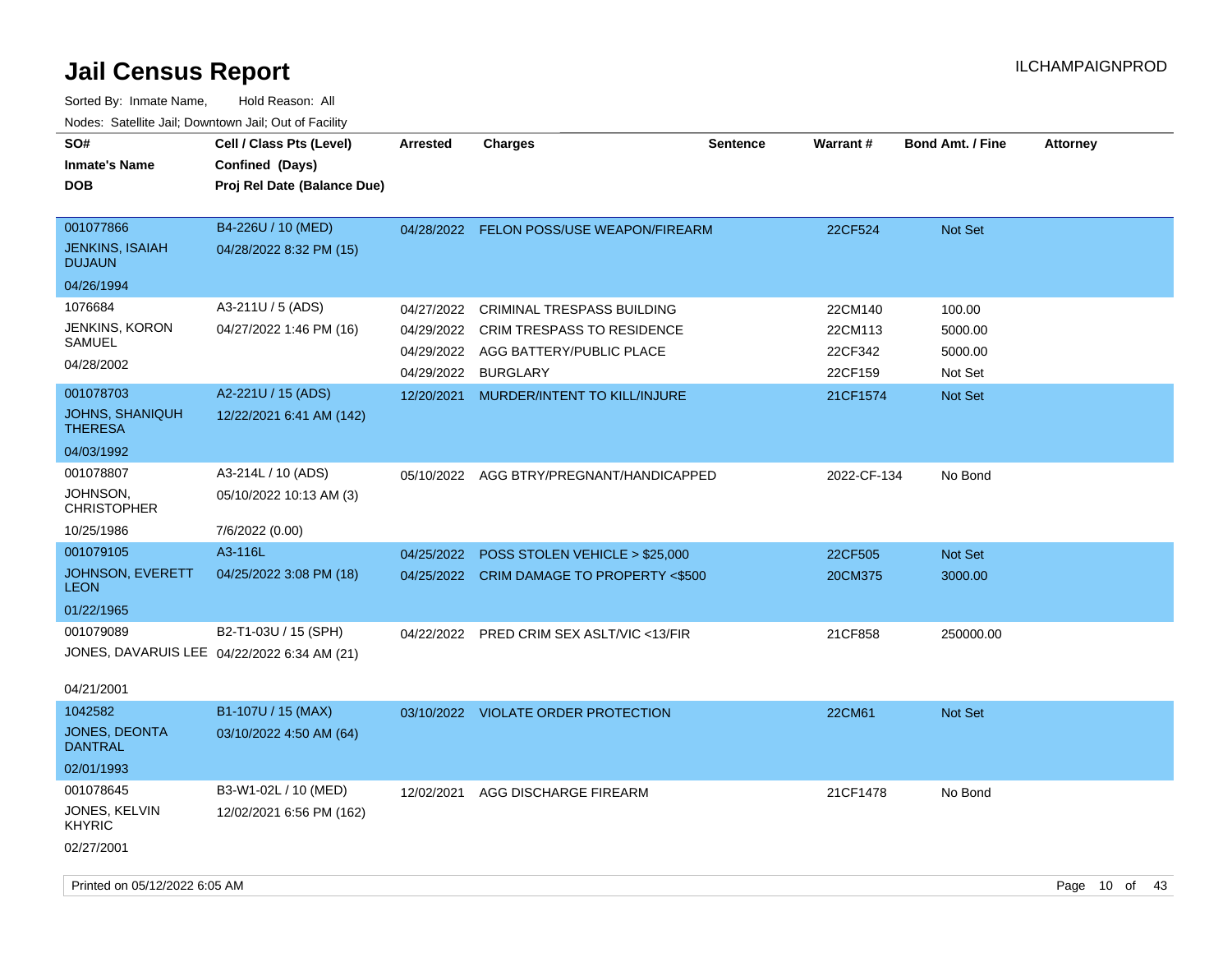| SO#<br><b>Inmate's Name</b><br><b>DOB</b>                                                                                                 | Cell / Class Pts (Level)<br>Confined (Days)<br>Proj Rel Date (Balance Due)                                                                          | <b>Arrested</b>                        | <b>Charges</b>                                                                                                                                                                            | <b>Sentence</b> | Warrant#                                                   | <b>Bond Amt. / Fine</b>                               | <b>Attorney</b> |
|-------------------------------------------------------------------------------------------------------------------------------------------|-----------------------------------------------------------------------------------------------------------------------------------------------------|----------------------------------------|-------------------------------------------------------------------------------------------------------------------------------------------------------------------------------------------|-----------------|------------------------------------------------------------|-------------------------------------------------------|-----------------|
| 956822<br>JONES, MARIO<br><b>NATHANIEL</b><br>10/27/1987                                                                                  | A4-101U / 15 (MAX)<br>11/25/2021 10:37 AM (169)                                                                                                     | 11/25/2021<br>11/25/2021<br>11/25/2021 | UNLAWFUL RESTRAINT<br>AGGRAVATED DOMESTIC BATTERY<br><b>PAROLE REVOCATION</b>                                                                                                             |                 | 21CF1443<br>21CF1442<br>CH2106361                          | Not Set<br>Not Set<br>No Bond                         |                 |
| 59668<br>JONES, MARTELL<br>DEANGELO<br>07/11/1983<br>1008468<br>JONES, MARTEZ<br><b>LAMONTE</b><br>06/22/1993<br>45193<br>KASPERS, JOHNNY | B2-T1-04L / 10 (SPH)<br>02/11/2022 3:19 PM (91)<br>B4-125L / 10 (MED)<br>12/01/2021 1:28 PM (163)<br>A4-105L / 10 (MED)<br>04/29/2022 11:00 AM (14) | 02/11/2022<br>12/01/2021<br>12/02/2021 | FAIL TO RPT CHNG ADDRESS/EMPL<br>02/11/2022 AGGRAVATED ARSON/BODILY HARM<br><b>FELON POSS/USE WEAPON/FIREARM</b><br><b>PROBATION VIOLATION</b><br>04/29/2022 FELON POSS/USE FIREARM PRIOR |                 | 20 CF 1241<br>22 CF 169<br>21CF1472<br>20CF1151<br>22CF531 | 75000.00<br>75000.00<br>Not Set<br>Not Set<br>Not Set |                 |
| <b>RAY</b><br>05/28/1977<br>994904<br><b>KEIGHER, BRADLY</b><br><b>ALAN</b><br>10/03/1988                                                 | B4-127U / 10 (MED)<br>04/21/2022 2:51 PM (22)                                                                                                       | 04/21/2022                             | <b>RESIDENTIAL ARSON</b>                                                                                                                                                                  |                 | 22CF486                                                    | No Bond                                               |                 |
| 1000825<br><b>KELLEY, MEGAN</b><br><b>MARIE</b><br>10/31/1991                                                                             | A2-223L / 5 (ADS)<br>04/27/2022 6:19 PM (16)<br>5/24/2022 (0.00)                                                                                    | 04/27/2022<br>04/27/2022               | DRIVING ON REVOKED LICENSE<br>04/27/2022 RESIST/OBSTRUCTING A PEACE OFFICEL<br>04/27/2022 POSSESSION OF METH/5<15 GRAMS<br>POSSESSION OF METH< 5 GRAMS                                    |                 | 21CF38<br>22CF4<br>21CF965<br>21CF1639                     | No Bond<br>10000.00<br>5000.00<br>75000.00            |                 |
| 44798<br>KILLAM, STEVEN<br><b>WAYNE</b><br>03/30/1977                                                                                     | A4-107L / 10 (MED)<br>04/19/2022 5:26 PM (24)                                                                                                       |                                        | 04/19/2022 AGG BATTERY/GOVERNMENT EMP                                                                                                                                                     |                 | 22CF481                                                    | Not Set                                               |                 |
| 542761<br>LEWIS, DEANDRE<br><b>CORTEZ</b><br>11/28/1986                                                                                   | BOOKH-3 / 10 (MED)<br>05/11/2022 4:54 PM (2)                                                                                                        |                                        | 05/11/2022 AGG DUI/ACCIDENT/BODILY HARM                                                                                                                                                   |                 | 22CF582                                                    | 20000.00                                              |                 |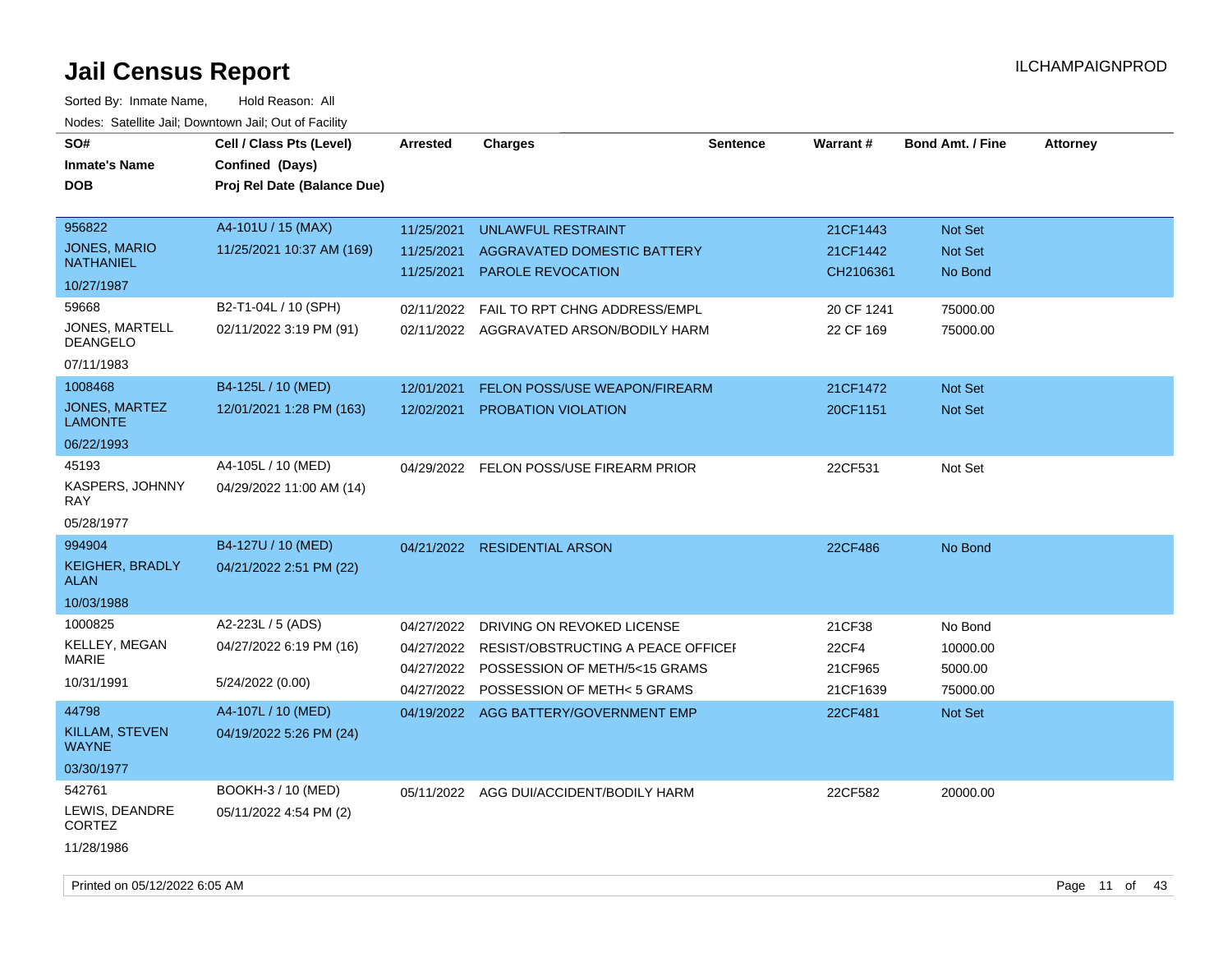| ivouss. Satellite Jali, Downtown Jali, Out of Facility |                                             |                 |                                            |                 |                 |                         |                 |
|--------------------------------------------------------|---------------------------------------------|-----------------|--------------------------------------------|-----------------|-----------------|-------------------------|-----------------|
| SO#                                                    | Cell / Class Pts (Level)                    | <b>Arrested</b> | <b>Charges</b>                             | <b>Sentence</b> | <b>Warrant#</b> | <b>Bond Amt. / Fine</b> | <b>Attorney</b> |
| Inmate's Name                                          | Confined (Days)                             |                 |                                            |                 |                 |                         |                 |
| DOB                                                    | Proj Rel Date (Balance Due)                 |                 |                                            |                 |                 |                         |                 |
| 55648                                                  | BOOKH-4 / 5 (ADS)                           |                 | 05/08/2022 CRIM DMG TO PROP \$500-10K      |                 | 2020CF821       | 940.00                  |                 |
| LEWIS, LATASHA<br>ANNLEE                               | 05/08/2022 10:33 AM (5)                     |                 |                                            |                 |                 |                         |                 |
| 03/23/1982                                             |                                             |                 |                                            |                 |                 |                         |                 |
| 41428                                                  | B4-224U / 10 (MED)                          | 05/02/2022      | POSSESSING A CONTROLLED SUBSTAND           |                 | 22CF255         | 100000.00               |                 |
| LINDSEY, DERRICK<br>LAMONT                             | 03/02/2022 8:03 AM (72)                     |                 |                                            |                 |                 |                         |                 |
| 06/19/1975                                             |                                             |                 |                                            |                 |                 |                         |                 |
| 001077143                                              | B1-203U / 10 (MED)                          | 05/04/2022      | <b>BURGLARY</b>                            |                 | 22CF545         | No Bond                 |                 |
| LORENZO-MATEO,                                         | 05/04/2022 4:07 AM (9)                      | 05/04/2022      | AGG ASLT PEACE OFF/FIRE/ER WRK             |                 | 22CF401         | 3000.00                 |                 |
| <b>DIEGO</b>                                           |                                             |                 | 05/04/2022 AGG BATTERY/PEACE OFFICER       |                 | 21CF180         | 3000.00                 |                 |
| 11/01/2000                                             |                                             |                 |                                            |                 |                 |                         |                 |
| 1035159                                                | A3-213L / 15 (ADS)                          | 05/09/2022      | RECEIVE/POSS/SELL STOLEN VEH               |                 | 22CF579         | Not Set                 |                 |
| MACKEY, MICHAEL<br>ANTHONY                             | 05/09/2022 11:53 AM (4)                     |                 |                                            |                 |                 |                         |                 |
| 07/27/1971                                             |                                             |                 |                                            |                 |                 |                         |                 |
| 53045                                                  | B4-127L / 10 (MED)                          | 04/21/2022      | DOMESTIC BTRY/CONTACT/VIO O/P              |                 |                 | <b>Not Set</b>          |                 |
| <b>MARKHAM, HENRY</b><br>EARL                          | 04/21/2022 10:56 PM (22)                    |                 | 04/21/2022 AGGRAVATED BATTERY/NURSE        |                 | 22CF487         | Not Set                 |                 |
| 02/10/1981                                             | 6/19/2022 (0.00)                            |                 |                                            |                 |                 |                         |                 |
| 001078320                                              | A3-216U / 10 (ADS)                          | 04/30/2022      | <b>BURGLARY</b>                            |                 | 22CF533         | Not Set                 |                 |
| MARSH, PAUL<br>OLUFUNMILAYO                            | 04/30/2022 8:44 PM (13)                     |                 |                                            |                 |                 |                         |                 |
| 07/13/1994                                             |                                             |                 |                                            |                 |                 |                         |                 |
| 001079150                                              | BOOKF-2                                     |                 | 05/11/2022 THEFT/DISP MERCH/<\$300/PRECONV |                 | 2022CFAWOW      | <b>Not Set</b>          |                 |
| <b>MARTIN, TONI LEANE</b>                              | 05/11/2022 10:57 PM (2)                     |                 |                                            |                 |                 |                         |                 |
| 06/16/1986                                             |                                             |                 |                                            |                 |                 |                         |                 |
| 1038892                                                |                                             |                 |                                            |                 |                 |                         |                 |
| MCCAULEY, TIMOTHY<br>WILLIAM                           | B2-DR / 10 (SPH)<br>02/16/2022 8:49 PM (86) | 02/16/2022      | PRED CRIM SEX ASLT/BODILY HARM             |                 | 22CF199         | No Bond                 |                 |
| 03/05/1989                                             |                                             |                 |                                            |                 |                 |                         |                 |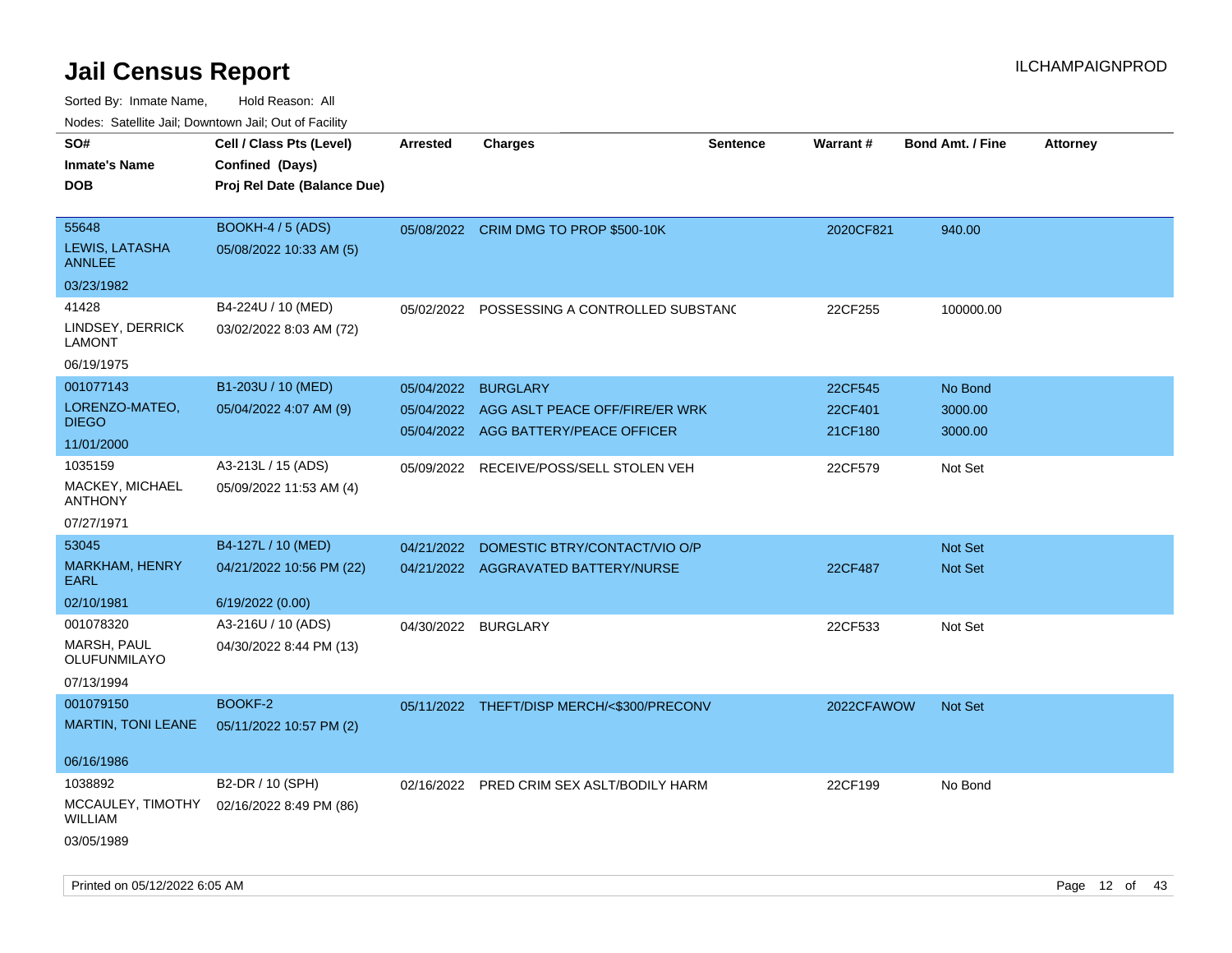Sorted By: Inmate Name, Hold Reason: All

Nodes: Satellite Jail; Downtown Jail; Out of Facility

| SO#                                           | Cell / Class Pts (Level)    | <b>Arrested</b>    | <b>Charges</b>                           | <b>Sentence</b> | Warrant#      | <b>Bond Amt. / Fine</b> | <b>Attorney</b> |
|-----------------------------------------------|-----------------------------|--------------------|------------------------------------------|-----------------|---------------|-------------------------|-----------------|
| <b>Inmate's Name</b>                          | Confined (Days)             |                    |                                          |                 |               |                         |                 |
| <b>DOB</b>                                    | Proj Rel Date (Balance Due) |                    |                                          |                 |               |                         |                 |
|                                               |                             |                    |                                          |                 |               |                         |                 |
| 48792                                         | B4-126L / 10 (MED)          | 11/19/2021         | AGG BATTERY/DISCHARGE FIREARM            |                 | 21CF1425      | Not Set                 |                 |
| <b>MCCLAIN, HURCHEL</b><br><b>JOSEPH</b>      | 11/20/2021 4:11 AM (174)    |                    |                                          |                 |               |                         |                 |
| 05/01/1979                                    |                             |                    |                                          |                 |               |                         |                 |
| 1005514                                       | B4-121U / 15 (MAX)          |                    | 04/27/2022 FELON POSS/USE WEAPON/FIREARM |                 | 22CF518       | Not Set                 |                 |
| MCDONALD,<br>RAYTRELL DOMINIQUE               | 04/27/2022 11:11 PM (16)    |                    |                                          |                 |               |                         |                 |
| 03/08/1992                                    |                             |                    |                                          |                 |               |                         |                 |
| 001077938                                     | <b>BOOKH-6 / 15 (ADS)</b>   | 05/10/2021         | AGG KIDNAPING DISCH FIR/HARM             |                 | 21CF532       | Not Set                 |                 |
| MCGAHA,                                       | 05/10/2021 7:02 PM (368)    | 05/11/2021 MURDER  |                                          |                 | 2021-CF-215   | No Bond                 |                 |
| <b>CHRISTOPHER D</b>                          |                             | 05/27/2021         | ESCAPE FROM DEPT OF CORRECTION           |                 | 21CF600       | Not Set                 |                 |
| 07/27/1991                                    |                             |                    |                                          |                 |               |                         |                 |
| 1065260                                       | A3-117U / 10 (ADS)          | 04/29/2022         | AGGRAVATED BATTERY                       |                 | 22CF536       | Not Set                 |                 |
| MCGEE, MALCOM M                               | 04/29/2022 10:48 PM (14)    | 04/29/2022 ROBBERY |                                          |                 | 22CF537       | Not Set                 |                 |
| 04/11/1997                                    |                             |                    |                                          |                 |               |                         |                 |
| 66710                                         | A4-207U / 15 (ADS)          |                    | 01/19/2022 ARMED VIOLENCE/CATEGORY I     |                 | <b>22CF88</b> | Not Set                 |                 |
| <b>MEEKS, CASSARIOUS</b><br><b>MONTE</b>      | 01/20/2022 11:40 AM (113)   |                    |                                          |                 |               |                         |                 |
| 06/22/1984                                    |                             |                    |                                          |                 |               |                         |                 |
| 1043071                                       | A2-120L / 10 (MED)          | 11/08/2021         | CRIM DMG/GOVT PROP/<\$500                |                 | 21CF1378      | Not Set                 |                 |
| MERRELL-<br>SUTHERLAND, ALICIA                | 11/08/2021 2:22 AM (186)    |                    |                                          |                 |               |                         |                 |
| 11/26/1972                                    |                             |                    |                                          |                 |               |                         |                 |
| 968679                                        | B1-207U / 15 (MAX)          |                    | 04/10/2022 ARMED VIOLENCE/CATEGORY I     |                 | 21CF911       | 750000.00               |                 |
| <b>MILES, ANTHONY</b><br><b>MARCUS JERALE</b> | 04/10/2022 9:29 PM (33)     |                    |                                          |                 |               |                         |                 |
| 10/21/1985                                    |                             |                    |                                          |                 |               |                         |                 |
| 1026478                                       | BOOKH-3 / 5 (MIN)           | 05/10/2022         | CRIM TRES TO RES/PERS PRESENT            |                 | 22CF579       | Not Set                 |                 |
| MILLER, ANTHONY                               | 05/10/2022 2:17 AM (3)      |                    | 05/10/2022 VIO BAIL BOND/CLASS 4 OFFENSE |                 | 22CM155       | Not Set                 |                 |
| 02/20/1994                                    |                             |                    |                                          |                 |               |                         |                 |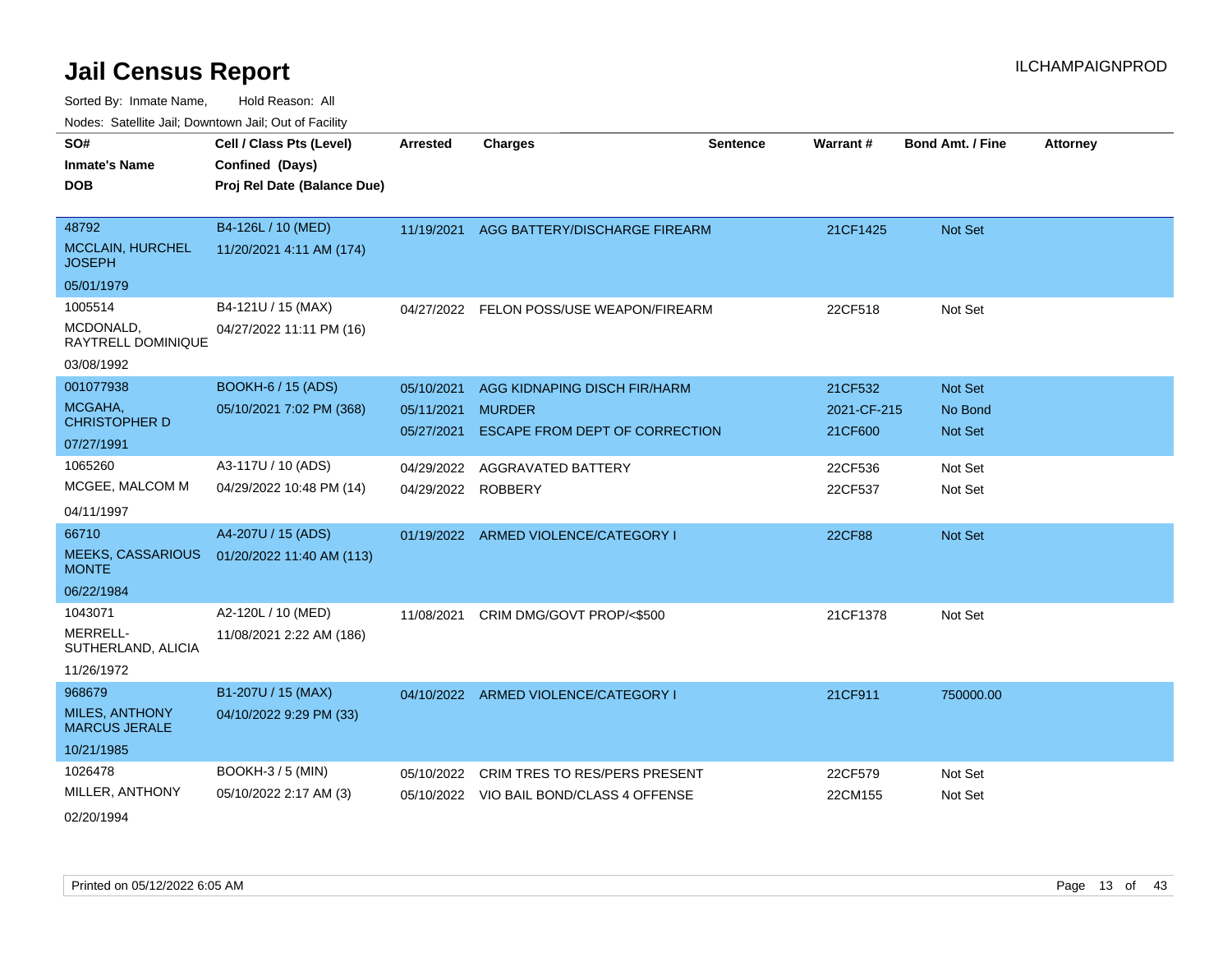Sorted By: Inmate Name, Hold Reason: All

| Nodes: Satellite Jail; Downtown Jail; Out of Facility |  |
|-------------------------------------------------------|--|
|-------------------------------------------------------|--|

| SO#<br><b>Inmate's Name</b>       | Cell / Class Pts (Level)<br>Confined (Days)  | <b>Arrested</b> | <b>Charges</b>                           | <b>Sentence</b> | <b>Warrant#</b> | <b>Bond Amt. / Fine</b> | <b>Attorney</b> |
|-----------------------------------|----------------------------------------------|-----------------|------------------------------------------|-----------------|-----------------|-------------------------|-----------------|
| <b>DOB</b>                        | Proj Rel Date (Balance Due)                  |                 |                                          |                 |                 |                         |                 |
| 41584                             | B4-227L / 15 (MAX)                           | 12/01/2021      | ARMED HABITUAL CRIMINAL                  |                 | 21CF1467        | Not Set                 |                 |
|                                   | MILLER, JOSE LOVELL 12/02/2021 1:04 AM (162) |                 |                                          |                 |                 |                         |                 |
| 10/07/1975                        |                                              |                 |                                          |                 |                 |                         |                 |
| 1052889                           | B3-W6-24L / 10 (MED)                         | 03/31/2022      | AGGRAVATED DOMESTIC BATTERY              |                 | 22CF375         | No Bond                 |                 |
| MOORE, JEREMIAH<br><b>THOMAS</b>  | 03/31/2022 2:39 AM (43)                      |                 |                                          |                 |                 |                         |                 |
| 07/21/1996                        |                                              |                 |                                          |                 |                 |                         |                 |
| 539294                            | B3-W3-12L / 10 (MED)                         |                 | 01/11/2022 AGG DUI/NO VALID DL           |                 | 22CF49          | Not Set                 |                 |
| MOSLEY, JAMES<br><b>CALVIN</b>    | 01/11/2022 9:43 PM (122)                     |                 | 01/11/2022 PAROLE REVOCATION             |                 | CH2200227       | No Bond                 |                 |
| 12/11/1985                        |                                              |                 |                                          |                 |                 |                         |                 |
| 001078517                         | B1-102L / 15 (MAX)                           | 10/19/2021      | ATTEMPT (FIRST DEGREE MURDER)            |                 | 21CF1267        | Not Set                 |                 |
| NELSON, RORY<br><b>DEMOND</b>     | 10/19/2021 3:55 AM (206)                     |                 |                                          |                 |                 |                         |                 |
| 08/14/1984                        |                                              |                 |                                          |                 |                 |                         |                 |
| 001078854                         | B2-DR / 15 (SPH)                             | 02/15/2022      | ARMED VIOLENCE/CATEGORY I                |                 | 22CF190         | Not Set                 |                 |
| PATNAUDE, MARTY<br><b>WW</b>      | 02/15/2022 5:12 PM (87)                      |                 | 02/15/2022 AGG BATTERY/DISCHARGE FIREARM |                 | 2019JD22        | No Bond                 |                 |
| 08/26/2003                        |                                              |                 |                                          |                 |                 |                         |                 |
| 1076920                           | BOOKH-8 / 10 (MED)                           |                 | 05/11/2022 FELON POSS/USE WEAPON/FIREARM | 15y (DOC)       | 20-CF-892       | No Bond                 |                 |
| PENNINGTON, RICHIE<br><b>DEAN</b> | 05/11/2022 12:19 PM (2)                      |                 |                                          |                 |                 |                         |                 |
| 05/11/1977                        |                                              |                 |                                          |                 |                 |                         |                 |
| 61251                             | A3-114L / 15 (ADS)                           | 12/27/2021      | <b>PRED CRIM SEX ASLT/VICTIM &lt;13</b>  |                 | 21CF651         | No Bond                 |                 |
| PETMECKY, JOHN<br><b>ROBERT</b>   | 12/27/2021 1:52 PM (137)                     |                 |                                          |                 |                 |                         |                 |
| 03/09/1983                        |                                              |                 |                                          |                 |                 |                         |                 |
| 1030954                           | B3-W4-16L / 10 (MED)                         | 01/14/2022      | ARMED VIOLENCE/CATEGORY I                |                 | 22CF76          | Not Set                 |                 |
| PETTIGREW,<br>MALCOME JAMIESON    | 01/15/2022 4:35 AM (118)                     |                 | 01/14/2022 MFG/DEL CANNABIS/10-30 GRAMS  |                 | 2020CF9         | 15000.00                |                 |
| 02/20/1995                        |                                              |                 |                                          |                 |                 |                         |                 |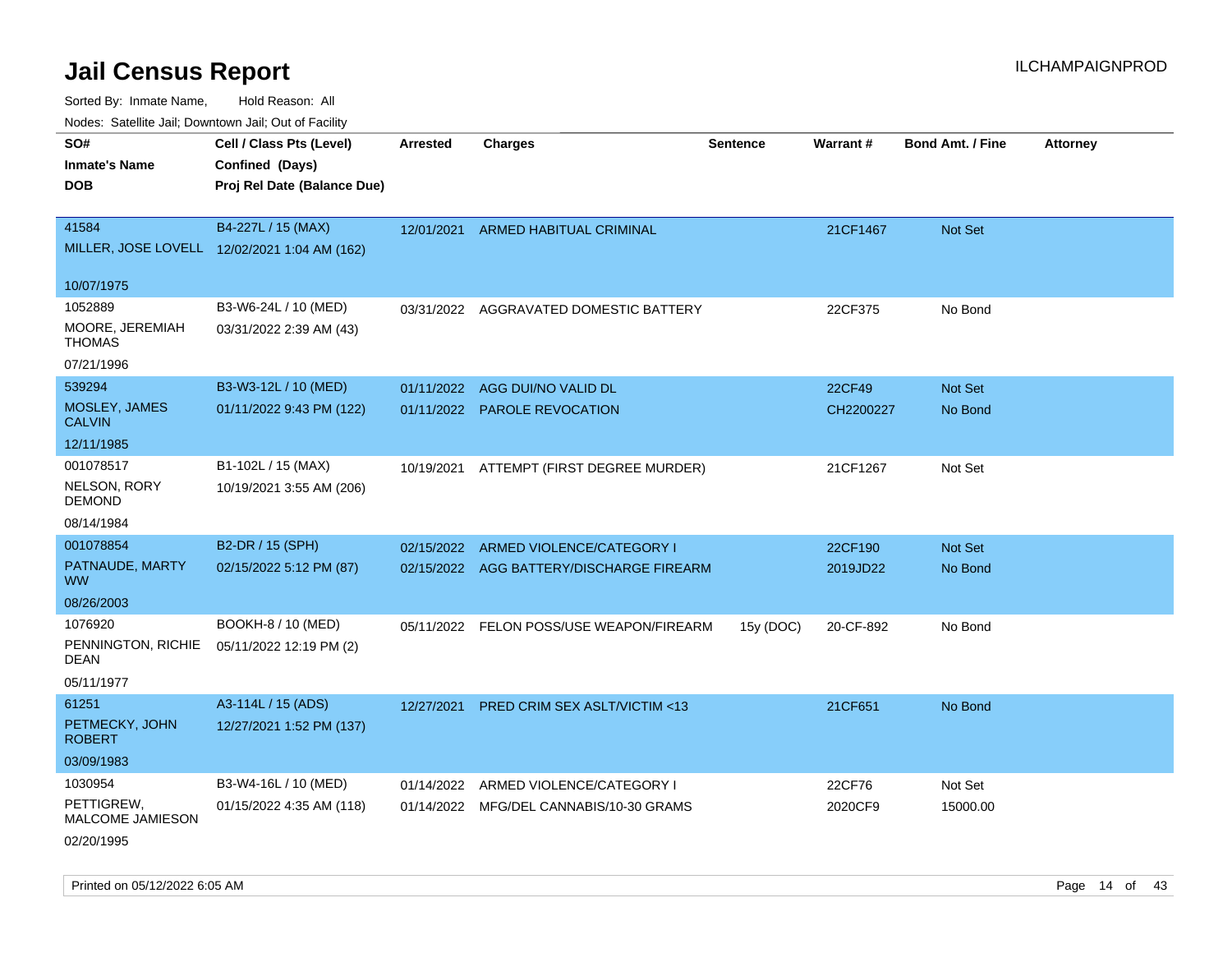| Nodes. Satellite Jali, Downtown Jali, Out of Facility |                             |            |                                           |                 |              |                         |                 |
|-------------------------------------------------------|-----------------------------|------------|-------------------------------------------|-----------------|--------------|-------------------------|-----------------|
| SO#                                                   | Cell / Class Pts (Level)    | Arrested   | <b>Charges</b>                            | <b>Sentence</b> | Warrant#     | <b>Bond Amt. / Fine</b> | <b>Attorney</b> |
| <b>Inmate's Name</b>                                  | Confined (Days)             |            |                                           |                 |              |                         |                 |
| <b>DOB</b>                                            | Proj Rel Date (Balance Due) |            |                                           |                 |              |                         |                 |
|                                                       |                             |            |                                           |                 |              |                         |                 |
| 1059394                                               | B3-W1-04L / 5 (MIN)         |            | 02/16/2022 AGG DUI/NO VALID DL            |                 | 2020CF1396   | No Bond                 |                 |
| PHILLIPS, ISAAC<br><b>TERRELL</b>                     | 02/16/2022 9:00 AM (86)     |            |                                           |                 |              |                         |                 |
| 12/27/1996                                            | 5/15/2022 (0.00)            |            |                                           |                 |              |                         |                 |
| 1069766                                               | A1-124L / 5 (MIN)           | 04/05/2022 | DUI ANY AMOUNT OF DRUG                    |                 | 17-DT-0026-1 | No Bond                 |                 |
| PHILLIPS, REBEKAH<br>LOUISE                           | 04/05/2022 2:44 PM (38)     |            |                                           |                 |              |                         |                 |
| 09/06/1985                                            |                             |            |                                           |                 |              |                         |                 |
| 1022441                                               | B2-T1-01U / 10 (SPH)        | 10/27/2021 | AGG BATTERY/PEACE OFFICER                 |                 | 2021 CF 12   | No Bond                 |                 |
| PICKENS, DONTRELL<br><b>DEMAR</b>                     | 10/27/2021 1:39 PM (198)    | 10/27/2021 | AGG BATTERY/PEACE OFFICER                 |                 | 2020 CF 1488 | No Bond                 |                 |
| 12/10/1993                                            |                             |            |                                           |                 |              |                         |                 |
| 60613                                                 | B4-226L / 10 (MED)          |            | 04/26/2022 FELON POSS/USE WEAPON/FIREARM  |                 | 22CF513      | No Bond                 |                 |
| POINDEXTER,<br><b>ANTHONY DEVON</b>                   | 04/26/2022 8:49 PM (17)     |            |                                           |                 |              |                         |                 |
| 06/14/1978                                            |                             |            |                                           |                 |              |                         |                 |
| 54916                                                 | B4-222U / 10 (MED)          |            | 04/29/2022 ATTEMPT DISARM PC OFF/CORR EMP |                 | 22CF535      | <b>Not Set</b>          |                 |
| RAYBURN, JOSHUA<br><b>STEVEN</b>                      | 04/29/2022 1:56 PM (14)     |            |                                           |                 |              |                         |                 |
| 03/09/1982                                            |                             |            |                                           |                 |              |                         |                 |
| 001078482                                             | B1-204L / 10 (MED)          | 03/14/2022 | AGG DISCHARGE FIREARM/VEH/SCH             |                 | 22CF299      | 250000.00               |                 |
| <b>REED, MONTRES</b><br><b>ANTRON</b>                 | 03/14/2022 12:06 PM (60)    |            |                                           |                 |              |                         |                 |
| 02/26/2004                                            |                             |            |                                           |                 |              |                         |                 |
| 1026398                                               | A4-203L / 15 (MAX)          |            | 05/05/2022 FELON POSS/USE WEAPON/FIREARM  | 7y              | 2021CF1153   | No Bond                 |                 |
| <b>ROBERTS, MICHAEL</b><br><b>RILEY</b>               | 05/05/2022 3:49 PM (8)      |            |                                           |                 |              |                         |                 |
| 11/09/1994                                            |                             |            |                                           |                 |              |                         |                 |
| 001079048                                             | A1-227L / 15 (MAX)          | 04/10/2022 | <b>MURDER</b>                             |                 | 21CF649      | 1000000.00              |                 |
| ROBINSON, AMARI                                       | 04/10/2022 9:44 AM (33)     | 04/10/2022 | AGGRAVATED BATTERY                        |                 | 2022-JD-014  | Not Set                 |                 |
| <b>MICHELLE TAMIRA</b>                                |                             | 04/10/2022 | <b>CRIMINAL DAMAGE</b>                    |                 | 2022-JD-014  | Not Set                 |                 |
| 04/10/2004                                            |                             |            | 04/10/2022 AGG UNLAWFUL USE WEAPON/PERSON |                 | 21-JD-079    | Not Set                 |                 |
|                                                       |                             |            |                                           |                 |              |                         |                 |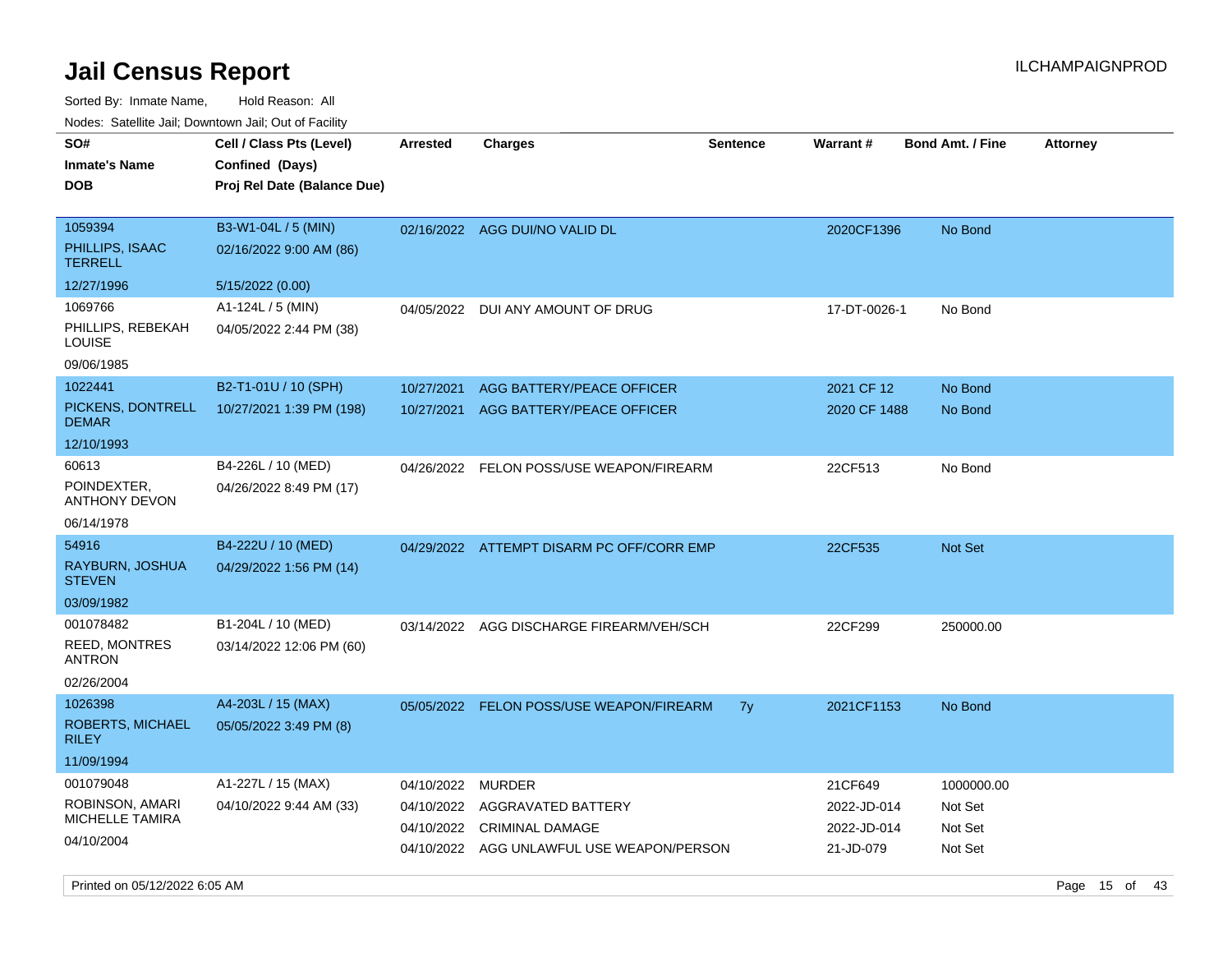Sorted By: Inmate Name, Hold Reason: All

|  |  | Nodes: Satellite Jail; Downtown Jail; Out of Facility |  |
|--|--|-------------------------------------------------------|--|
|--|--|-------------------------------------------------------|--|

| SO#                                       | Cell / Class Pts (Level)    | <b>Arrested</b> | <b>Charges</b>                           | <b>Sentence</b> | Warrant#   | <b>Bond Amt. / Fine</b> | <b>Attorney</b> |
|-------------------------------------------|-----------------------------|-----------------|------------------------------------------|-----------------|------------|-------------------------|-----------------|
| <b>Inmate's Name</b>                      | Confined (Days)             |                 |                                          |                 |            |                         |                 |
| <b>DOB</b>                                | Proj Rel Date (Balance Due) |                 |                                          |                 |            |                         |                 |
|                                           |                             |                 |                                          |                 |            |                         |                 |
| 1077071                                   | <b>BOOKH-1 / 10 (ADS)</b>   |                 | 05/07/2022 AGG BATTERY/PEACE OFFICER     |                 | 22CF568    | Not Set                 |                 |
| <b>ROBINSON,</b><br><b>MIKALONTE TROY</b> | 05/07/2022 6:46 PM (6)      |                 |                                          |                 |            |                         |                 |
| 11/15/2000                                |                             |                 |                                          |                 |            |                         |                 |
| 979485                                    | B2-T4-16L / 15 (SPH)        | 03/12/2021      | PRED CRIM SEX ASLT/VICTIM <13            |                 | 21CF282    | Not Set                 |                 |
| RODRIGUEZ, JOSHUA<br><b>ANTHONY</b>       | 03/12/2021 1:57 PM (427)    |                 |                                          |                 |            |                         |                 |
| 04/06/1990                                |                             |                 |                                          |                 |            |                         |                 |
| 61330                                     | B4-224L / 15 (MAX)          | 12/01/2021      | ARMED HABITUAL CRIMINAL                  |                 | 21CF1473   | Not Set                 |                 |
| <b>RUFFIN, JONATHON</b><br><b>CECIL</b>   | 12/01/2021 5:34 AM (163)    | 12/01/2021      | PAROLE REVOCATION                        |                 | CH2107545  | No Bond                 |                 |
| 05/10/1984                                |                             |                 |                                          |                 |            |                         |                 |
| 49960                                     | BOOKH-3 / 5 (MIN)           |                 | 05/10/2022 POSSESSION OF METH< 5 GRAMS   |                 | 22CF583    | Not Set                 |                 |
| RUSSELL, TONY<br>LAWRENCE                 | 05/10/2022 2:15 PM (3)      |                 |                                          |                 |            |                         |                 |
| 01/07/1978                                |                             |                 |                                          |                 |            |                         |                 |
| 001077681                                 | B3-W7-26L / 10 (MED)        | 04/08/2022      | CRIM DMG/GOVT PROP/<\$500                |                 | 22CM101    | Not Set                 |                 |
| <b>SALES, ANDREW</b>                      | 04/08/2022 6:03 PM (35)     | 04/11/2022      | ELEC HRSMT/OBSCENE/FORC FEL              |                 | 21CF406    | Not Set                 |                 |
| <b>KEVIN</b>                              |                             |                 | 04/11/2022 AGGRAVATED DOMESTIC BATTERY   |                 | 21CF247    | <b>Not Set</b>          |                 |
| 02/25/1979                                |                             |                 |                                          |                 |            |                         |                 |
| 1071161                                   | B4-124L / 15 (MAX)          | 08/18/2021      | DELIVERY OF OR POSSESSION OF W/INT       |                 | 21CF1008   | No Bond                 |                 |
| SANDERS, MARKELL<br>LAMAR                 | 08/18/2021 6:18 PM (268)    |                 |                                          |                 |            |                         |                 |
| 02/02/2000                                |                             |                 |                                          |                 |            |                         |                 |
| 001078441                                 | BOOKF-3 / 15 (ADS)          | 10/01/2021      | ARMED HABITUAL CRIMINAL                  |                 | 21CF1182   | Not Set                 |                 |
| SINGLETON, CORRIE<br><b>DERRELL</b>       | 10/01/2021 12:36 PM (224)   |                 | 12/20/2021 SPEEDING 26-34 MPH OVER LIMIT |                 | 2021TR2701 | 1000.00                 |                 |
| 05/07/1983                                |                             |                 |                                          |                 |            |                         |                 |
| 001078608                                 | A3-115U / 5 (ADS)           |                 | 04/28/2022 MFG/DEL CANNABIS/30-500 GRAMS |                 | 22CF520    | No Bond                 |                 |
| SOMERS, DYLAN<br><b>THOMAS</b>            | 04/28/2022 4:49 AM (15)     |                 |                                          |                 |            |                         |                 |
| 05/18/2000                                |                             |                 |                                          |                 |            |                         |                 |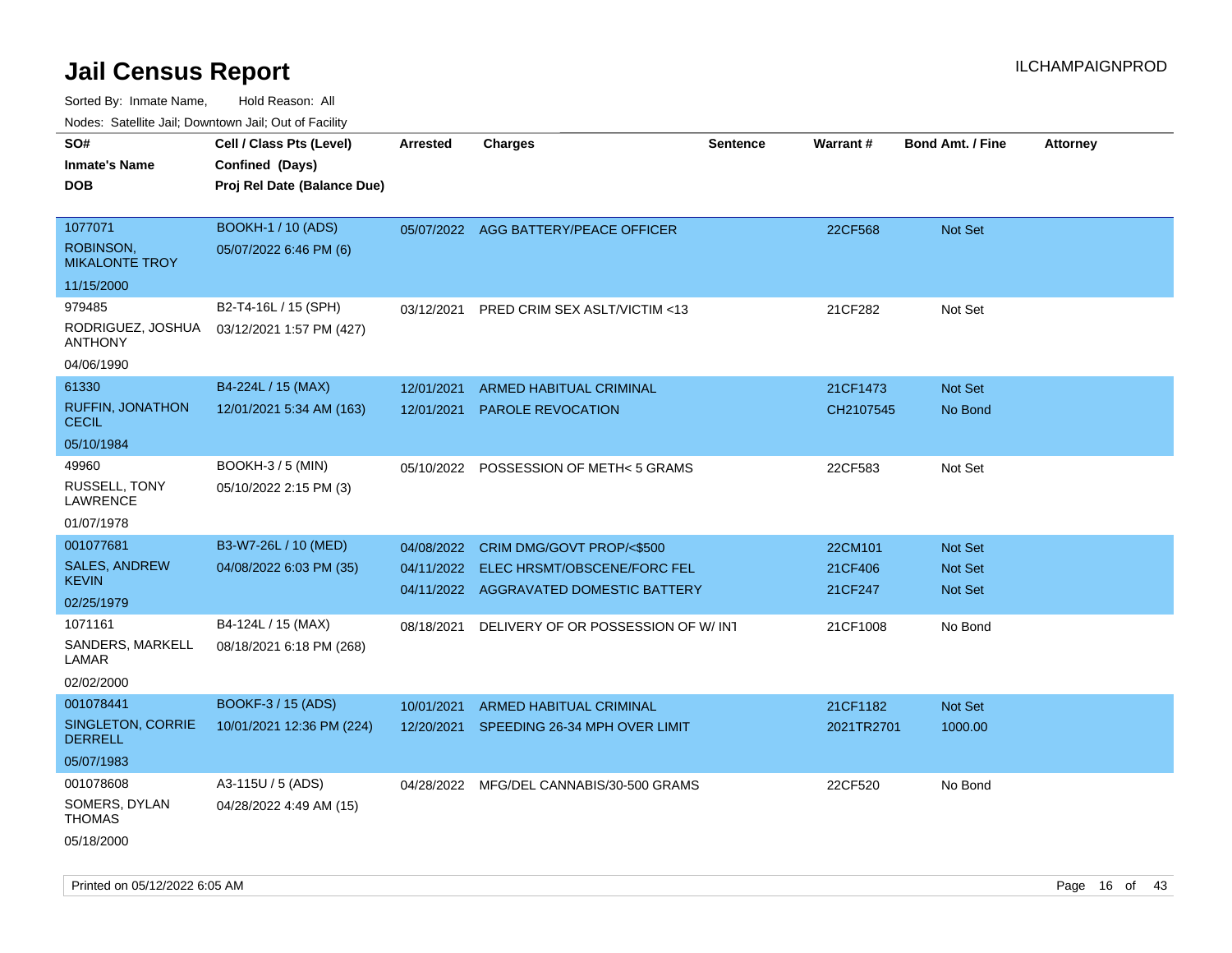Sorted By: Inmate Name, Hold Reason: All Nodes: Satellite Jail; Downtown Jail; Out of Facility

| Noues. Salemie Jan, Downtown Jan, Out of Facility |                                              |                 |                                         |                 |            |                         |                 |
|---------------------------------------------------|----------------------------------------------|-----------------|-----------------------------------------|-----------------|------------|-------------------------|-----------------|
| SO#                                               | Cell / Class Pts (Level)                     | <b>Arrested</b> | <b>Charges</b>                          | <b>Sentence</b> | Warrant#   | <b>Bond Amt. / Fine</b> | <b>Attorney</b> |
| <b>Inmate's Name</b>                              | Confined (Days)                              |                 |                                         |                 |            |                         |                 |
| <b>DOB</b>                                        | Proj Rel Date (Balance Due)                  |                 |                                         |                 |            |                         |                 |
|                                                   |                                              |                 |                                         |                 |            |                         |                 |
| 975068                                            | B1-205U / 15 (MAX)                           |                 | 04/26/2022 DRVG ON SUSP LICENSE/FTA     |                 | 19TR17004  | 690.00                  |                 |
| SPEARMAN, JOE<br><b>DEMARKUS TERREL</b>           | 04/26/2022 3:34 PM (17)                      |                 | 04/26/2022 ARMED VIOLENCE/CATEGORY I    |                 | 22CF515    | No Bond                 |                 |
| 12/15/1989                                        |                                              |                 |                                         |                 |            |                         |                 |
| 001077770                                         | A1-124U / 5 (MIN)                            | 01/06/2022      | RESIDENTIAL BURGLARY                    |                 | 21CF319    | Not Set                 |                 |
|                                                   | STOFFLE, KELLY ANNE 01/06/2022 3:14 PM (127) |                 |                                         |                 |            |                         |                 |
|                                                   |                                              |                 |                                         |                 |            |                         |                 |
| 04/12/1989                                        |                                              |                 |                                         |                 |            |                         |                 |
| 38305                                             | B2-T2-06L / 10 (SPH)                         | 03/18/2020      | <b>CRIMINAL SEXUAL ABUSE</b>            |                 | 20CF-343   | 500000.00               |                 |
| STOVER, JOSH<br><b>ANDREW</b>                     | 03/18/2020 10:24 AM (786)                    |                 |                                         |                 |            |                         |                 |
| 08/18/1973                                        |                                              |                 |                                         |                 |            |                         |                 |
| 001078742                                         | A2-222L / 5 (MIN)                            |                 | 04/01/2022 BURGLARY                     |                 | 22CF33     | 10000.00                |                 |
| TAYLOR, ERIKA LYNN                                | 04/01/2022 10:15 AM (42)                     |                 |                                         |                 |            |                         |                 |
|                                                   |                                              |                 |                                         |                 |            |                         |                 |
| 04/09/1996                                        |                                              |                 |                                         |                 |            |                         |                 |
| 1066794                                           | B3-W7-28L / 5 (MIN)                          |                 | 04/15/2022 VIO ORDER/PRIOR VIO OF ORDER |                 | 2021CF1061 | 150000.00               |                 |
| <b>TAYLOR, STANLEY</b><br><b>JAMES</b>            | 04/15/2022 9:27 AM (28)                      |                 |                                         |                 |            |                         |                 |
| 01/05/1994                                        |                                              |                 |                                         |                 |            |                         |                 |
| 001079149                                         | BOOKF-2                                      |                 | 05/11/2022 DOMESTIC BATTERY             |                 | 22CMAWOW   | Not Set                 |                 |
| TERRY, CHEYENNE<br><b>MICHELLE</b>                | 05/11/2022 5:31 PM (2)                       |                 |                                         |                 |            |                         |                 |
| 05/09/2003                                        |                                              |                 |                                         |                 |            |                         |                 |
| 32058                                             | B4-123U / 15 (MAX)                           | 06/14/2021      | <b>AGG DISCH FIREARM</b>                |                 | 21CF690    | Not Set                 |                 |
| THOMPSON, STEVEN<br><b>ONEAL</b>                  | 06/14/2021 6:44 AM (333)                     |                 |                                         |                 |            |                         |                 |
| 03/14/1969                                        |                                              |                 |                                         |                 |            |                         |                 |
| 993660                                            | B1-206L / 10 (MED)                           | 05/04/2022      | <b>BURGLARY</b>                         |                 | 22CF544    | Not Set                 |                 |
| TORRES-NEGRON,<br><b>JUAN CARLOS</b>              | 05/04/2022 4:34 AM (9)                       |                 | 05/11/2022 PROBATION VIOLATION          |                 | 22CF11     | Not Set                 |                 |
| 11/18/1983                                        |                                              |                 |                                         |                 |            |                         |                 |

Printed on 05/12/2022 6:05 AM Page 17 of 43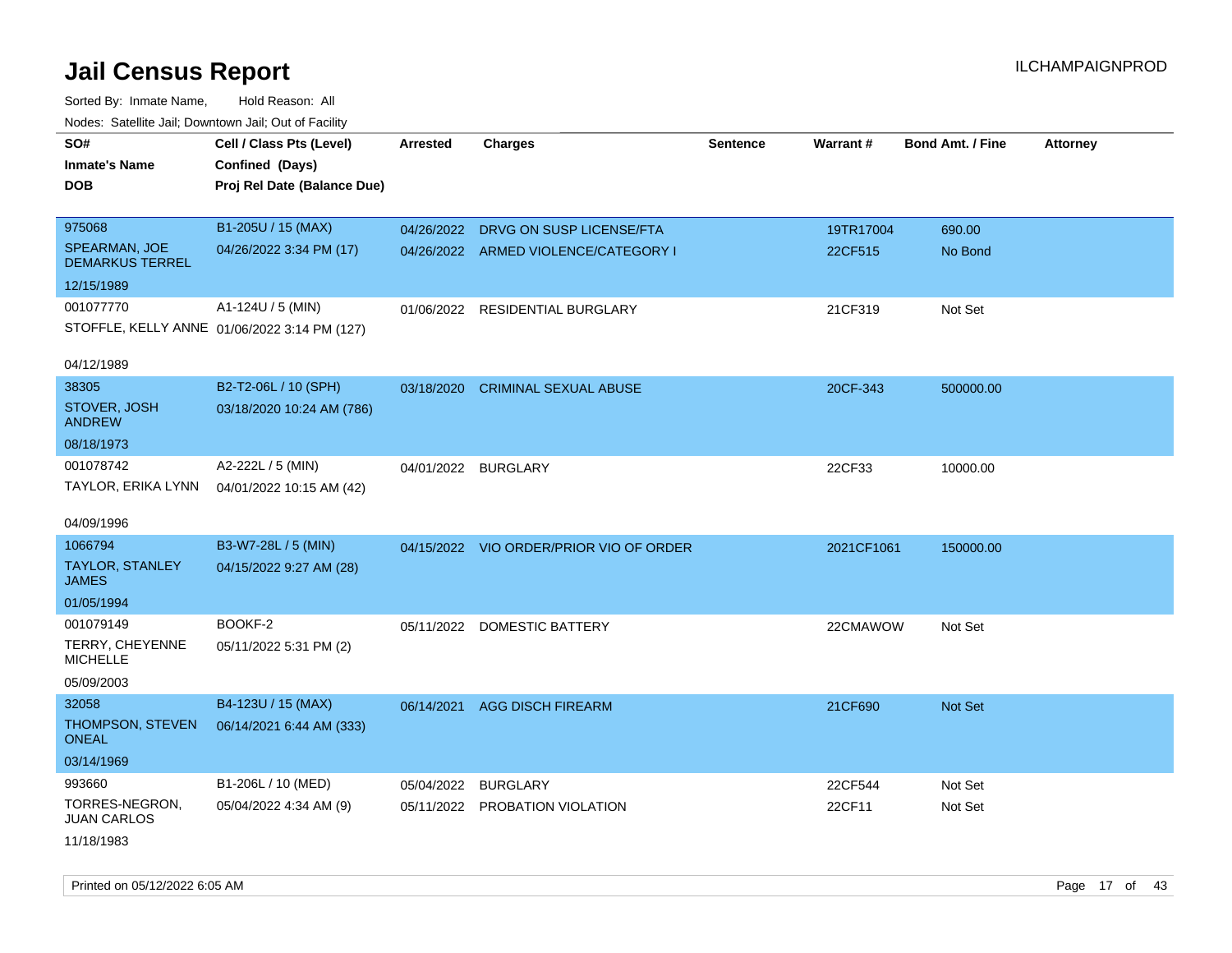| SO#<br><b>Inmate's Name</b>                   | Cell / Class Pts (Level)<br>Confined (Days) | Arrested          | <b>Charges</b>                       | <b>Sentence</b> | Warrant#   | <b>Bond Amt. / Fine</b> | <b>Attorney</b> |
|-----------------------------------------------|---------------------------------------------|-------------------|--------------------------------------|-----------------|------------|-------------------------|-----------------|
| <b>DOB</b>                                    | Proj Rel Date (Balance Due)                 |                   |                                      |                 |            |                         |                 |
| 001078792                                     | B4-122U / 15 (MAX)                          |                   | 01/24/2022 FUGITIVE FROM JUSTICE     |                 | 22CF99     | Not Set                 |                 |
| <b>TRAMBLE, TOM</b><br><b>MARCUS</b>          | 01/24/2022 10:24 AM (109)                   |                   | 01/24/2022 ARMED VIOLENCE/CATEGORY I |                 | 22CF101    | Not Set                 |                 |
| 02/28/1985                                    |                                             |                   |                                      |                 |            |                         |                 |
| 1071272                                       | A2-121L / 10 (ADS)                          | 05/04/2022        | AGGRAVATED BATTERY                   |                 | 22CF549    | Not Set                 |                 |
| TSHINGUTA,<br><b>GERTRUDE KABONGO</b>         | 05/04/2022 10:38 AM (9)                     |                   |                                      |                 |            |                         |                 |
| 06/04/1976                                    |                                             |                   |                                      |                 |            |                         |                 |
| 1076325                                       | B1-105U / 15 (MAX)                          | 03/25/2022        | AGG UUW/LOADED/NO FCCA/FOID          |                 | 2020CF742  | 25000.00                |                 |
| <b>TURNER, PRINTISS</b>                       | 03/25/2022 3:15 PM (49)                     | 03/25/2022 MURDER |                                      |                 | 2021CF1071 | 1500000.00              |                 |
| VASHAWN-DEMAN,                                |                                             | 03/25/2022        | <b>DOMESTIC BATTERY</b>              |                 | 20CM468    | 1000.00                 |                 |
| 11/10/2001                                    |                                             | 03/25/2022        | AGG UUW/LOADED/NO FCCA/FOID          |                 | 21CF1520   | 50000.00                |                 |
|                                               |                                             |                   | 03/28/2022 FUGITIVE FROM JUSTICE     |                 | 22CF360    | 50000.00                |                 |
| 50548                                         | B3-W4-14L / 10 (MED)                        | 03/29/2022        | AGG UNLAWFUL USE OF WEAPON/VEH       |                 | 21CF1067   | No Bond                 |                 |
| VINEYARD, SHORNOR<br>JAMAL                    | 03/29/2022 8:51 AM (45)                     |                   |                                      |                 |            |                         |                 |
| 12/14/1979                                    | 5/19/2022 (0.00)                            |                   |                                      |                 |            |                         |                 |
| 39204                                         | BOOKH-8 / 5 (ADS)                           |                   | 05/08/2022 POSS DRUG PARAPHERNALIA   |                 | 22CM152    | Not Set                 |                 |
| <b>VOGEL, ALLEN RENO</b>                      | 05/08/2022 4:50 PM (5)                      |                   |                                      |                 |            |                         |                 |
| 07/18/1974                                    |                                             |                   |                                      |                 |            |                         |                 |
| 1076520                                       | B4-222L / 15 (MAX)                          | 04/20/2022        | ARMED VIOLENCE/CATEGORY I            |                 | 22CF485    | Not Set                 |                 |
| WARNER-UDUEBOR,<br><b>JAESEN CHI</b>          | 04/20/2022 2:56 PM (23)                     |                   |                                      |                 |            |                         |                 |
| 04/11/2001                                    |                                             |                   |                                      |                 |            |                         |                 |
| 1070737                                       | A1-126L / 15 (MAX)                          | 10/14/2021        | AGG KIDNAPG/<13/INTEL DISABL         | (DHS)           | 2020CF418  | 250000.00               |                 |
| <b>WASHINGTON,</b><br><b>JASTINA VIRGINIA</b> | 10/14/2021 12:02 PM (211)                   |                   |                                      |                 |            |                         |                 |
| 04/11/2000                                    |                                             |                   |                                      |                 |            |                         |                 |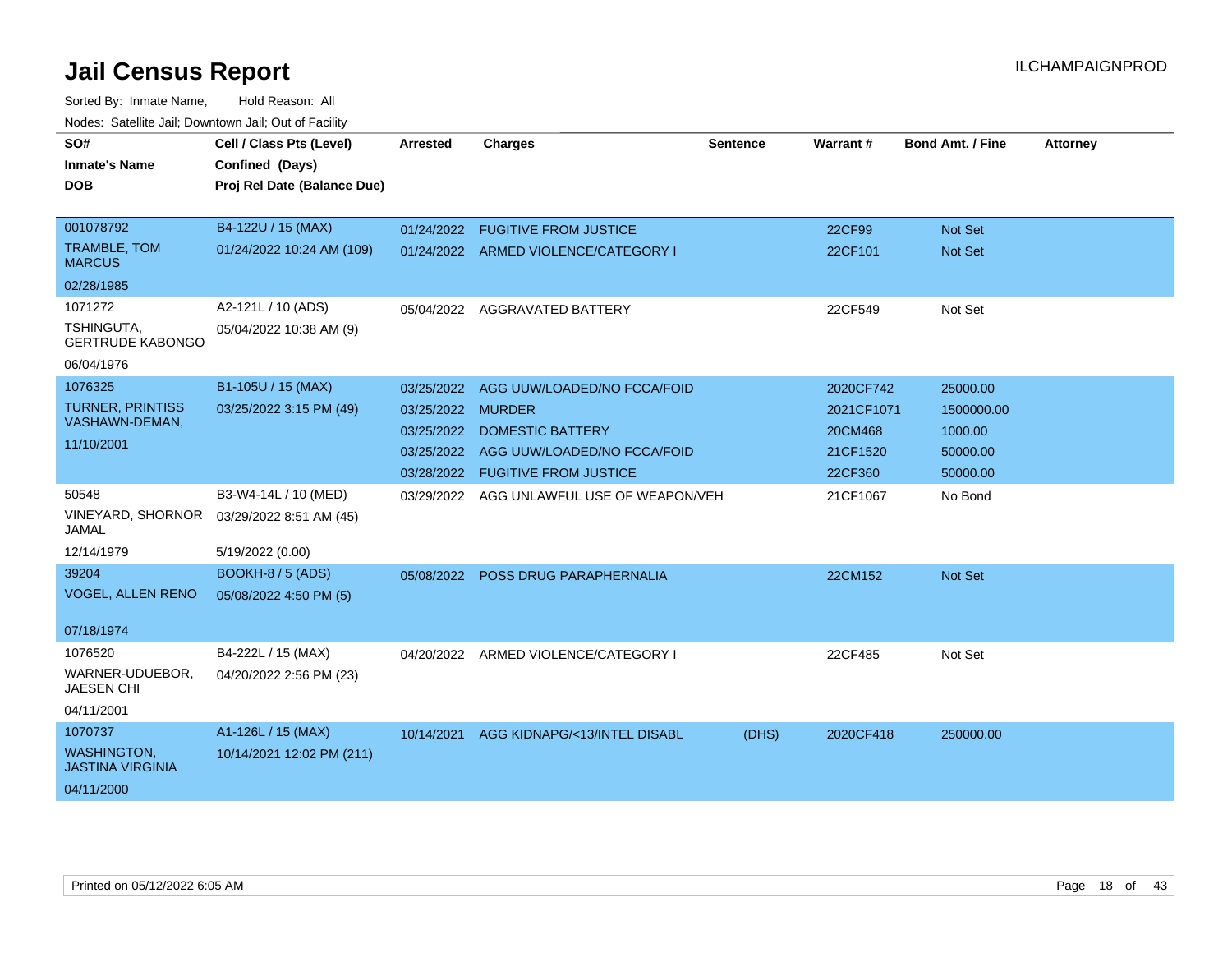| SO#<br><b>Inmate's Name</b><br><b>DOB</b>                                                                                                 | Cell / Class Pts (Level)<br>Confined (Days)<br>Proj Rel Date (Balance Due)                 | <b>Arrested</b>                        | <b>Charges</b>                                                                                                                                                                 | <b>Sentence</b>      | Warrant#                                                 | <b>Bond Amt. / Fine</b>                                | <b>Attorney</b> |
|-------------------------------------------------------------------------------------------------------------------------------------------|--------------------------------------------------------------------------------------------|----------------------------------------|--------------------------------------------------------------------------------------------------------------------------------------------------------------------------------|----------------------|----------------------------------------------------------|--------------------------------------------------------|-----------------|
| 001079148<br><b>WASHINGTON,</b><br><b>TRESEAN LAMARR</b><br>08/17/1993<br>977140<br><b>WEBSTER, DERRIAL</b><br><b>DEVON</b><br>01/14/1990 | <b>BOOKH-7</b><br>05/11/2022 1:55 PM (2)<br>B1-203L / 10 (MED)<br>10/24/2021 2:46 AM (201) | 05/11/2022<br>05/11/2022<br>10/24/2021 | <b>DOMESTIC BATTERY</b><br><b>INTERF REPT DOMESTIC VIOLENCE</b><br>05/11/2022 CRIM DAMAGE TO PROPERTY <\$500<br>ARMED HABITUAL CRIMINAL                                        |                      | 2022CMAWOW<br>2022CMAWOW<br>2022CMAWOW<br>21CF1289       | Not Set<br><b>Not Set</b><br><b>Not Set</b><br>Not Set |                 |
| 001078328<br><b>WHITE, JUSTIN</b><br><b>STEVEN</b><br>10/25/1995                                                                          | B1-105L / 15 (MAX)<br>08/30/2021 10:48 AM (256)                                            | 08/30/2021                             | FELON POSS/USE WEAPON/FIREARM                                                                                                                                                  |                      | 21CF1045                                                 | <b>Not Set</b>                                         |                 |
| 001077235<br><b>WHITLEY, CHARLES</b><br>09/03/1975                                                                                        | B4-221U / 10 (MED)<br>04/26/2022 6:11 PM (17)                                              | 04/26/2022<br>04/26/2022               | POSSESSING A CONTROLLED SUBSTANC<br>04/26/2022 POSS AMT CON SUB EXCEPT(A)/(D)<br>04/26/2022 WARRANT OUT OF COUNTY<br>04/26/2022 WARRANT OUT OF COUNTY<br>WARRANT OUT OF COUNTY |                      | 22CF507<br>20CF1077<br>20TR10761<br>20TR10760<br>20CM646 | Not Set<br>940.00<br>3000.00<br>3000.00<br>5000.00     |                 |
| 638552<br><b>WILLIAMS, MICHAEL</b><br><b>JAMES</b><br>03/29/1964                                                                          | B2-T2-08L / 5 (SPH)<br>10/07/2021 12:20 PM (218)                                           | 10/07/2021                             | CHILD PORNOGRAPHY/PHOTOGRAPH                                                                                                                                                   |                      | 2021CF1207                                               | No Bond                                                |                 |
| 1066370<br><b>WILLIAMS, REONTE</b><br><b>REMIR</b><br>05/14/1999                                                                          | B1-101L / 15 (MAX)<br>07/28/2021 5:40 AM (289)                                             | 07/28/2021                             | ARMED VIOLENCE/CATEGORY III                                                                                                                                                    |                      | 2021 CF 882                                              | Not Set                                                |                 |
| 1051953<br><b>WINSTON, ALYSSIA</b><br><b>LETEECE</b><br>03/17/1996                                                                        | A1-226L / 10 (MED)<br>02/02/2022 4:29 AM (100)                                             | 02/02/2022                             | DOMESTIC BATTERY/OTHER PRIOR<br>03/28/2022 AGG ROBBERY/INDICATE ARM W/FIR                                                                                                      | 8y (DOC)<br>8y (DOC) | 22CF144<br>22CF353                                       | Not Set<br><b>Not Set</b>                              |                 |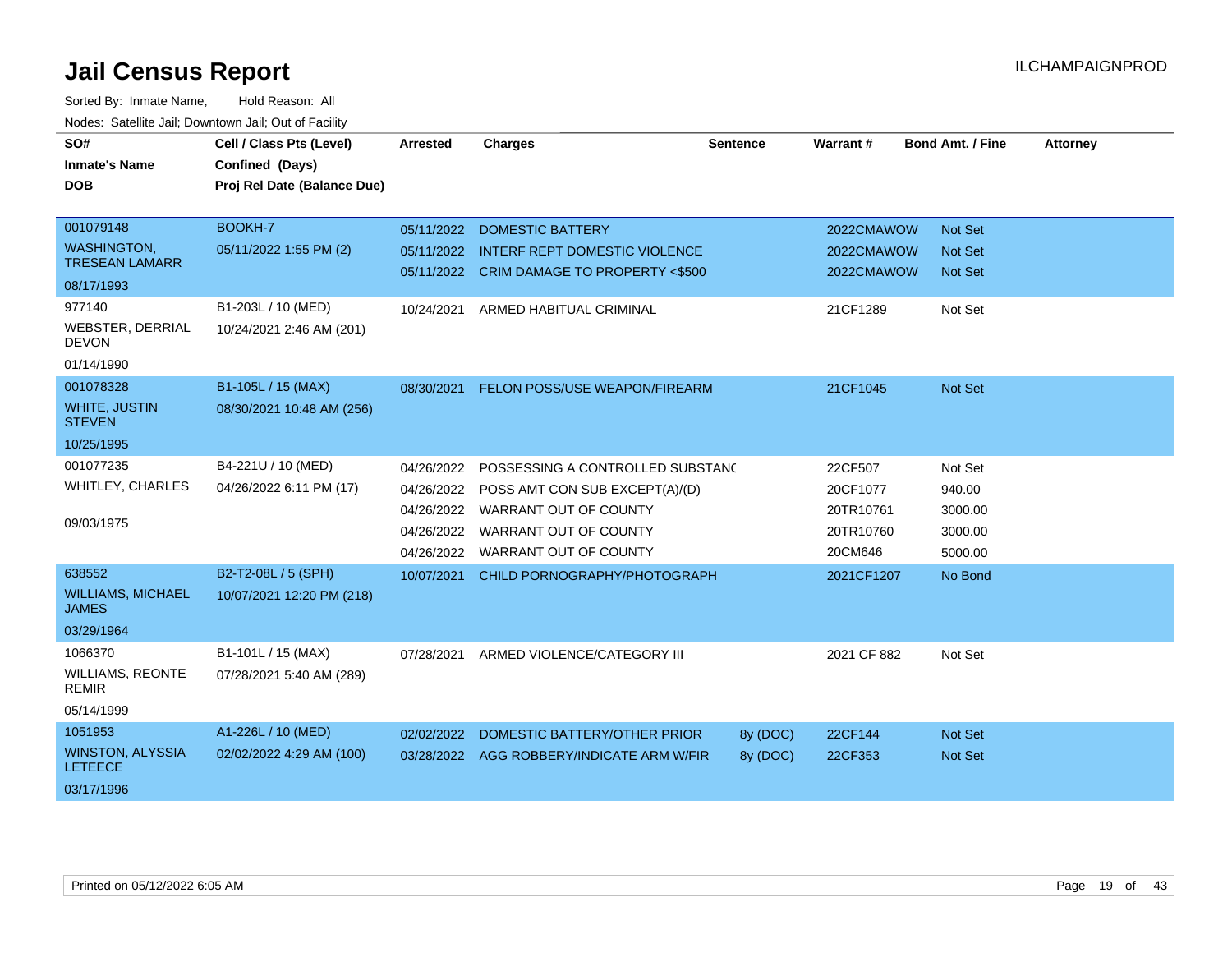| SO#<br><b>Inmate's Name</b><br><b>DOB</b> | Cell / Class Pts (Level)<br>Confined (Days)<br>Proj Rel Date (Balance Due) | Arrested          | Charges                                  | Sentence | Warrant # | <b>Bond Amt. / Fine</b> | <b>Attorney</b> |
|-------------------------------------------|----------------------------------------------------------------------------|-------------------|------------------------------------------|----------|-----------|-------------------------|-----------------|
| 001077731                                 | B1-201U / 15 (MAX)                                                         |                   | 04/12/2022 ATTEMPT (FIRST DEGREE MURDER) |          | 22CF428   | 1500000.00              |                 |
| YOUNG, AARON<br><b>BLAKE</b>              | 04/12/2022 12:53 PM (31)                                                   |                   |                                          |          |           |                         |                 |
| 03/04/2000                                |                                                                            |                   |                                          |          |           |                         |                 |
| <b>Total Satellite Jail: 147</b>          |                                                                            | <b>Males: 122</b> | Unknown: 0<br>Females: 25                |          |           |                         |                 |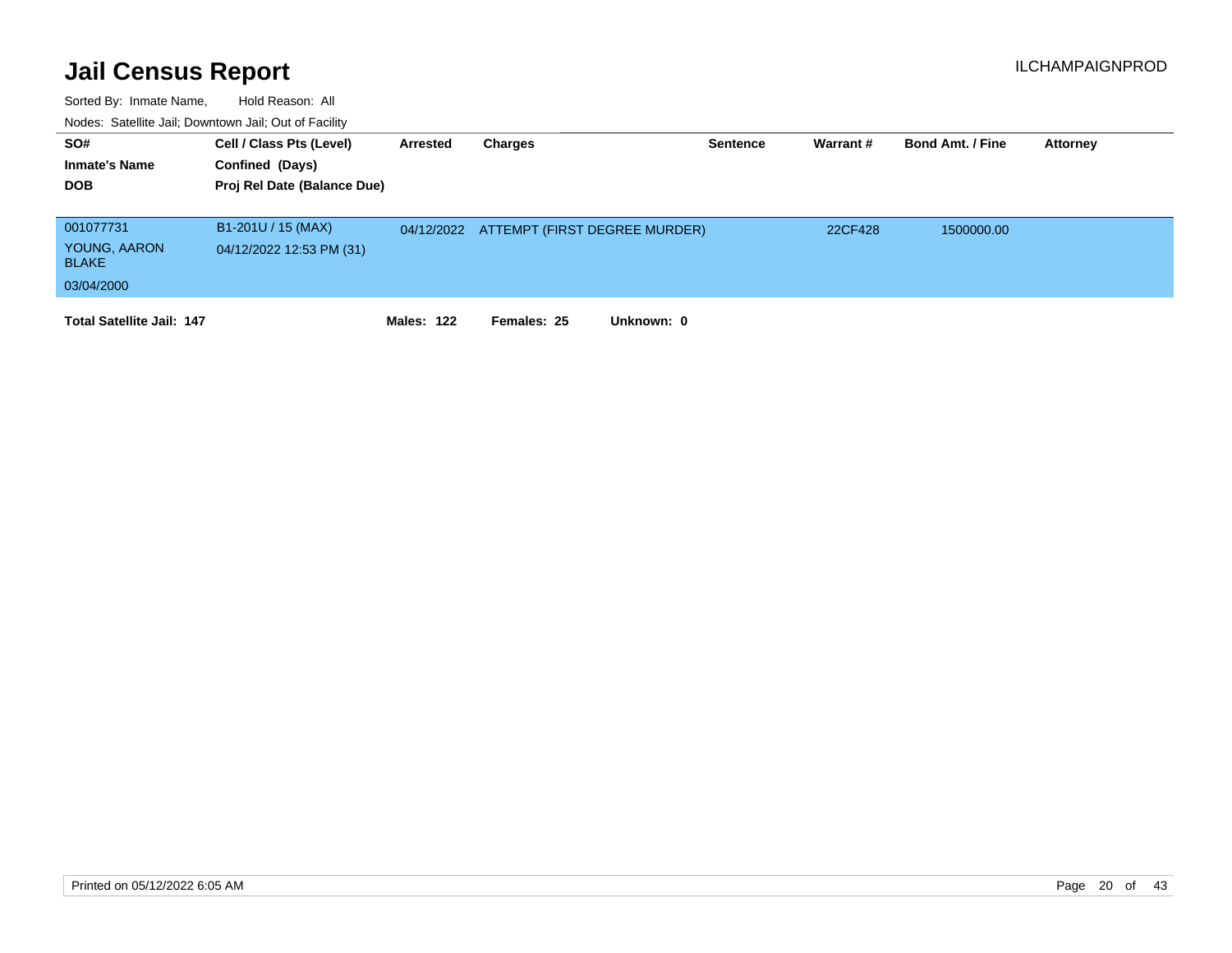| <b>Downtown Jail</b>                  |                                             |                 |                                           |                 |            |                         |                 |
|---------------------------------------|---------------------------------------------|-----------------|-------------------------------------------|-----------------|------------|-------------------------|-----------------|
| SO#                                   | Cell / Class Pts (Level)                    | <b>Arrested</b> | <b>Charges</b>                            | <b>Sentence</b> | Warrant#   | <b>Bond Amt. / Fine</b> | <b>Attorney</b> |
| <b>Inmate's Name</b>                  | Confined (Days)                             |                 |                                           |                 |            |                         |                 |
| <b>DOB</b>                            | Proj Rel Date (Balance Due)                 |                 |                                           |                 |            |                         |                 |
|                                       |                                             |                 |                                           |                 |            |                         |                 |
| 952871                                | G3U / 5 (MIN)                               |                 | 03/13/2022 METH DELIVERY/5<15 GRAMS       |                 | 22CF300    | No Bond                 |                 |
| <b>DAVID</b>                          | AUTEBERRY, JOSHUA 03/13/2022 7:24 PM (61)   |                 |                                           |                 |            |                         |                 |
| 12/28/1984                            |                                             |                 |                                           |                 |            |                         |                 |
| 001078218                             | D1 / 5 (ADS)                                | 03/23/2022      | <b>CRIMINAL TRESPASS TO LAND</b>          |                 | 21CM340    | 1000.00                 |                 |
| BAKER, REED ALLEN                     | 03/23/2022 6:55 PM (51)                     | 03/23/2022      | <b>DISORDERLY CONDUCT</b>                 |                 | 20OV0267   | 1000.00                 |                 |
|                                       |                                             |                 | 03/24/2022 RETAIL THEFT                   |                 | 20CM658    | 5000.00                 |                 |
| 07/28/1981                            |                                             |                 |                                           |                 |            |                         |                 |
| 517915                                | G6L / 5 (MIN)                               | 08/03/2021      | FORGERY/ISSUE/DELIVER DOCUMENT            |                 |            | No Bond                 |                 |
| <b>BOXLEY, CHARLES</b><br><b>OMAR</b> | 08/03/2021 2:18 PM (283)                    | 08/03/2021      | <b>BURGLARY</b>                           |                 | 21CF289    | 20000.00                |                 |
| 01/10/1985                            |                                             | 08/03/2021      | <b>BURGLARY</b>                           |                 | 21CF679    | 20000.00                |                 |
| 47897                                 | E2L / 15 (ADS)                              | 01/19/2022      | PAROLE REVOCATION                         |                 | VA2201139  | No Bond                 |                 |
| BRANAMAN,                             | 01/19/2022 9:21 PM (114)                    | 01/19/2022      | VIOLATE ORDER PROTECTION                  |                 | 22CF85     | Not Set                 |                 |
| <b>CLIFFORD EARL</b>                  |                                             |                 | 01/19/2022 DRVG REVOKED/2+/PERS INJ/DEATH |                 | 22CF84     | Not Set                 |                 |
| 03/09/1975                            |                                             |                 |                                           |                 |            |                         |                 |
| 995432                                | I2 / 10 (ADS)                               | 12/20/2021      | FAIL TO RPT WKLY/NO FIXED ADDR            |                 | 21CF1559   | <b>Not Set</b>          |                 |
| <b>BROWN, JAVON</b><br><b>SHANTEZ</b> | 12/20/2021 2:06 AM (144)                    |                 |                                           |                 |            |                         |                 |
| 10/14/1991                            |                                             |                 |                                           |                 |            |                         |                 |
| 001078900                             | J7L / 15 (ADS)                              |                 | 03/02/2022 MURDER/INTENT TO KILL/INJURE   |                 | 22CF252    | Not Set                 |                 |
| <b>BYRD, ANDREW</b><br><b>DARNELL</b> | 03/02/2022 11:59 PM (72)                    |                 |                                           |                 |            |                         |                 |
| 12/30/2003                            |                                             |                 |                                           |                 |            |                         |                 |
| 001078092                             | H <sub>2</sub> U / 10 (ADS)                 |                 | 12/27/2021 AGG BATTERY/PUBLIC PLACE       |                 | 2021CF1042 | 5000.00                 |                 |
| <b>WILLIAM</b>                        | CHOUNARD, STANLEY 12/27/2021 10:47 PM (137) |                 |                                           |                 |            |                         |                 |
| 06/25/1986                            |                                             |                 |                                           |                 |            |                         |                 |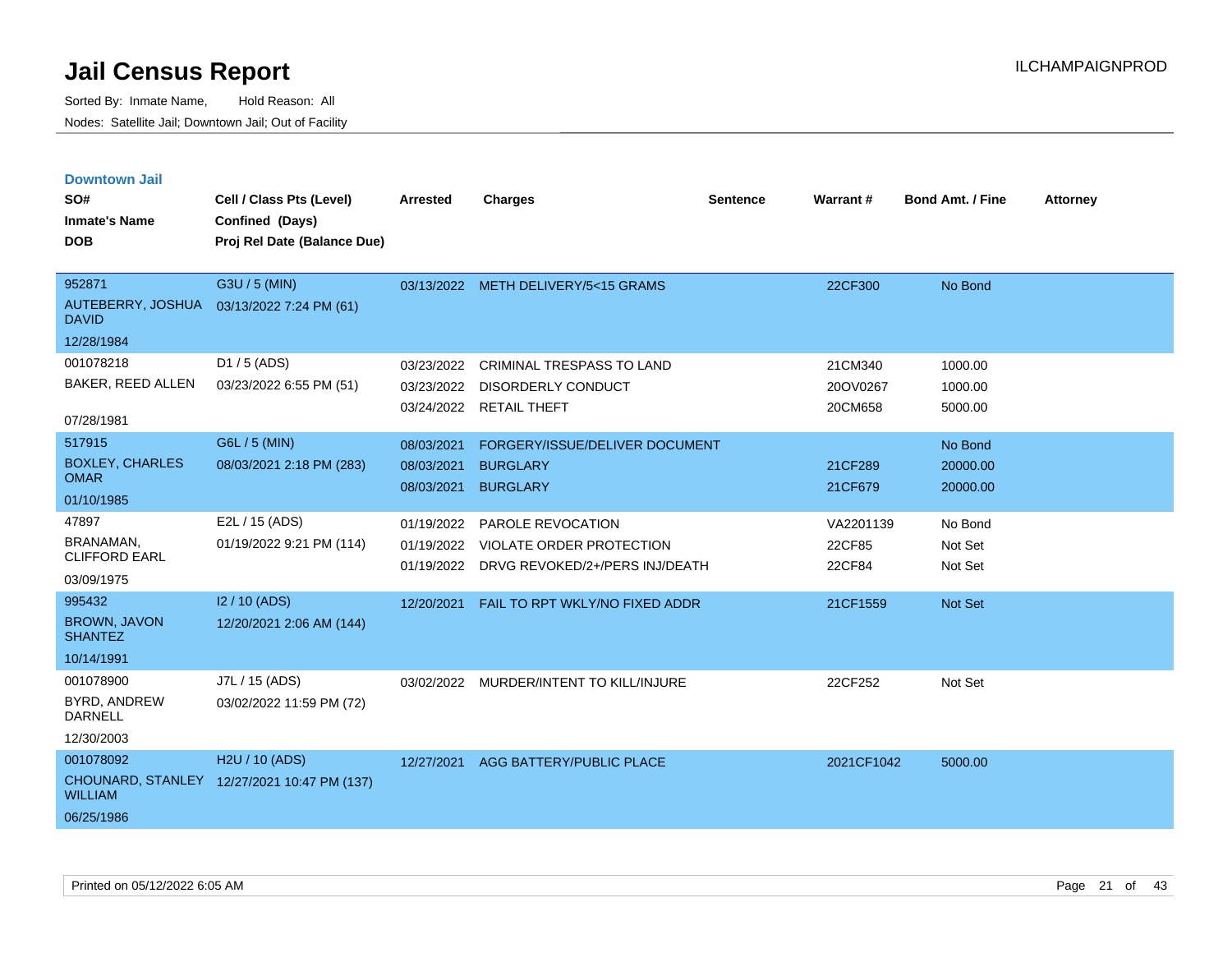| SO#<br><b>Inmate's Name</b><br><b>DOB</b>        | Cell / Class Pts (Level)<br>Confined (Days)<br>Proj Rel Date (Balance Due) | <b>Arrested</b> | <b>Charges</b>                          | <b>Sentence</b> | Warrant#    | <b>Bond Amt. / Fine</b> | <b>Attorney</b> |
|--------------------------------------------------|----------------------------------------------------------------------------|-----------------|-----------------------------------------|-----------------|-------------|-------------------------|-----------------|
| 56241                                            | $E1L / 5$ (MIN)                                                            |                 | 01/13/2022 VIOLATE ORDER/PRIOR DOM BTRY |                 | 22CF59      | Not Set                 |                 |
| <b>CLARK, DAMON</b><br><b>GILLMORE</b>           | 01/13/2022 4:36 AM (120)                                                   |                 | 04/04/2022 CIVIL FTA WARRANT            |                 | 2007D200    | 100000.00               |                 |
| 12/21/1976                                       |                                                                            |                 |                                         |                 |             |                         |                 |
| 001078838                                        | D <sub>2</sub> / 15 (ADS)                                                  | 02/12/2022      | PRED CRIM SEX ASLT/BODILY HARM          |                 | 21CF30      | 150000.00               |                 |
| CLAYTON, KAREEM<br>JAMAL                         | 02/12/2022 8:55 AM (90)                                                    |                 |                                         |                 |             |                         |                 |
| 02/03/1974                                       |                                                                            |                 |                                         |                 |             |                         |                 |
| 1075361                                          | $15/5$ (ADS)                                                               | 04/16/2021      | <b>BURGLARY</b>                         |                 | 21CF414     | Not Set                 |                 |
| <b>COWART, TORREY</b><br><b>BENJAMEN, Junior</b> | 04/16/2021 9:17 PM (392)                                                   |                 |                                         |                 |             |                         |                 |
| 11/22/1987                                       |                                                                            |                 |                                         |                 |             |                         |                 |
| 1074319                                          | K1 / 15 (SPH)                                                              | 10/12/2021      | AGGRAVATED CRUELTY TO ANIMALS           |                 | 21CF1238    | Not Set                 |                 |
| <b>CRAIG, DAVUCCI</b><br><b>DAVION</b>           | 10/12/2021 11:36 AM (213)                                                  | 10/14/2021      | <b>MURDER</b>                           |                 | 21CF1239    | Not Set                 |                 |
| 08/02/2001                                       |                                                                            |                 |                                         |                 |             |                         |                 |
| 571307                                           | J3L / 15 (ADS)                                                             | 09/14/2020      | <b>CRIM SEXUAL ABUSE/CONSENT</b>        |                 | 2020CF1026  | <b>Not Set</b>          |                 |
| DOMINGO-<br>CASTANEDA,                           | 09/14/2020 11:19 PM (606)                                                  | 09/14/2020      | PRED CRIM SEX ASLT/VICTIM <13           |                 | 2020CF1025  | Not Set                 |                 |
| 09/29/1989                                       |                                                                            |                 |                                         |                 |             |                         |                 |
| 527379                                           | D6 / 15 (ADS)                                                              | 10/25/2021      | ARMED HABITUAL CRIMINAL                 |                 | 21CF1297    | Not Set                 |                 |
| DRAKE, MARCELL<br><b>DEON</b>                    | 10/25/2021 5:05 PM (200)                                                   | 10/27/2021      | AGG DOMESTIC BATTERY/STRANGLE           |                 | 21CF1245    | Not Set                 |                 |
| 04/20/1987                                       |                                                                            |                 |                                         |                 |             |                         |                 |
| 527081                                           | F1L / 10 (MED)                                                             | 09/06/2021      | ARSON/REAL/PERSONAL PROP>\$150          |                 | 2021 CF 797 | 25000.00                |                 |
| <b>FERGUSON,</b><br><b>CHRISTOPHER</b>           | 09/06/2021 1:18 PM (249)                                                   |                 |                                         |                 |             |                         |                 |
| 12/21/1981                                       |                                                                            |                 |                                         |                 |             |                         |                 |
| 524764                                           | G3L / 5 (MIN)                                                              | 09/18/2021      | METH DELIVERY/15<100 GRAMS              |                 | 21CF627     | 50000.00                |                 |
| <b>FISCUS, ROBERT</b><br><b>LOWELL</b>           | 09/18/2021 10:50 AM (237)                                                  |                 |                                         |                 |             |                         |                 |
| 02/17/1986                                       |                                                                            |                 |                                         |                 |             |                         |                 |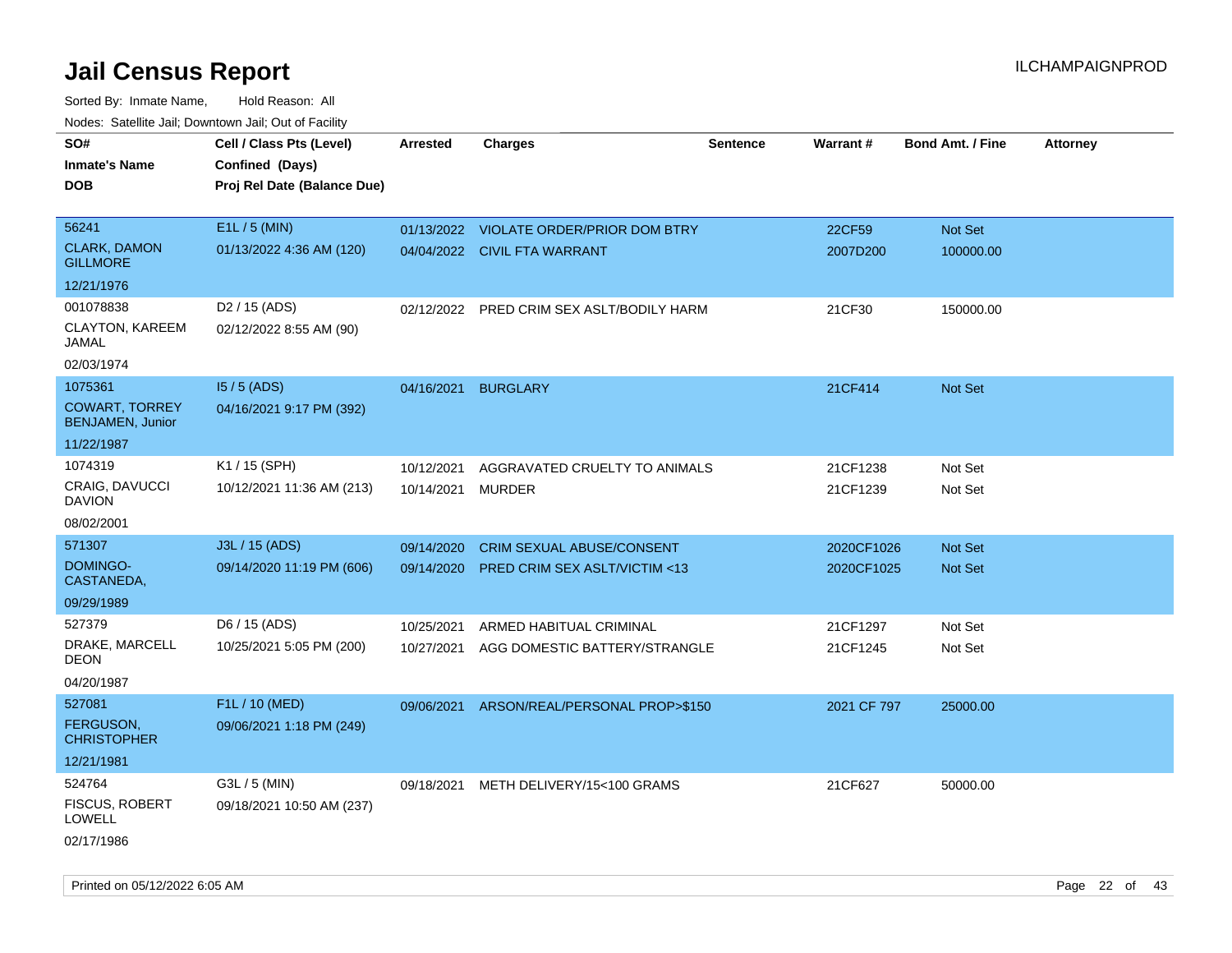Sorted By: Inmate Name, Hold Reason: All Nodes: Satellite Jail; Downtown Jail; Out of Facility

| <u>Houcs.</u> Outchne Juli, Downtown Juli, Out of Facility |                                             |                  |                                           |                 |           |                  |                 |
|------------------------------------------------------------|---------------------------------------------|------------------|-------------------------------------------|-----------------|-----------|------------------|-----------------|
| SO#                                                        | Cell / Class Pts (Level)                    | <b>Arrested</b>  | <b>Charges</b>                            | <b>Sentence</b> | Warrant#  | Bond Amt. / Fine | <b>Attorney</b> |
| <b>Inmate's Name</b>                                       | Confined (Days)                             |                  |                                           |                 |           |                  |                 |
| <b>DOB</b>                                                 | Proj Rel Date (Balance Due)                 |                  |                                           |                 |           |                  |                 |
|                                                            |                                             |                  |                                           |                 |           |                  |                 |
| 1068917                                                    | <b>H6U / 5 (ADS)</b>                        |                  | 08/11/2021 VIO ORDER/PRIOR VIO OF ORDER   |                 | 21CF965   | <b>Not Set</b>   |                 |
| <b>GARCIA, JUAN</b><br><b>CARLOS</b>                       | 08/11/2021 9:24 PM (275)                    |                  |                                           |                 |           |                  |                 |
| 10/21/1997                                                 |                                             |                  |                                           |                 |           |                  |                 |
| 32913                                                      | $11 / 15$ (ADS)                             | 12/03/2021       | PRED CRIM SEX ASLT/VICTIM <13             |                 | 21CF1481  | Not Set          |                 |
| GROB, WARREN A,<br>Junior                                  | 12/03/2021 4:24 PM (161)                    |                  |                                           |                 |           |                  |                 |
| 12/07/1950                                                 |                                             |                  |                                           |                 |           |                  |                 |
| 001078868                                                  | K3 / 5 (ADS)                                |                  | 02/24/2022 STALKING/CAUSE FEAR FOR SAFETY |                 | 22CF227   | 150000.00        |                 |
| HARRIS-MINER,<br><b>NICHOLAS</b>                           | 02/24/2022 3:56 PM (78)                     |                  |                                           |                 |           |                  |                 |
| 07/08/1998                                                 |                                             |                  |                                           |                 |           |                  |                 |
| 987949                                                     | B1 / 10 (SPH)                               |                  | 03/29/2022 FELON POSS/FIREARM             |                 | 22CF365   | Not Set          |                 |
| HOLT, TERRELL<br>VALENTINO                                 | 03/29/2022 12:53 AM (45)                    |                  |                                           |                 |           |                  |                 |
| 02/17/1991                                                 |                                             |                  |                                           |                 |           |                  |                 |
| 501278                                                     | H4U / 5 (ADS)                               |                  | 04/18/2022 INDIRECT CIVIL CONTEMPT        |                 |           | 987.00           |                 |
| HURSEY, DANIEL<br><b>SCOTT</b>                             | 04/18/2022 9:26 AM (25)                     |                  |                                           |                 |           |                  |                 |
| 08/30/1987                                                 | 5/17/2022 (0.00)                            |                  |                                           |                 |           |                  |                 |
| 518711                                                     | G5L / 5 (MIN)                               | 01/30/2022 THEFT |                                           |                 | 22CF133   | Not Set          |                 |
| <b>INGERSON, LUCUS</b><br><b>JAMES</b>                     | 01/30/2022 4:57 PM (103)                    |                  |                                           |                 |           |                  |                 |
| 09/16/1979                                                 |                                             |                  |                                           |                 |           |                  |                 |
| 001078766                                                  | I3 / 5 (ADS)                                | 02/08/2022       | <b>AGGRAVATED BATTERY</b>                 |                 | 22CF160   | <b>Not Set</b>   |                 |
| <b>JOHNSON, IYONZI</b>                                     | 02/08/2022 11:56 AM (94)                    | 02/08/2022       | <b>BURGLARY</b>                           |                 | 22CF63    | 3000.00          |                 |
| 07/16/1994                                                 |                                             |                  |                                           |                 |           |                  |                 |
| 1073894                                                    | $H1L / 5$ (ADS)                             | 04/07/2022       | PROBATION VIOLATION                       |                 | 2021CF920 | Not Set          |                 |
|                                                            | JOKICH, ANTON VEGO  04/07/2022 5:40 PM (36) |                  |                                           |                 |           |                  |                 |

05/30/1969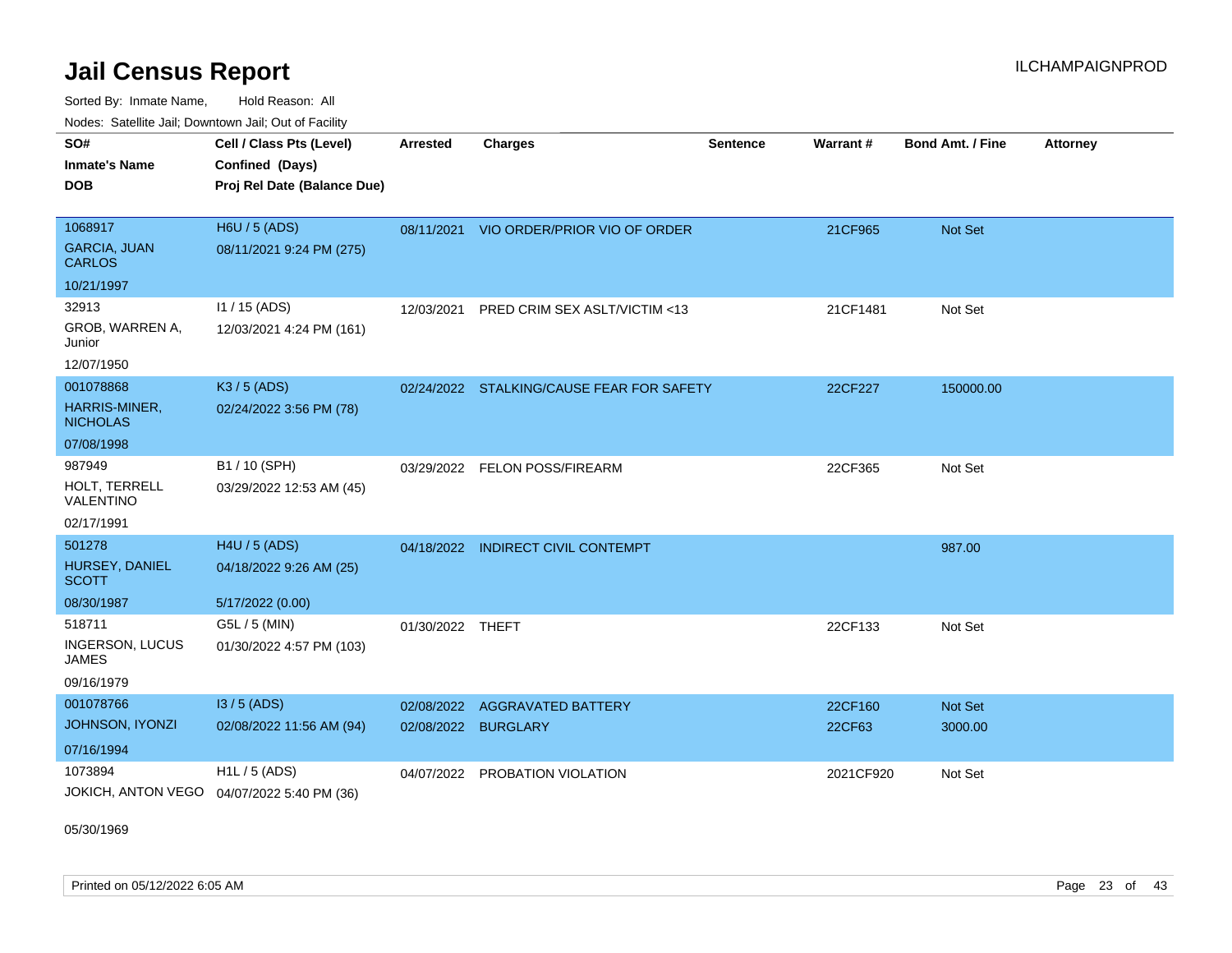| SO#<br><b>Inmate's Name</b><br><b>DOB</b>                                                  | Cell / Class Pts (Level)<br>Confined (Days)<br>Proj Rel Date (Balance Due)             | <b>Arrested</b>          | <b>Charges</b>                                                                                                                                                                                | <b>Sentence</b> | Warrant#                                                       | <b>Bond Amt. / Fine</b>                                        | <b>Attorney</b> |
|--------------------------------------------------------------------------------------------|----------------------------------------------------------------------------------------|--------------------------|-----------------------------------------------------------------------------------------------------------------------------------------------------------------------------------------------|-----------------|----------------------------------------------------------------|----------------------------------------------------------------|-----------------|
| 001078818<br>KINSEL, EVERAL<br><b>MICHAEL WILLIAM</b><br>10/16/1985                        | D3 / 10 (MED)<br>02/04/2022 7:37 PM (98)                                               |                          | 02/04/2022 DOMESTIC BATTERY/OTHER PRIOR                                                                                                                                                       |                 | 22CF148                                                        | Not Set                                                        |                 |
| 527447<br>KIRKWOOD, TYLER<br>JAMES<br>10/04/1985<br>001077710<br>LANGE, DEVONTAE<br>AND'RE | J1L / 10 (ADS)<br>02/22/2022 10:47 AM (80)<br>G9U / 5 (MIN)<br>03/31/2022 2:21 PM (43) | 02/22/2022<br>02/22/2022 | <b>BURGLARY</b><br>AGG BATTERY/GREAT BODILY HARM<br>02/23/2022 BURGLARY<br>04/05/2022 RESIDENTIAL BURGLARY<br>03/31/2022 AGG DOMESTIC BATTERY/STRANGLE<br>03/31/2022 AGG BATTERY/PUBLIC PLACE |                 | 22CF224<br>22CF223<br>22CF152<br>22CF383<br>21CF212<br>21CF279 | Not Set<br>Not Set<br>Not Set<br>Not Set<br>No Bond<br>No Bond |                 |
| 03/05/1994<br>29681<br>LENOIR, JOHN<br><b>CHRISTOPHER</b><br>04/20/1966                    | J2L / 15 (ADS)<br>07/14/2020 12:51 PM (668)                                            | 07/14/2020               | PREDATORY CRIMINAL SEX ASSLT/CHILD                                                                                                                                                            |                 | 20CF-781                                                       | 250000.00                                                      |                 |
| 001078797<br>LEVIN, DANIEL DAVID<br>08/08/1984                                             | 14 / 10 (ADS)<br>01/26/2022 3:00 PM (107)                                              |                          | 01/26/2022 VIO STALKING NO CONTACT ORDER                                                                                                                                                      |                 | 22CM31                                                         | Not Set                                                        |                 |
| 1063030<br>02/22/1991                                                                      | D <sub>4</sub> / 15 (ADS)<br>MASON, RYAN ONEIAL 12/21/2021 9:30 AM (143)               | 12/20/2021               | <b>MURDER</b><br>12/22/2021 PAROLE REVOCATION                                                                                                                                                 |                 | 21CF1571<br>CH2107979                                          | Not Set<br>Not Set                                             |                 |
| 1076591<br>MATTHEWS,<br><b>CHRISTIAN ANTHONY</b><br>03/15/1989                             | G8U / 5 (MIN)<br>02/22/2022 7:42 PM (80)                                               | 02/22/2022               | DELIVERY OF OR POSSESSION OF W/IN14y (DOC)<br>02/23/2022 MAIL FRAUD                                                                                                                           |                 | 20CF961<br>2:21CR173                                           | 500000.00<br>No Bond                                           |                 |
| 40235<br>MERRIWEATHER,<br><b>MARCUS TODD</b><br>11/28/1967                                 | G1L / 5 (MIN)<br>10/04/2021 4:41 PM (221)                                              | 10/04/2021               | AGG DUI/4                                                                                                                                                                                     |                 | 2021CF1145                                                     | 35000.00                                                       |                 |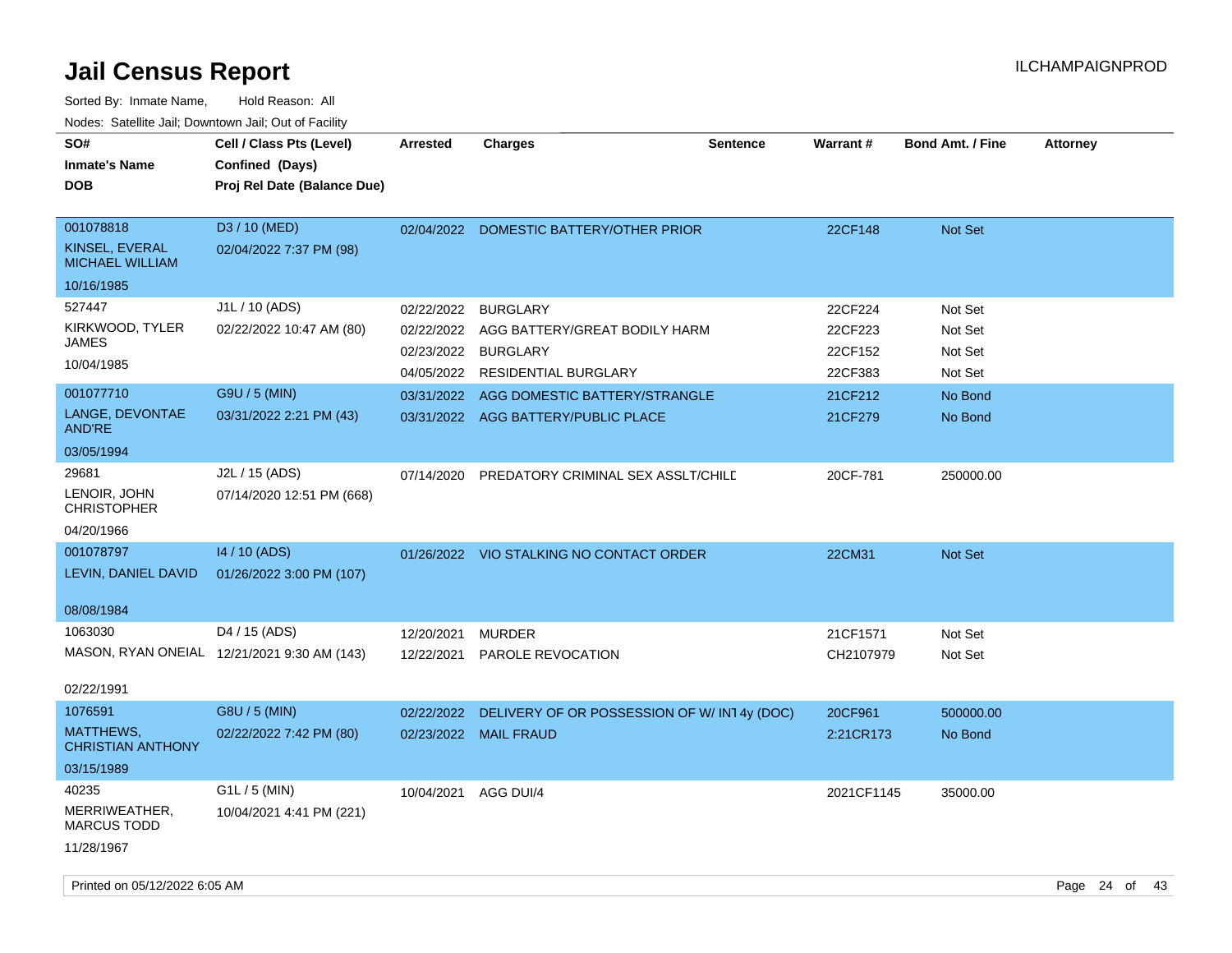| SO#<br><b>Inmate's Name</b><br><b>DOB</b>                | Cell / Class Pts (Level)<br>Confined (Days)<br>Proj Rel Date (Balance Due) | Arrested                 | <b>Charges</b>                                                 | Sentence | Warrant#             | <b>Bond Amt. / Fine</b> | <b>Attorney</b> |
|----------------------------------------------------------|----------------------------------------------------------------------------|--------------------------|----------------------------------------------------------------|----------|----------------------|-------------------------|-----------------|
| 1040273<br>METCALFE, LANELL<br><b>JARON</b>              | E5U / 15 (ADS)<br>09/30/2021 11:32 PM (225)                                | 09/30/2021               | <b>PRED CRIM SEX ASLT/VICTIM &lt;13</b>                        |          | 21CF329              | 500000.00               |                 |
| 09/22/1988                                               |                                                                            |                          |                                                                |          |                      |                         |                 |
| 1042168<br>MONTALVO, ANTONIO                             | G2L / 5 (MIN)<br>02/26/2022 6:14 AM (76)                                   | 02/26/2022 AGG DUI/4     |                                                                |          | 22CF238              | Not Set                 |                 |
| 05/03/1976                                               |                                                                            |                          |                                                                |          |                      |                         |                 |
| 001078993                                                | J5L / 10 (ADS)<br>MURPHY, JUSTIN RAY 03/29/2022 6:40 PM (45)               |                          | 03/29/2022 AGG ASLT PEACE OFF/FIRE/ER WRK                      |          | <b>22CM87</b>        | <b>Not Set</b>          |                 |
| 03/12/1997                                               |                                                                            |                          |                                                                |          |                      |                         |                 |
| 001078814<br><b>MYLES, JENTAVIOUS</b><br><b>KENTRAIL</b> | G5U / 5 (MIN)<br>05/05/2022 4:19 AM (8)                                    |                          | 05/05/2022 VIO BAIL BOND/CLASS 2 OFFENSE                       |          | 22CM150              | No Bond                 |                 |
| 10/12/2001                                               |                                                                            |                          |                                                                |          |                      |                         |                 |
| 544881                                                   | G7L / 5 (MIN)                                                              | 05/02/2022               | <b>RESIST/OBSTRUCT WITH INJURY</b>                             |          | 22CF543              | Not Set                 |                 |
| <b>JUAN</b>                                              | PASCUAL, FRANCISCO 05/02/2022 11:40 PM (11)                                | 05/02/2022               | <b>BATTERY/CAUSE BODILY HARM</b>                               |          | 20CM592              | 7500.00                 |                 |
| 04/20/1983                                               |                                                                            | 05/02/2022               | DOMESTIC BTRY/PHYSICAL CONTACT                                 |          | 20CM802              | 5000.00                 |                 |
| 001078357                                                | A2L / 15 (SPH)                                                             | 09/17/2021               | ARMED ROBBERY/ARMED W/FIREARM                                  |          | 21CF1230             | Not Set                 |                 |
| PETTIGREW, CAREY<br><b>CORNITRIAS DEOBLO</b>             | 09/17/2021 9:56 AM (238)                                                   | 09/17/2021<br>09/17/2021 | ARMED ROBBERY/ARMED W/FIREARM<br>ARMED ROBBERY/ARMED W/FIREARM |          | 21CF1128<br>21CF1129 | Not Set<br>Not Set      |                 |
| 08/31/1986                                               |                                                                            | 09/17/2021               | ARMED ROBBERY/ARMED W/FIREARM                                  |          | 22-CF-7              | 500000.00               |                 |
| 1008308                                                  | F2L / 10 (MED)                                                             | 01/30/2022 ASSAULT       |                                                                |          | 19CM364              | 4000.00                 |                 |
| PETTIGREW, MARIO<br><b>TRAVINIO</b>                      | 01/30/2022 6:15 AM (103)                                                   |                          | 01/30/2022 AGG BTRY/GREAT BOD HARM/60+                         |          | 22CF131              | No Bond                 |                 |
| 08/11/1992                                               |                                                                            |                          |                                                                |          |                      |                         |                 |
| 1070610                                                  | J6L / 10 (ADS)                                                             | 03/03/2022               | AGG BATTERY/PUBLIC PLACE                                       |          | 21CF930              | Not Set                 |                 |
| PHILLIS, AARON<br><b>MONTRELL</b>                        | 03/03/2022 2:49 PM (71)                                                    |                          | 03/03/2022 AGG BATTERY/GREAT BODILY HARM                       |          | 21CF482              | 5000.00                 |                 |
| 03/26/1999                                               |                                                                            |                          |                                                                |          |                      |                         |                 |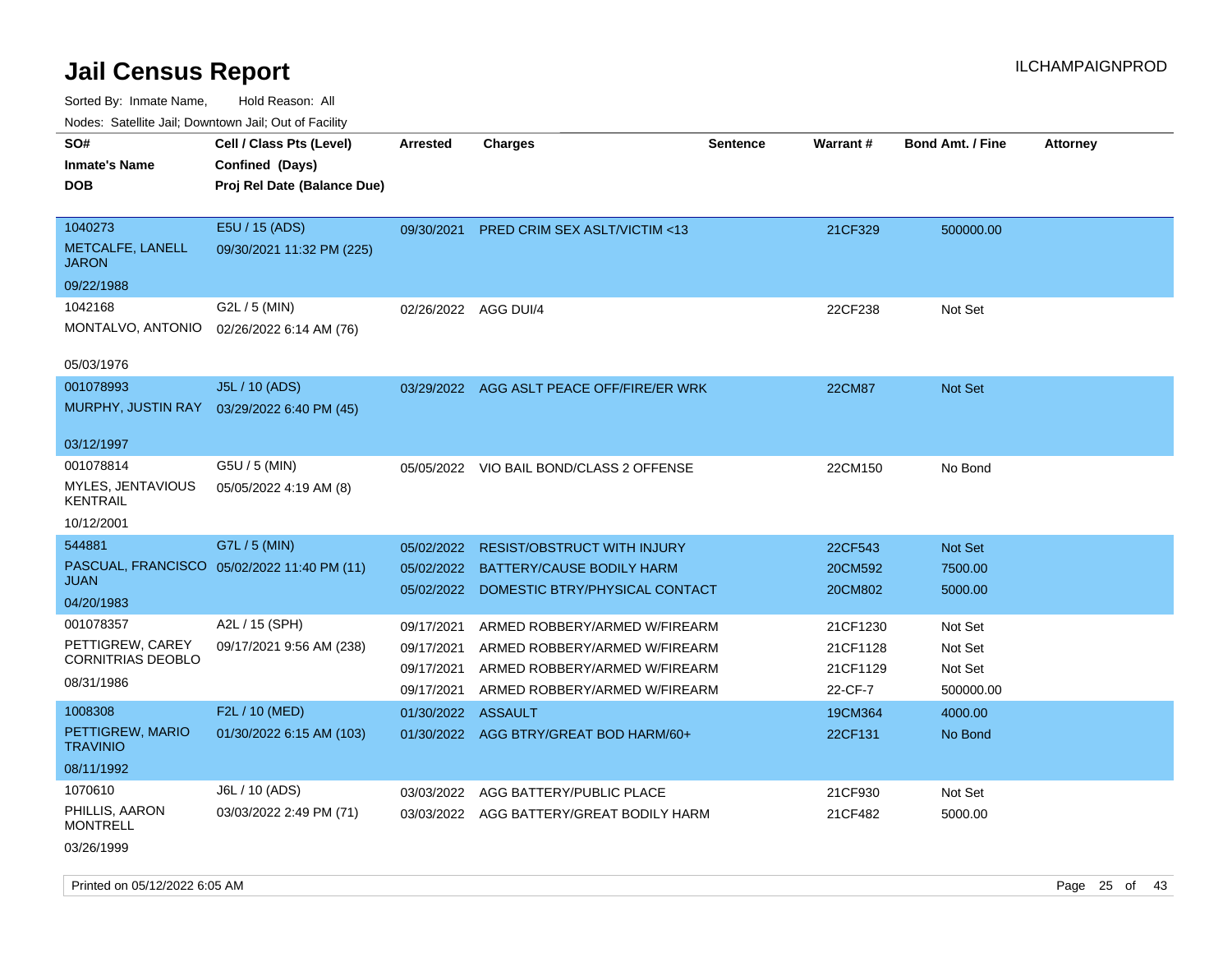Sorted By: Inmate Name, Hold Reason: All Nodes: Satellite Jail; Downtown Jail; Out of Facility

| SO#                                    | Cell / Class Pts (Level)    | <b>Arrested</b> | <b>Charges</b>                          | <b>Sentence</b> | <b>Warrant#</b> | <b>Bond Amt. / Fine</b> | <b>Attorney</b> |
|----------------------------------------|-----------------------------|-----------------|-----------------------------------------|-----------------|-----------------|-------------------------|-----------------|
| <b>Inmate's Name</b>                   | Confined (Days)             |                 |                                         |                 |                 |                         |                 |
| <b>DOB</b>                             | Proj Rel Date (Balance Due) |                 |                                         |                 |                 |                         |                 |
|                                        |                             |                 |                                         |                 |                 |                         |                 |
| 001078005                              | E4L / 10 (MED)              | 03/08/2022      | <b>HOME INVASION/CAUSE INJURY</b>       |                 | 22CF280         | Not Set                 |                 |
| PINEX, MARCHELLO D                     | 03/08/2022 2:54 AM (66)     |                 | 03/08/2022 AGGRAVATED BATTERY/STRANGLE  |                 | 19CR605101      | No Bond                 |                 |
|                                        |                             |                 |                                         |                 |                 |                         |                 |
| 12/25/1991                             |                             |                 |                                         |                 |                 |                         |                 |
| 001077783                              | H5U / 10 (ADS)              | 01/05/2022      | AGGRAVATED BATTERY                      |                 | 21CF325         | Not Set                 |                 |
| RIVERA, DARYL<br><b>ANTONIO</b>        | 01/05/2022 4:20 PM (128)    |                 |                                         |                 |                 |                         |                 |
| 11/14/1981                             |                             |                 |                                         |                 |                 |                         |                 |
| 1072114                                | A1U / 15 (SPH)              | 01/17/2021      | ATTEMPT (FIRST DEGREE MURDER)           |                 | 2021CF65        | Not Set                 |                 |
| ROBINSON, DONNELL                      | 01/17/2021 2:40 PM (481)    | 01/17/2021      | ARMED ROBBERY/NO FIREARM                |                 | 2020CF824       | 75000.00                |                 |
| <b>LEVON</b>                           |                             | 02/17/2021      | <b>AGGRAVATED BATTERY</b>               | 4y (DOC)        |                 | 250000.00               |                 |
| 10/23/2000                             |                             |                 |                                         |                 |                 |                         |                 |
| 1064798                                | B3 / 15 (ADS)               | 01/17/2022      | <b>MURDER</b>                           |                 | 2021CF695       | 1500000.00              |                 |
| STENNIS, BRUCE<br><b>DEONTAY</b>       | 01/17/2022 1:29 PM (116)    |                 | 01/17/2022 MFG/DEL 1<15 GR COCAINE/ANLG |                 | 21CF520         | 50000.00                |                 |
| 08/12/1998                             |                             |                 |                                         |                 |                 |                         |                 |
| 1056971                                | B2 / 10 (SPH)               | 08/07/2021      | FELON POSS/USE WEAPON/FIREARM           |                 | 21CF948         | No Bond                 |                 |
| TRAVIS, DENZEL<br><b>DANTRELL</b>      | 08/07/2021 7:36 AM (279)    | 08/08/2021      | AGG BATTERY/PUBLIC PLACE                |                 | 2020CF647       | 25000.00                |                 |
| 03/21/1993                             |                             |                 |                                         |                 |                 |                         |                 |
| 30108                                  | J4L / 15 (ADS)              | 07/30/2021      | <b>MURDER</b>                           |                 | 21CF902         | 2000000.00              |                 |
| VANDYKE, DARYL<br><b>ANTHONY</b>       | 07/30/2021 8:29 PM (287)    |                 |                                         |                 |                 |                         |                 |
| 10/04/1965                             |                             |                 |                                         |                 |                 |                         |                 |
| 968681                                 | E6L / 15 (ADS)              | 08/27/2021      | AGG CRIM SX AB/VIC 13<18/TRUST          |                 | 2020CF499       | 250000.00               |                 |
| <b>WADE, DEMETRIUS</b><br><b>DARYL</b> | 08/27/2021 2:25 AM (259)    | 08/27/2021      | <b>INDIRECT CRIMINAL CONTEMPT</b>       | 3y (DOC)        | 2021CC16        | No Bond                 |                 |
| 01/07/1987                             |                             |                 |                                         |                 |                 |                         |                 |
| 1070971                                | H3L / 5 (ADS)               | 12/07/2021      | IDENTITY THEFT/<\$300                   |                 | 20CF922         | Not Set                 |                 |
| WEIR, CLINTON<br><b>HOWARD</b>         | 12/08/2021 3:45 AM (156)    | 12/07/2021      | <b>RECKLESS DRIVING</b>                 |                 | 19TR2348        | Not Set                 |                 |
| 03/15/1983                             |                             |                 |                                         |                 |                 |                         |                 |

Printed on 05/12/2022 6:05 AM Page 26 of 43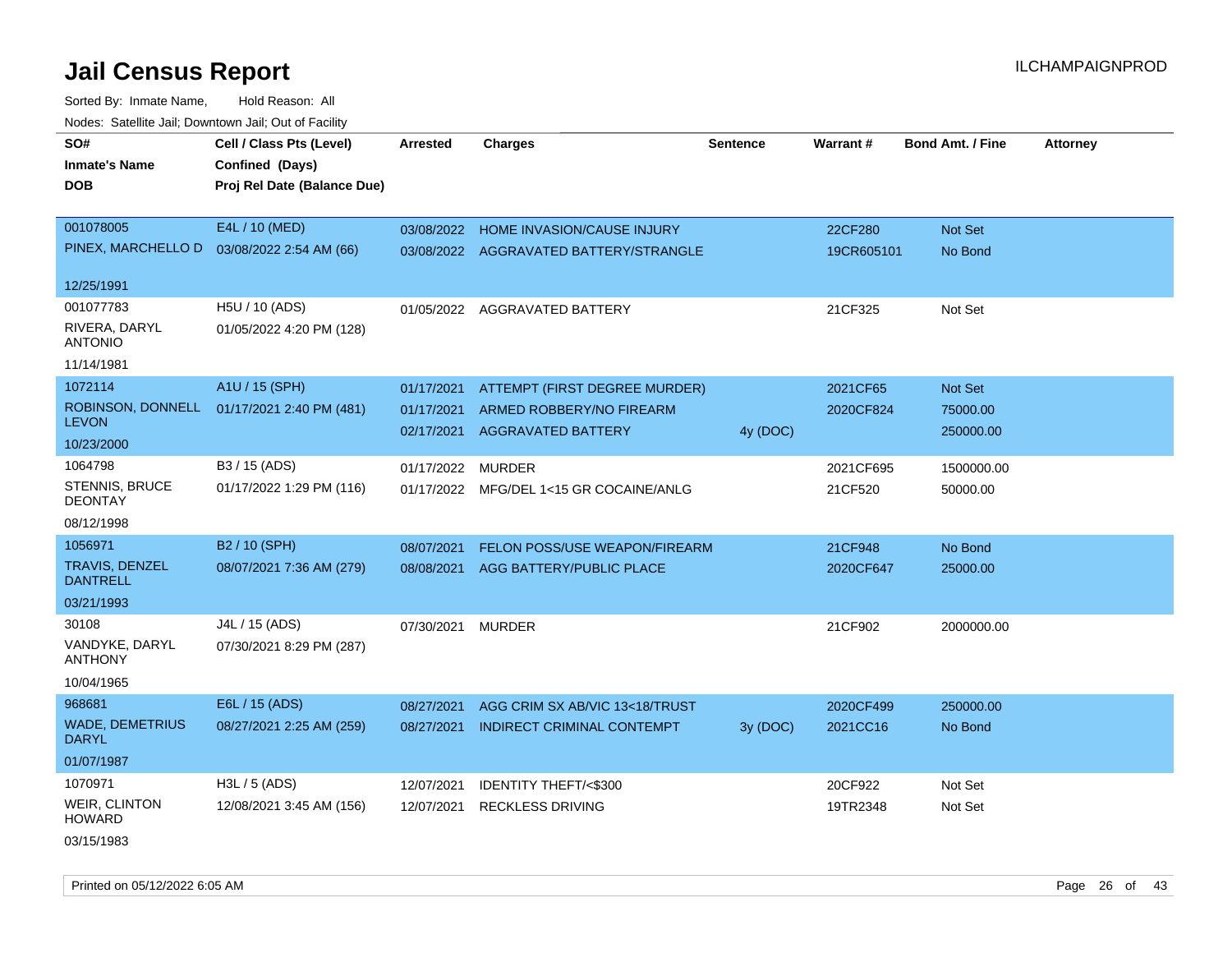| SO#                                        | Cell / Class Pts (Level)    | <b>Arrested</b> | <b>Charges</b>                            | <b>Sentence</b> | Warrant#  | <b>Bond Amt. / Fine</b> | <b>Attorney</b> |
|--------------------------------------------|-----------------------------|-----------------|-------------------------------------------|-----------------|-----------|-------------------------|-----------------|
| <b>Inmate's Name</b>                       | Confined (Days)             |                 |                                           |                 |           |                         |                 |
| <b>DOB</b>                                 | Proj Rel Date (Balance Due) |                 |                                           |                 |           |                         |                 |
|                                            |                             |                 |                                           |                 |           |                         |                 |
| 54212                                      | E3U / 10 (ADS)              | 12/21/2021      | RECEIVE/POSS/SELL STOLEN VEH              |                 | 2021CF669 | 10000.00                |                 |
| <b>WHITLOCK, GEORGE</b>                    | 12/21/2021 1:20 PM (143)    | 12/21/2021      | VIOLATE ORDER PROTECTION                  |                 | 2021CM391 | 1000.00                 |                 |
| <b>ABRAM</b>                               |                             | 12/21/2021      | ARMED VIOLENCE/CATEGORY I                 |                 | 21CF1576  | Not Set                 |                 |
| 11/10/1978                                 |                             |                 |                                           |                 |           |                         |                 |
| 963324                                     | K2 / 10 (ADS)               | 04/24/2022      | AGG BTRY/PREGNANT/HANDICAPPED             |                 | 16CF1327  | 150000.00               |                 |
| WILLIAMS, HERMAN                           | 04/24/2022 6:46 PM (19)     |                 | 04/24/2022 CIVIL FTA WARRANT              |                 | 07F10     | 110000.00               |                 |
| RASHAAD                                    |                             |                 | 04/24/2022 POSS AMT CON SUB EXCEPT(A)/(D) |                 | 19CF273   | 150000.00               |                 |
| 12/01/1988                                 |                             |                 |                                           |                 |           |                         |                 |
| 1058072                                    | A2U / 15 (SPH)              | 02/25/2021      | ARMED HABITUAL CRIMINAL                   |                 |           | Not Set                 |                 |
| <b>WILLIAMS, KENNETH</b><br><b>BERNARD</b> | 02/25/2021 3:24 PM (442)    |                 |                                           |                 |           |                         |                 |
| 10/04/1985                                 |                             |                 |                                           |                 |           |                         |                 |
| 001078995                                  | G1U / 5 (MIN)               |                 | 03/29/2022 METH DELIVERY<5 GRAMS          |                 | 22CF371   | Not Set                 |                 |
| ZINK, PRESTIN L                            | 03/29/2022 11:33 PM (45)    |                 |                                           |                 |           |                         |                 |
| 08/19/1997                                 |                             |                 |                                           |                 |           |                         |                 |
| <b>Total Downtown Jail: 51</b>             |                             | Males: 51       | Females: 0<br>Unknown: 0                  |                 |           |                         |                 |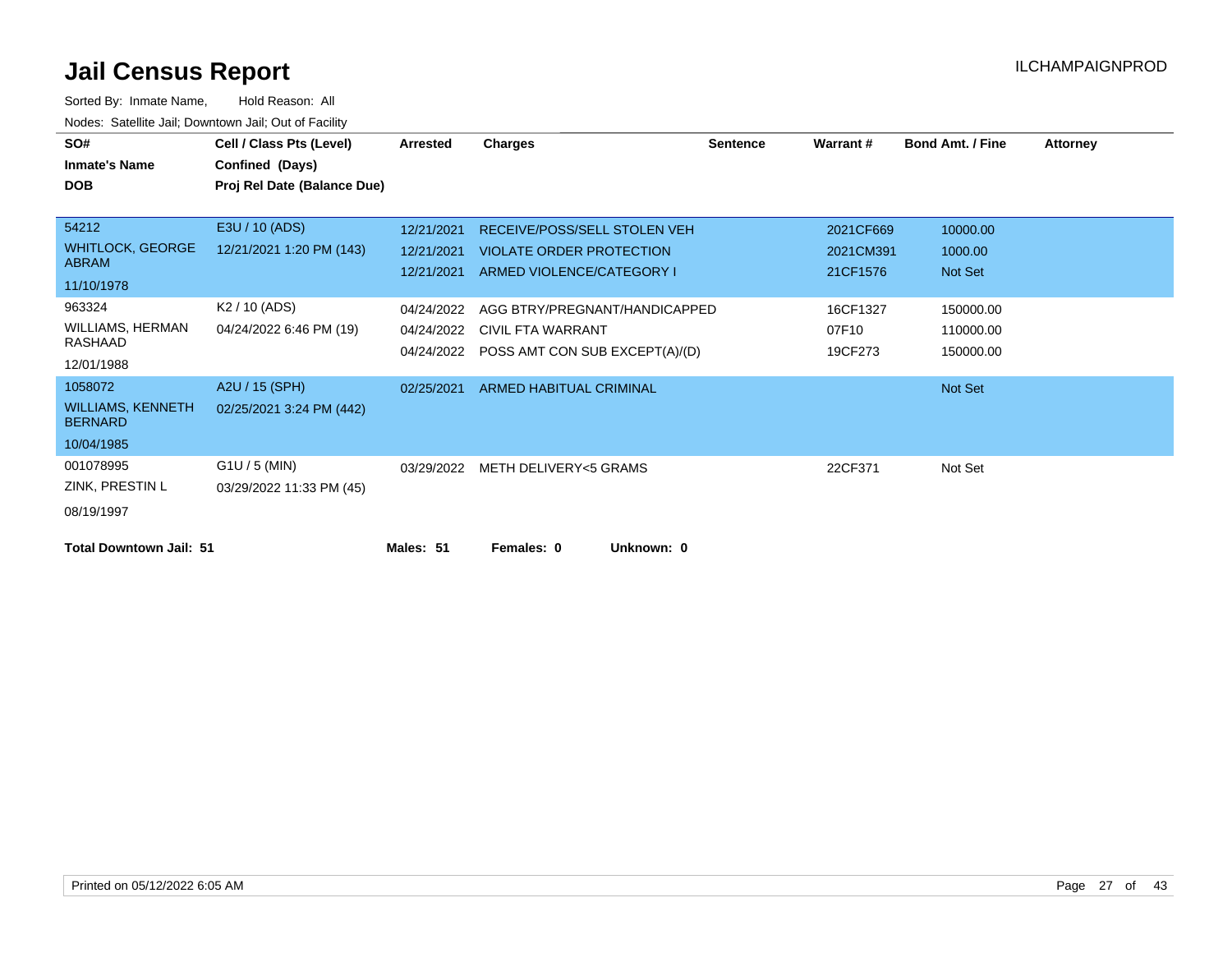|  | <b>Out of Facility</b> |  |
|--|------------------------|--|
|  |                        |  |
|  |                        |  |
|  |                        |  |

| SO#                                               | Cell / Class Pts (Level)                                               | Arrested                 | <b>Charges</b>                                                             | <b>Sentence</b> | Warrant#             | <b>Bond Amt. / Fine</b> | <b>Attorney</b> |
|---------------------------------------------------|------------------------------------------------------------------------|--------------------------|----------------------------------------------------------------------------|-----------------|----------------------|-------------------------|-----------------|
| <b>Inmate's Name</b><br><b>DOB</b>                | Confined (Days)<br>Proj Rel Date (Balance Due)                         |                          |                                                                            |                 |                      |                         |                 |
| 983810<br>AKINS, KEVIN IVAN                       | <b>KAN</b> / 15 (MAX)<br>12/14/2021 5:34 PM (150)                      |                          | 12/14/2021 ARMED HABITUAL CRIMINAL                                         |                 | 21CF1526             | Not Set                 |                 |
| 09/23/1990                                        |                                                                        |                          |                                                                            |                 |                      |                         |                 |
| 001078621                                         | <b>KAN / 10 (MED)</b><br>BAILEY, DANIEL SCOTT 12/23/2021 9:44 AM (141) | 12/23/2021               | <b>RESIDENTIAL BURGLARY</b>                                                | 4y (DOC)        | 21CF1582             | Not Set                 |                 |
| 05/09/1999                                        |                                                                        |                          |                                                                            |                 |                      |                         |                 |
| 548350                                            | <b>EHD</b>                                                             |                          | 03/29/2022 AGG DUI/NO VALID DL                                             |                 | 2020CF268            | <b>Not Set</b>          |                 |
| <b>BAILEY, NORBERT</b><br><b>WILLIAM</b>          | 03/29/2022 9:11 AM (45)                                                |                          |                                                                            |                 |                      |                         |                 |
| 02/14/1992                                        | 5/23/2022 (0.00)                                                       |                          |                                                                            |                 |                      |                         |                 |
| 001077899                                         | KAN / 5 (MIN)                                                          | 03/20/2022               | <b>BURGLARY</b>                                                            |                 | 21CF593              | 20000.00                |                 |
| BARKSDALE, RAY<br><b>SHAWN</b>                    | 03/20/2022 2:40 PM (54)                                                |                          | 03/20/2022 POSSESSION OF METH/5<15 GRAMS<br>03/20/2022 POSS STOLEN VEHICLE |                 | 21CF655<br>21CF505   | 20000.00<br>20000.00    |                 |
| 10/31/1990                                        |                                                                        |                          |                                                                            |                 |                      |                         |                 |
| 516062                                            | <b>KAN / 15 (MAX)</b>                                                  | 02/22/2021               | <b>PHONE HARASSMENT/2+</b>                                                 |                 | 20CF194              | 5000.00                 |                 |
| <b>BENNETT, JOHN</b><br><b>MICHAEL</b>            | 02/22/2021 10:47 AM (445)                                              | 02/22/2021               | AGG DISCH FIR/VEH/PC OFF/FRMAN                                             |                 | 21CF210              | No Bond                 |                 |
| 04/30/1986                                        |                                                                        |                          |                                                                            |                 |                      |                         |                 |
| 33993                                             | KAN / 10 (MED)                                                         | 06/14/2021               | AGGRAVATED DOMESTIC BATTERY                                                | 2y (DOC)        | 21CF688              | Not Set                 |                 |
| <b>BOOKER, STEPHON</b><br><b>MONTELL</b>          | 06/14/2021 7:42 PM (333)                                               | 06/14/2021<br>06/14/2021 | POSSESSING A CONTROLLED SUBSTANC 4y (DOC)<br>PAROLE REVOCATION             |                 | 21CF657<br>CH2103612 | Not Set<br>No Bond      |                 |
| 06/11/1971                                        |                                                                        |                          |                                                                            |                 |                      |                         |                 |
| 35366                                             | <b>EHD</b>                                                             | 04/05/2022               | DRIVING RVK/SUSP DUI/SSS 4-9                                               |                 | 2020CF1405           | Not Set                 |                 |
| <b>BRADLEY, EARNEST</b><br><b>ANGELO VALENTIN</b> | 04/05/2022 8:58 AM (38)                                                | 04/05/2022               | DRIVING RVK/SUSP DUI/SSS 4-9                                               |                 | 2021CF361            | Not Set                 |                 |
| 07/30/1968                                        | 6/2/2022(0.00)                                                         |                          |                                                                            |                 |                      |                         |                 |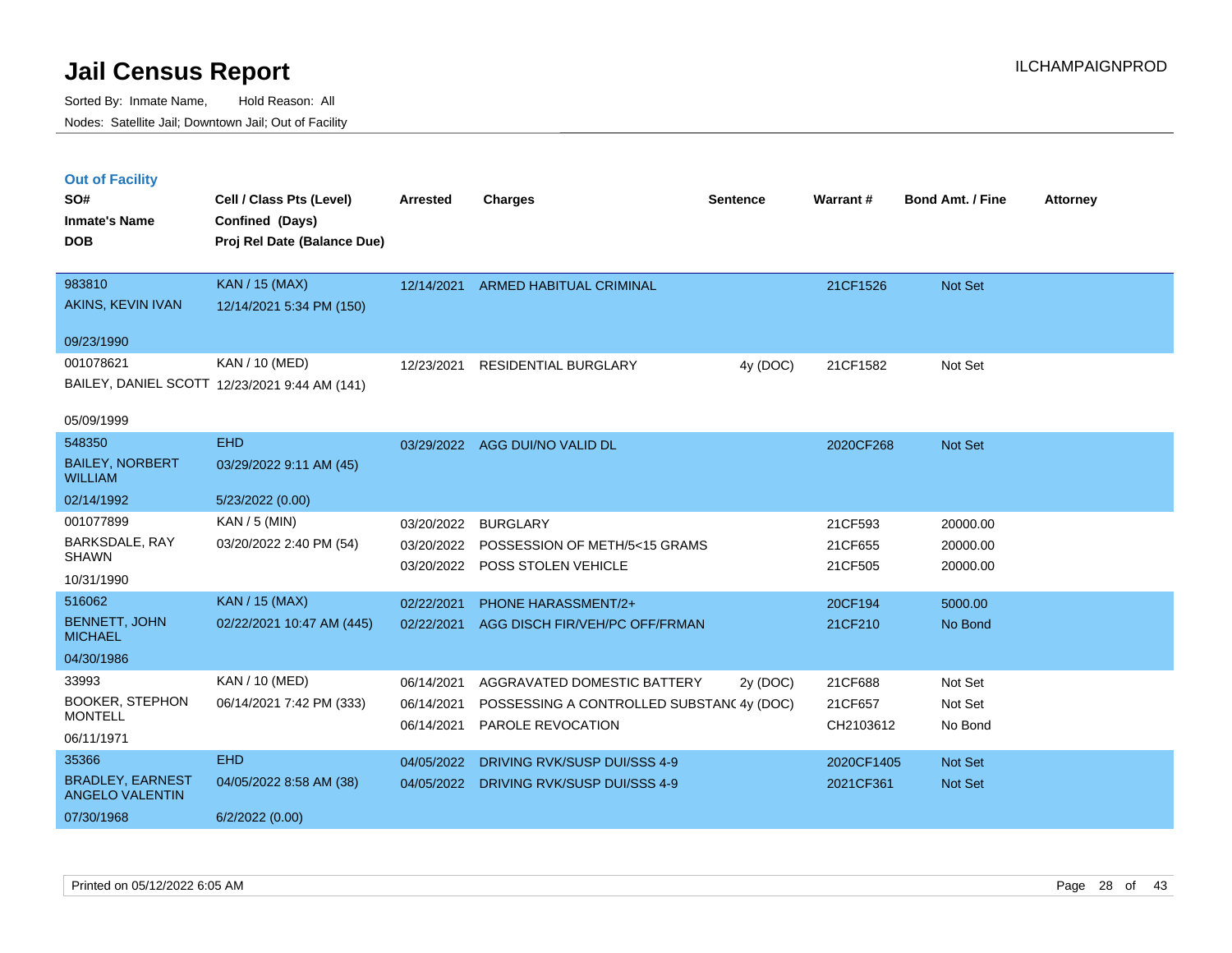Sorted By: Inmate Name, Hold Reason: All Nodes: Satellite Jail; Downtown Jail; Out of Facility

| SO#<br><b>Inmate's Name</b><br><b>DOB</b>           | Cell / Class Pts (Level)<br>Confined (Days)<br>Proj Rel Date (Balance Due) | <b>Arrested</b> | <b>Charges</b>                           | <b>Sentence</b> | Warrant#    | <b>Bond Amt. / Fine</b> | <b>Attorney</b> |
|-----------------------------------------------------|----------------------------------------------------------------------------|-----------------|------------------------------------------|-----------------|-------------|-------------------------|-----------------|
| 1074315<br><b>BRIGGS, PATRICK</b><br><b>MONTAY</b>  | <b>KAN / 15 (MAX)</b><br>08/03/2021 4:56 PM (283)                          | 07/27/2021      | AGG DISCHARGE FIREARM/VEH/SCH            |                 | 21CF927     | Not Set                 |                 |
| 08/05/2001                                          |                                                                            |                 |                                          |                 |             |                         |                 |
| 001078880                                           | KAN / 15 (MAX)                                                             | 02/25/2022      | ARMED VIOLENCE/CATEGORY I                |                 | 22CF237     | Not Set                 |                 |
| <b>BROACH, CAREU</b>                                | 02/25/2022 3:58 PM (77)                                                    | 02/25/2022      | AGG DISCHARGE FIREARM/BLDG/SCH           |                 | 22600096201 | No Bond                 |                 |
| 02/27/2003                                          |                                                                            | 02/25/2022      | PAROLE REVOCATION                        |                 | HN-2200660  | No Bond                 |                 |
| 001079000<br><b>BROCK, TONY LAMAR</b>               | <b>KAN / 15 (MAX)</b><br>04/01/2022 9:02 AM (42)                           | 04/01/2022      | MURDER/STRONG PROB KILL/INJURE           |                 | 22CF102     | 2000000.00              |                 |
| 04/01/2004                                          |                                                                            |                 |                                          |                 |             |                         |                 |
| 001078065<br><b>BROWN, CHARMAN</b><br><b>LAKEEF</b> | KAN / 10 (ADS)<br>06/17/2021 12:32 PM (330)                                | 06/17/2021      | AGG BATTERY/DISCHARGE FIREARM            |                 | 21CF704     | 1000000.00              |                 |
| 11/30/2002                                          |                                                                            |                 |                                          |                 |             |                         |                 |
| 001078008                                           | <b>KAN / 15 (MAX)</b>                                                      |                 | 02/15/2022 AGG BATTERY/DISCHARGE FIREARM |                 | 21CF1090    | 500000.00               |                 |
| <b>BROWN, CODY</b><br><b>RUSSELL</b>                | 02/15/2022 9:17 AM (87)                                                    |                 |                                          |                 |             |                         |                 |
| 02/15/2004                                          |                                                                            |                 |                                          |                 |             |                         |                 |
| 1038554                                             | KAN / 15 (MAX)                                                             | 08/18/2021      | DELIVERY OF OR POSSESSION OF W/INT       |                 | 21CF1009    | No Bond                 |                 |
| <b>BROWN, CORRION</b><br><b>DEVONTAE</b>            | 08/18/2021 5:40 PM (268)                                                   | 08/18/2021      | ARMED HABITUAL CRIMINAL                  |                 | 21CF1162    | Not Set                 |                 |
| 04/19/1995                                          |                                                                            |                 |                                          |                 |             |                         |                 |
| 1067476                                             | <b>KAN / 10 (MED)</b>                                                      | 11/13/2021      | AGG DOMESTIC BATTERY/STRANGLE            |                 | 20CF575     | 5000.00                 |                 |
| <b>BROWN, JAMES</b><br><b>BRONELL</b>               | 11/13/2021 2:35 AM (181)                                                   | 11/13/2021      | <b>RESIDENTIAL BURGLARY</b>              |                 | 21CF385     | 25000.00                |                 |
| 01/08/1996                                          |                                                                            |                 |                                          |                 |             |                         |                 |
| 1028357                                             | KAN / 15 (MAX)                                                             | 03/23/2022      | DOMESTIC BATTERY/OTHER PRIOR             |                 | 22CF348     | Not Set                 |                 |
| <b>BROWN, MARCUS</b><br><b>RICKELL</b>              | 03/23/2022 7:13 PM (51)                                                    | 03/23/2022      | FELON POSS/USE WEAPON/FIREARM            |                 | 22CF349     | No Bond                 |                 |

01/06/1995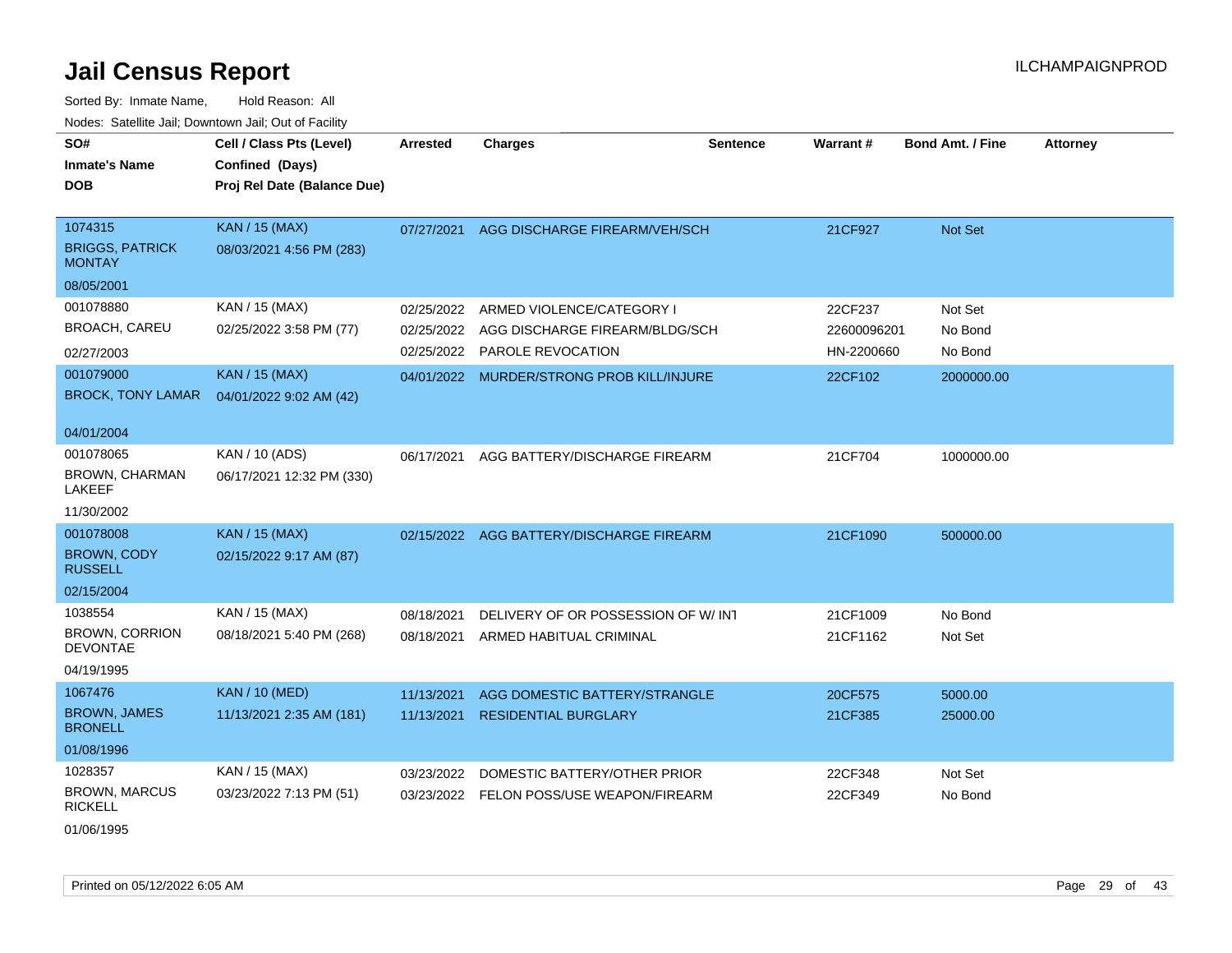| rougs. Calcing Jan, Downtown Jan, Out of Facinty |                                              |            |                                          |                 |            |                         |                 |
|--------------------------------------------------|----------------------------------------------|------------|------------------------------------------|-----------------|------------|-------------------------|-----------------|
| SO#                                              | Cell / Class Pts (Level)                     | Arrested   | <b>Charges</b>                           | <b>Sentence</b> | Warrant#   | <b>Bond Amt. / Fine</b> | <b>Attorney</b> |
| <b>Inmate's Name</b>                             | Confined (Days)                              |            |                                          |                 |            |                         |                 |
| <b>DOB</b>                                       | Proj Rel Date (Balance Due)                  |            |                                          |                 |            |                         |                 |
|                                                  |                                              |            |                                          |                 |            |                         |                 |
| 1038579                                          | <b>KAN / 15 (MAX)</b>                        | 08/18/2021 | FELON POSS/USE WEAPON/FIREARM            |                 | 21CF1010   | Not Set                 |                 |
| <b>BROWN, MARKEL</b><br><b>RIKKI</b>             | 08/18/2021 2:05 PM (268)                     |            |                                          |                 |            |                         |                 |
| 01/06/1995                                       |                                              |            |                                          |                 |            |                         |                 |
| 1003006                                          | KAN / 15 (MAX)                               | 08/19/2021 | FELON POSS/USE MACHINE GUN               |                 | 21CF1011   | No Bond                 |                 |
| <b>BROWN, ROCKEITH</b><br><b>JAVONTE</b>         | 08/19/2021 12:55 AM (267)                    |            |                                          |                 |            |                         |                 |
| 07/23/1991                                       |                                              |            |                                          |                 |            |                         |                 |
| 1068812                                          | <b>KAN / 15 (MAX)</b>                        | 12/21/2021 | FELON POSS/USE FIREARM PRIOR             |                 | 21CF1568   | Not Set                 |                 |
| <b>BRYANT, DANNY</b><br><b>EUGENE</b>            | 12/21/2021 1:50 PM (143)                     | 12/21/2021 | AGG DISCHARGE FIREARM/OCC VEH            |                 | 21CF741    | <b>Not Set</b>          |                 |
| 11/22/1989                                       |                                              |            |                                          |                 |            |                         |                 |
| 987334                                           | KAN / 15 (MAX)                               | 03/10/2021 | ATTEMPT (FIRST DEGREE MURDER)            |                 | 19CF689    | Not Set                 |                 |
| CAIN, ISAIAH<br><b>DEPRIEST</b>                  | 03/10/2021 2:22 PM (429)                     |            |                                          |                 |            |                         |                 |
| 12/23/1990                                       |                                              |            |                                          |                 |            |                         |                 |
| 001077954                                        | <b>KAN / 10 (MED)</b>                        | 12/21/2021 | <b>RESIDENTIAL BURGLARY</b>              |                 | 21CF1570   | Not Set                 |                 |
|                                                  | CALKINS, STEVEN RAY 12/21/2021 6:35 AM (143) |            |                                          |                 |            |                         |                 |
| 01/01/1992                                       |                                              |            |                                          |                 |            |                         |                 |
| 992962                                           | KAN / 15 (ADS)                               | 05/25/2021 | MURDER/INTENT TO KILL/INJURE             |                 | 2018CF1045 | 1000000.00              |                 |
| CAMPBELL, KEITH<br><b>KNAQEEB</b>                | 05/25/2021 1:19 PM (353)                     |            |                                          |                 |            |                         |                 |
| 07/22/1991                                       |                                              |            |                                          |                 |            |                         |                 |
| 001078953                                        | <b>KAN / 10 (MED)</b>                        |            | 03/15/2022 POSSESSION OF STOLEN FIREARM  |                 | 2022CF319  | Not Set                 |                 |
| CAMPBELL,<br>MOHAMMED BURNELL                    | 03/15/2022 10:50 PM (59)                     |            |                                          |                 |            |                         |                 |
| 09/25/1991                                       |                                              |            |                                          |                 |            |                         |                 |
| 1045467                                          | KAN / 15 (MAX)                               | 04/01/2022 | MFG/DEL CANNABIS/30-500 GRAMS            |                 | 20CF87     | 100000.00 / 34.00       |                 |
| CARPENTER-MOORE,<br>JOSEPH CARL, Junior          | 04/02/2022 5:22 PM (41)                      |            | 04/01/2022 MFG/DEL CANNABIS/30-500 GRAMS |                 | 19CF1770   | 100000.00 / 34.00       |                 |
| 04/18/1992                                       |                                              |            |                                          |                 |            |                         |                 |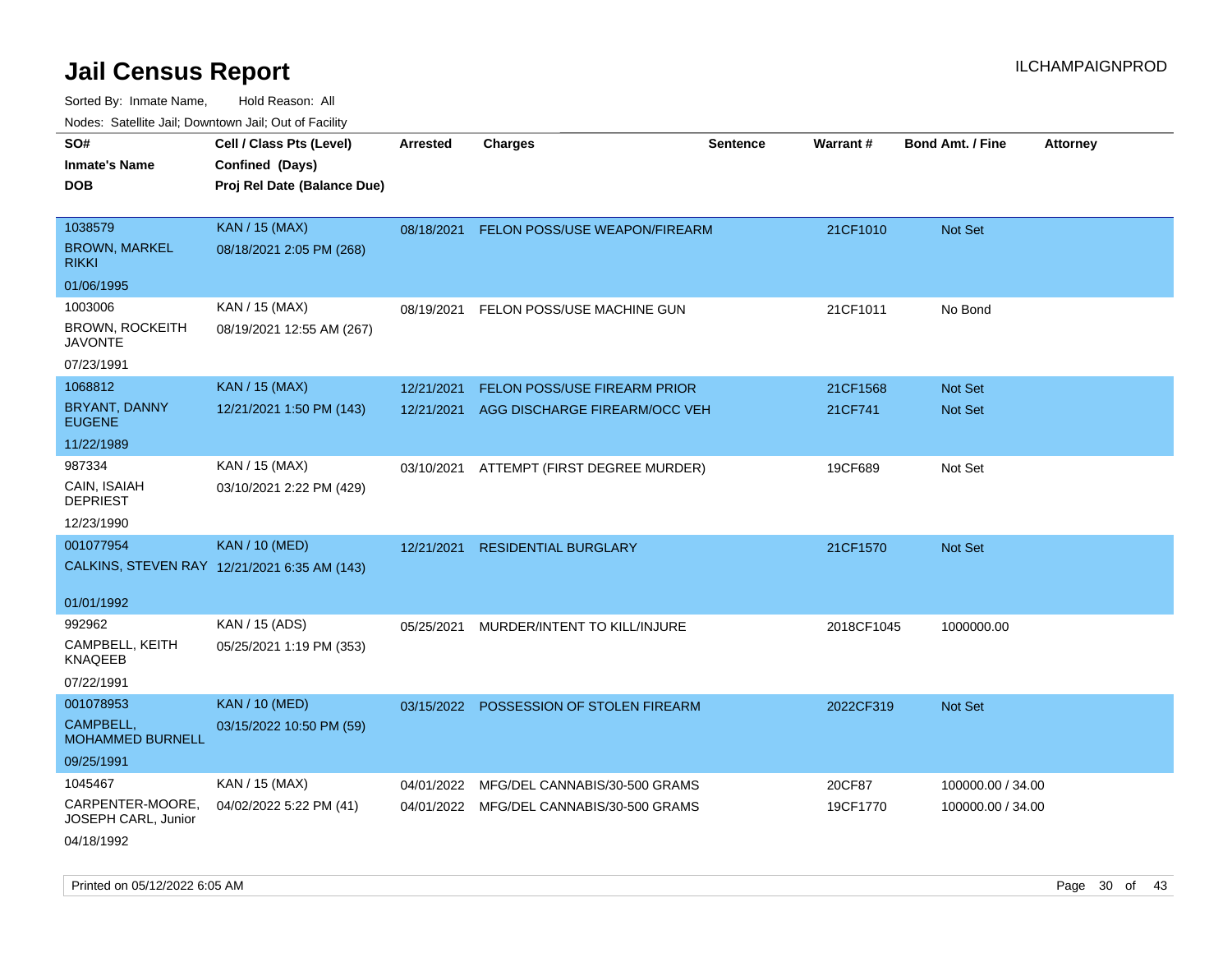Sorted By: Inmate Name, Hold Reason: All

| Nodes: Satellite Jail; Downtown Jail; Out of Facility |                             |                 |                                          |                 |            |                         |                 |
|-------------------------------------------------------|-----------------------------|-----------------|------------------------------------------|-----------------|------------|-------------------------|-----------------|
| SO#                                                   | Cell / Class Pts (Level)    | <b>Arrested</b> | <b>Charges</b>                           | <b>Sentence</b> | Warrant#   | <b>Bond Amt. / Fine</b> | <b>Attorney</b> |
| <b>Inmate's Name</b>                                  | Confined (Days)             |                 |                                          |                 |            |                         |                 |
| <b>DOB</b>                                            | Proj Rel Date (Balance Due) |                 |                                          |                 |            |                         |                 |
|                                                       |                             |                 |                                          |                 |            |                         |                 |
| 001078576                                             | <b>KAN / 15 (MAX)</b>       | 11/09/2021      | UNLAWFUL USE OF A WEAPON                 |                 | 21CF1383   | Not Set                 |                 |
| CARTER, DEMONDRE<br><b>DAVON</b>                      | 11/09/2021 6:01 PM (185)    |                 |                                          |                 |            |                         |                 |
| 05/27/2001                                            |                             |                 |                                          |                 |            |                         |                 |
| 1064838                                               | KAN / 15 (MAX)              | 04/13/2022      | <b>VIOLATE OP/OTHER PRIOR</b>            |                 | 2022CM68   | 5000.00                 |                 |
| CARTER, JAMAL                                         | 04/13/2022 6:34 PM (30)     | 04/13/2022      | DRIVING DURING SUSPENSION                |                 | 2022MT403  | 200.00                  |                 |
| <b>ANTONIO</b>                                        |                             | 04/13/2022      | FELON POSS/USE WEAPON/FIREARM            |                 | 2022CF464  | Not Set                 |                 |
| 09/25/1997                                            |                             | 04/18/2022      | <b>CRIMINAL TRESPASS TO PROPERTY</b>     |                 | 2020CF1015 | Not Set                 |                 |
| 1064992                                               | <b>KAN / 15 (MAX)</b>       | 09/20/2021      | ARMED VIOLENCE/CATEGORY I                |                 | 21CF1137   | <b>Not Set</b>          |                 |
| <b>CARTER, KEJUAN</b><br><b>JAVONTE</b>               | 09/20/2021 11:42 PM (235)   |                 |                                          |                 |            |                         |                 |
| 06/27/1998                                            |                             |                 |                                          |                 |            |                         |                 |
| 001078729                                             | KAN / 15 (ADS)              |                 | 01/02/2022 MURDER/INTENT TO KILL/INJURE  |                 | 20CF396    | 1000000.00              |                 |
| CARTER, TROY<br><b>DEMON</b>                          | 01/02/2022 10:29 AM (131)   |                 |                                          |                 |            |                         |                 |
| 01/02/2004                                            |                             |                 |                                          |                 |            |                         |                 |
| 957936                                                | <b>KAN / 15 (MAX)</b>       | 03/10/2022      | DELIVERY OF OR POSSESSION OF W/INT       |                 | 22CF295    | Not Set                 |                 |
| CAVETTE, JUSTIN<br><b>EUGENE</b>                      | 03/10/2022 12:10 PM (64)    |                 |                                          |                 |            |                         |                 |
| 08/02/1988                                            |                             |                 |                                          |                 |            |                         |                 |
| 1048488                                               | KAN / 10 (ADS)              | 12/30/2021      | ARMED VIOLENCE/CATEGORY I                |                 | 2022CF4    | Not Set                 |                 |
| COLSON, WAYNE<br>ARTHUR, Third                        | 12/30/2021 8:27 AM (134)    |                 |                                          |                 |            |                         |                 |
| 10/14/1995                                            |                             |                 |                                          |                 |            |                         |                 |
| 975008                                                | <b>EHD</b>                  | 05/03/2022      | DRIVING RVK/SUSP DUI/SSS 2ND             |                 | 2021CF729  | <b>Not Set</b>          |                 |
| COOK, MICHAEL<br><b>EDWARD</b>                        | 05/03/2022 10:15 AM (10)    |                 | 05/03/2022 DUI ALC/INTOX COMPOUND/DRUG   |                 | 2020DT282  | Not Set                 |                 |
| 02/13/1963                                            | 5/16/2022 (0.00)            |                 |                                          |                 |            |                         |                 |
| 57733                                                 | KAN / 15 (SPH)              | 02/25/2020      | <b>HOMICIDE</b>                          |                 | 2020-CF250 | No Bond                 |                 |
| <b>CRAIG, ANTOINE</b><br><b>DARRELL</b><br>10/09/1982 | 02/25/2020 4:08 PM (808)    |                 | 02/25/2020 FELON POSS/USE WEAPON/FIREARM |                 | 19CF-1827  | No Bond                 |                 |
|                                                       |                             |                 |                                          |                 |            |                         |                 |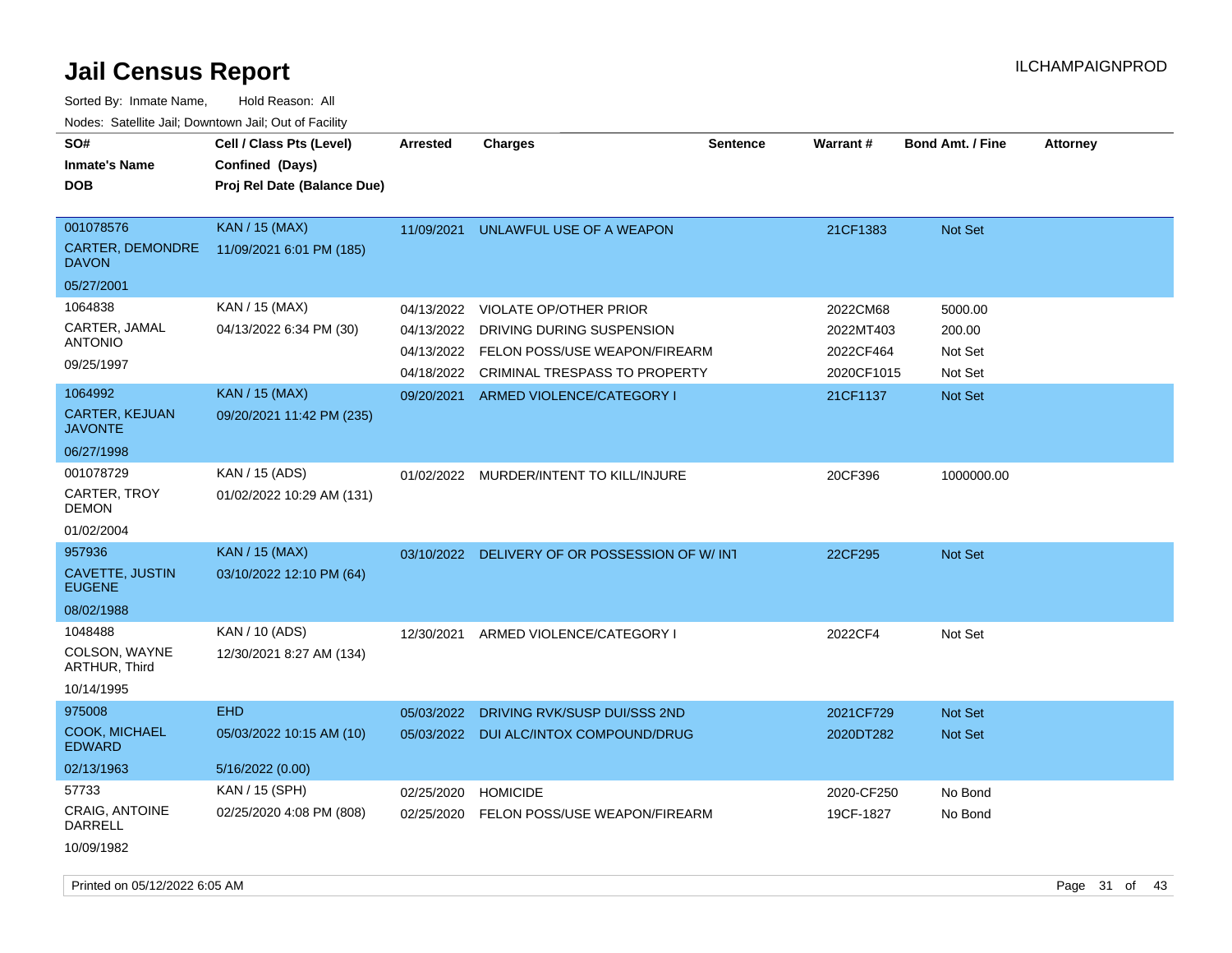| <b>NOULD:</b> Catoline bail, Downtown bail, Out of I dollty |                             |                 |                                         |                 |                 |                         |                 |
|-------------------------------------------------------------|-----------------------------|-----------------|-----------------------------------------|-----------------|-----------------|-------------------------|-----------------|
| SO#                                                         | Cell / Class Pts (Level)    | <b>Arrested</b> | <b>Charges</b>                          | <b>Sentence</b> | <b>Warrant#</b> | <b>Bond Amt. / Fine</b> | <b>Attorney</b> |
| <b>Inmate's Name</b>                                        | Confined (Days)             |                 |                                         |                 |                 |                         |                 |
| <b>DOB</b>                                                  | Proj Rel Date (Balance Due) |                 |                                         |                 |                 |                         |                 |
|                                                             |                             |                 |                                         |                 |                 |                         |                 |
| 526864                                                      | <b>EHD</b>                  |                 | 05/10/2022 DRIVING RVK/SUSP DUI/SSS 2ND |                 | 2020CF913       | Not Set                 |                 |
| <b>CROOM, STEVEN</b><br><b>NATE</b>                         | 05/10/2022 10:32 AM (3)     |                 |                                         |                 |                 |                         |                 |
| 08/04/1984                                                  | 6/8/2022 (0.00)             |                 |                                         |                 |                 |                         |                 |
| 001077939                                                   | KAN / 10 (MED)              | 05/10/2021      | FIREARM/FOID INVALID/NOT ELIG           |                 | 21CF526         | No Bond                 |                 |
| <b>CROSS, PATRICK</b><br><b>DONTRELLE</b>                   | 05/10/2021 7:31 PM (368)    | 06/02/2021      | POSS STOLEN VEHICLE > \$25,000          |                 | 21CF612         | Not Set                 |                 |
| 11/07/2001                                                  |                             |                 |                                         |                 |                 |                         |                 |
| 25022                                                       | EHD / 10 (MED)              |                 | 02/17/2022 AGG DUI/2/PASS<16            |                 | 2021CF560       | No Bond                 |                 |
| <b>CRUMP, ROBERT</b><br><b>ANTHONY</b>                      | 02/17/2022 11:48 AM (85)    |                 |                                         |                 |                 |                         |                 |
| 02/06/1966                                                  | 5/14/2022 (0.00)            |                 |                                         |                 |                 |                         |                 |
| 001077214                                                   | KAN / 15 (MAX)              | 12/20/2021      | MURDER                                  |                 | 21CF1572        | Not Set                 |                 |
| DAVIS-MURDOCK,<br>ERION VASSHAD                             | 12/21/2021 10:13 AM (143)   |                 |                                         |                 |                 |                         |                 |
| 06/22/1998                                                  |                             |                 |                                         |                 |                 |                         |                 |
| 001078538                                                   | <b>KAN / 10 (ADS)</b>       | 10/26/2021      | <b>CRIM SEX ASSAULT/FORCE</b>           |                 | 21CF1301        | Not Set                 |                 |
| DAWKINS, LEN                                                | 10/26/2021 8:18 PM (199)    |                 |                                         |                 |                 |                         |                 |
| 03/23/1987                                                  |                             |                 |                                         |                 |                 |                         |                 |
| 64070                                                       | KAN / 10 (MED)              |                 | 02/18/2022 BURGLARY                     |                 | 21CF1176        | 20000.00                |                 |
| DECKER, ANTHONY V                                           | 02/18/2022 6:52 PM (84)     |                 |                                         |                 |                 |                         |                 |
|                                                             |                             |                 |                                         |                 |                 |                         |                 |
| 11/27/1982                                                  |                             |                 |                                         |                 |                 |                         |                 |
| 001078223                                                   | <b>KAN / 5 (MIN)</b>        | 11/09/2021      | AGG DUI/NO VALID DL                     |                 | 21CF1382        | <b>Not Set</b>          |                 |
| DIEGO-MATEO,<br><b>JOAQUIN</b>                              | 11/09/2021 10:52 PM (185)   |                 |                                         |                 |                 |                         |                 |
| 01/23/2002                                                  |                             |                 |                                         |                 |                 |                         |                 |
| 1061304                                                     | KAN / 15 (MAX)              | 10/11/2021      | ARMED HABITUAL CRIMINAL                 |                 | 21CF1226        | No Bond                 |                 |
| DORRIS, KEMION                                              | 10/11/2021 7:30 PM (214)    | 10/11/2021      | ARMED HABITUAL CRIMINAL                 |                 | 21CF1227        | No Bond                 |                 |
| <b>DAETOCE</b>                                              |                             | 10/11/2021      | HOME INVASION/FIREARM                   |                 | 21CF1228        | No Bond                 |                 |
| 11/19/1997                                                  |                             |                 |                                         |                 |                 |                         |                 |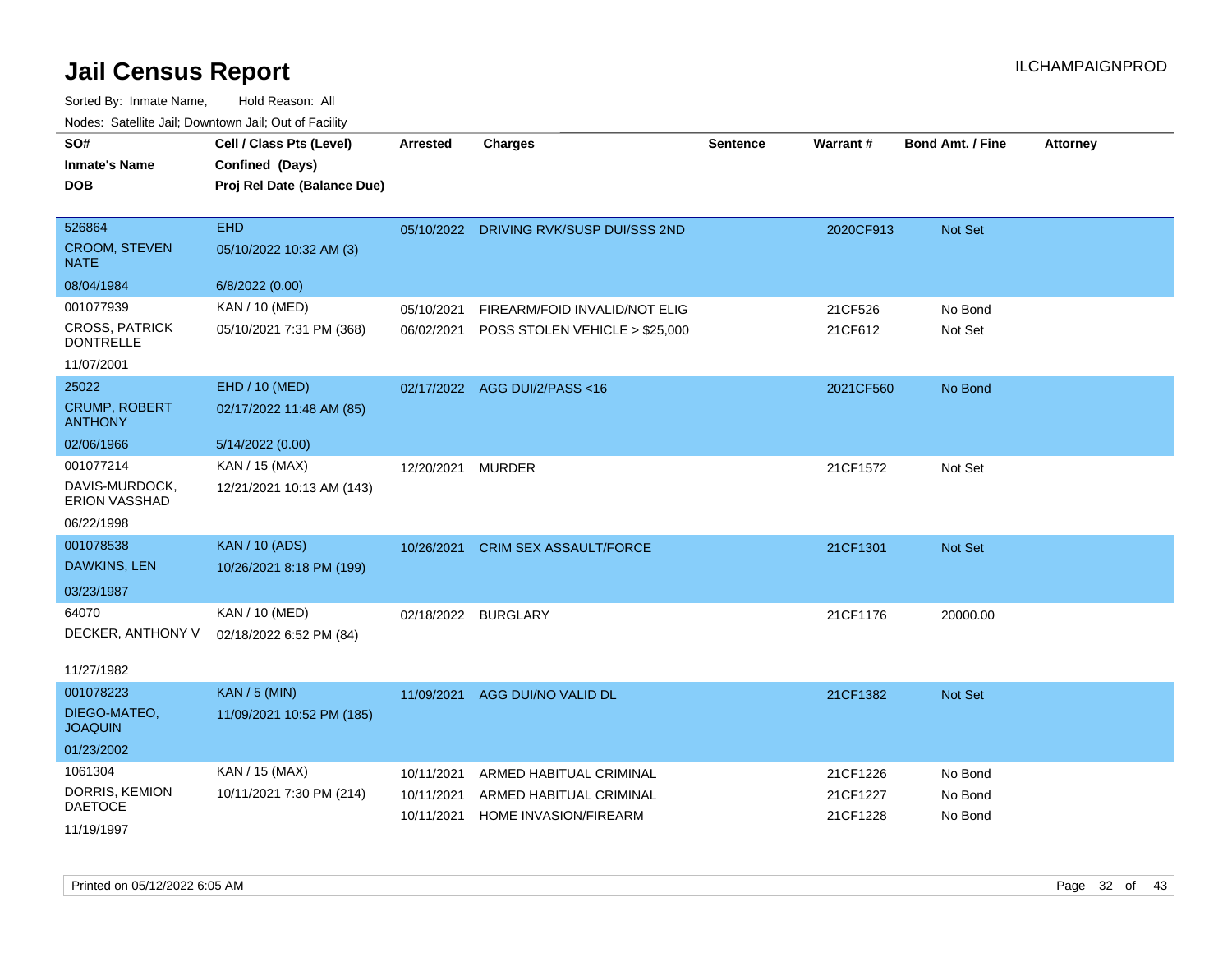Sorted By: Inmate Name, Hold Reason: All Nodes: Satellite Jail; Downtown Jail; Out of Facility

| SO#                                  | Cell / Class Pts (Level)                     | <b>Arrested</b>   | <b>Charges</b>                      | <b>Sentence</b> | Warrant#   | <b>Bond Amt. / Fine</b> | <b>Attorney</b> |
|--------------------------------------|----------------------------------------------|-------------------|-------------------------------------|-----------------|------------|-------------------------|-----------------|
| <b>Inmate's Name</b>                 | Confined (Days)                              |                   |                                     |                 |            |                         |                 |
| <b>DOB</b>                           | Proj Rel Date (Balance Due)                  |                   |                                     |                 |            |                         |                 |
|                                      |                                              |                   |                                     |                 |            |                         |                 |
| 959292                               | <b>KAN / 15 (ADS)</b>                        | 04/01/2021        | ATTEMPT (FIRST DEGREE MURDER)       |                 | 2020CF565  | 2000000.00              |                 |
| DUNCAN, COREYON<br><b>ANTHONY</b>    | 04/01/2021 8:46 PM (407)                     | 12/17/2021 MURDER |                                     |                 | 21CF1542   | Not Set                 |                 |
| 01/17/1989                           |                                              |                   |                                     |                 |            |                         |                 |
| 665841                               | <b>EHD</b>                                   | 05/03/2022        | DRIVING RVK/SUSP DUI/SSS 2ND        |                 | 2021CF1492 | Not Set                 |                 |
| EVELAND, JEREMY<br><b>DOUGLAS</b>    | 05/03/2022 8:55 AM (10)                      |                   |                                     |                 |            |                         |                 |
| 12/03/1973                           | 6/15/2022 (0.00)                             |                   |                                     |                 |            |                         |                 |
| 1053207                              | <b>KAN / 15 (SPH)</b>                        | 06/06/2019        | MURDER/INTENT TO KILL/INJURE        |                 | 2019-CF849 | 2000000.00              |                 |
| FAUST, JAQUAVEON<br>LAVELL           | 06/06/2019 2:24 PM (1,072)                   |                   |                                     |                 |            |                         |                 |
| 07/25/1996                           |                                              |                   |                                     |                 |            |                         |                 |
| 001079018                            | <b>EHD</b>                                   | 04/05/2022        | DRIVING RVK/SUSP DUI/SSS 4-9        |                 | 2022CF22   | Not Set                 |                 |
| FINLEY, KEITH DAVID                  | 04/05/2022 10:38 AM (38)                     |                   |                                     |                 |            |                         |                 |
| 08/23/1963                           | 10/1/2022 (0.00)                             |                   |                                     |                 |            |                         |                 |
| 001078435                            | <b>EHD</b>                                   |                   | 05/10/2022 AGG DUI/NO VALID INS     |                 | 2021CF367  | Not Set                 |                 |
| FORD, KIA SHERAE                     | 05/10/2022 9:42 AM (3)                       |                   |                                     |                 |            |                         |                 |
| 07/11/1997                           | 5/13/2022 (0.00)                             |                   |                                     |                 |            |                         |                 |
| 1075614                              | KAN / 15 (MAX)                               | 03/19/2022        | AGGRAVATED DOMESTIC BATTERY         |                 | 22CF333    | Not Set                 |                 |
| <b>GANT, TEVIN</b><br><b>ODELROW</b> | 03/19/2022 5:29 PM (55)                      |                   | 03/19/2022 PAROLE REVOCATION        |                 | CM2201590  | No Bond                 |                 |
| 03/03/1991                           |                                              |                   |                                     |                 |            |                         |                 |
| 1013012                              | <b>KAN / 15 (MAX)</b>                        | 07/08/2021        | ATTEMPT (FIRST DEGREE MURDER)       |                 | 2021CF790  | 1000000.00              |                 |
|                                      | GARY, XAVIER LAMAR  07/08/2021 9:24 AM (309) | 07/08/2021        | <b>FELON POSS/USE FIREARM PRIOR</b> |                 | 2020CF650  | 25000.00                |                 |
|                                      |                                              | 07/08/2021        | FELON POSS/USE FIREARM PRIOR        |                 | 21CF798    | <b>Not Set</b>          |                 |
| 12/14/1991                           |                                              |                   |                                     |                 |            |                         |                 |
| 1065946                              | KAN / 10 (MED)                               | 09/04/2021        | AGG BATTERY/DISCHARGE FIREARM       |                 | 21CF1057   | 750000.00               |                 |
| GODBOLT, DESMOND<br><b>DEVONTAE</b>  | 09/04/2021 1:17 AM (251)                     | 09/04/2021        | RESIST/OBSTRUCTING A PEACE OFFICEF  |                 | 21CM407    | Not Set                 |                 |

11/15/1997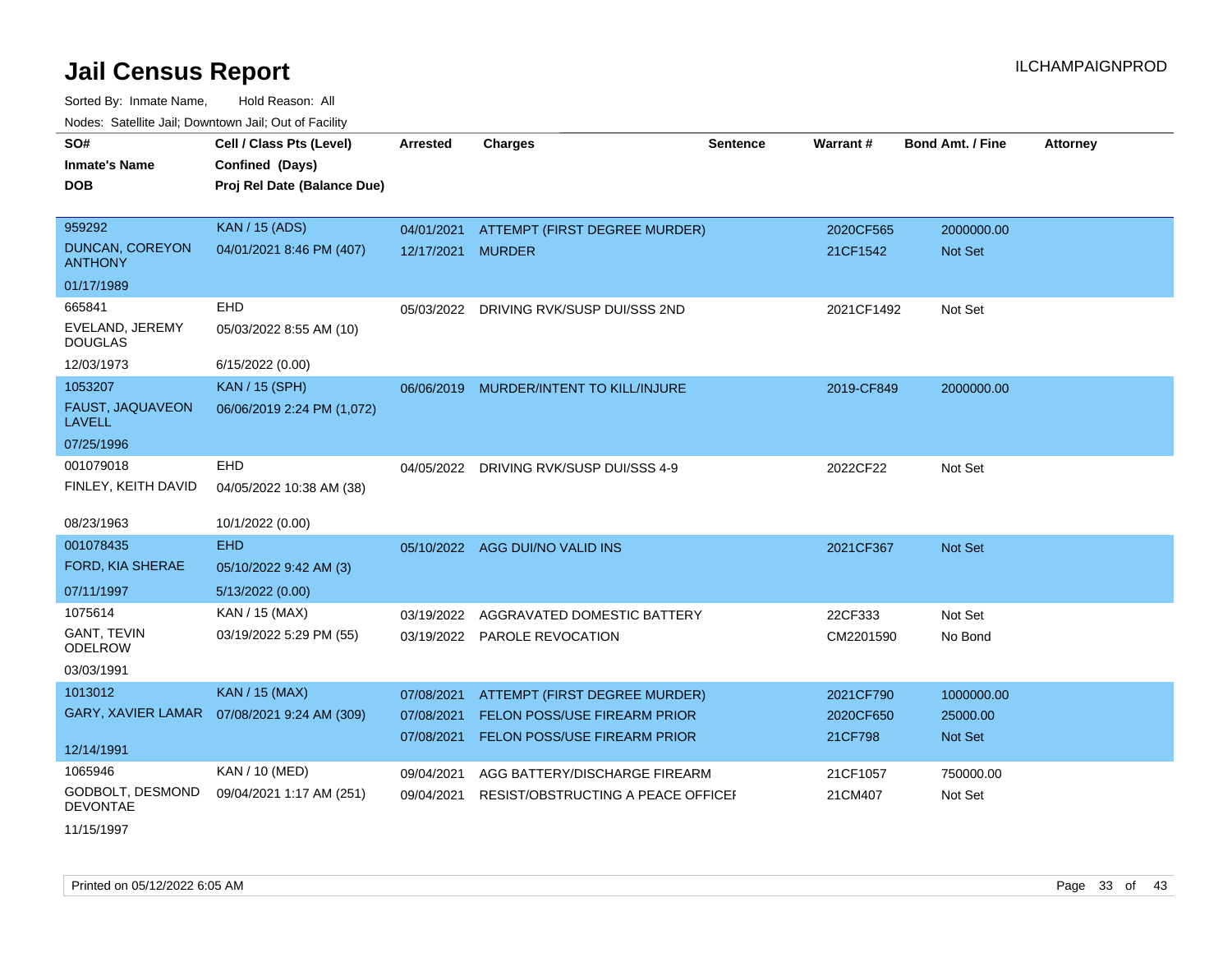| SO#                                     | Cell / Class Pts (Level)                     | <b>Arrested</b>      | <b>Charges</b>                            | <b>Sentence</b> | Warrant#   | <b>Bond Amt. / Fine</b> | <b>Attorney</b> |
|-----------------------------------------|----------------------------------------------|----------------------|-------------------------------------------|-----------------|------------|-------------------------|-----------------|
| <b>Inmate's Name</b>                    | Confined (Days)                              |                      |                                           |                 |            |                         |                 |
| <b>DOB</b>                              | Proj Rel Date (Balance Due)                  |                      |                                           |                 |            |                         |                 |
|                                         |                                              |                      |                                           |                 |            |                         |                 |
| 1070118                                 | <b>KAN / 15 (MAX)</b>                        | 08/31/2021           | <b>AGGRAVATED DOMESTIC BATTERY</b>        |                 | 21CF1049   | No Bond                 |                 |
| <b>GRAHAM, CORTEZ</b><br><b>LAMON</b>   | 08/31/2021 9:32 PM (255)                     | 09/02/2021           | <b>PROBATION VIOLATION</b>                |                 | 21CF55     | <b>Not Set</b>          |                 |
| 03/31/1976                              |                                              |                      |                                           |                 |            |                         |                 |
| 1076506                                 | KAN / 15 (MAX)                               | 09/17/2021           | AGG UUW/PERSON/CM THREAT VIOL             |                 | 21CF1131   | Not Set                 |                 |
|                                         | GRAY, JAMARH EMERE 09/17/2021 10:41 AM (238) | 09/20/2021           | <b>DOMESTIC BATTERY</b>                   |                 | 21CM430    | Not Set                 |                 |
|                                         |                                              |                      |                                           |                 |            |                         |                 |
| 06/21/2003                              |                                              |                      |                                           |                 |            |                         |                 |
| 1055117                                 | <b>EHD</b>                                   |                      | 02/15/2022 AGG BATTERY/PUBLIC PLACE       |                 | 2021CM47   | Not Set                 |                 |
| <b>GREAM, JOHN</b><br><b>ROBERT LEE</b> | 02/15/2022 10:44 AM (87)                     |                      |                                           |                 |            |                         |                 |
| 08/23/1996                              | 6/13/2022 (0.00)                             |                      |                                           |                 |            |                         |                 |
| 001078871                               | KAN / 5 (MIN)                                | 02/22/2022           | <b>RESIDENTIAL BURGLARY</b>               |                 | 2020JD14   | No Bond                 |                 |
| HARRIS, MARTELL                         | 02/22/2022 3:44 PM (80)                      | 02/22/2022           | INDIRECT CRIMINAL CONTEMPT                |                 | 2020CC9    | 20000.00                |                 |
| <b>TE'SHAWN</b>                         |                                              |                      | 02/22/2022 ESCAPE/VIOLATE ELEC MONITORING |                 | 22CF316    | 150000.00               |                 |
| 07/02/2003                              |                                              |                      |                                           |                 |            |                         |                 |
| 1037683                                 | <b>EHD</b>                                   | 02/23/2022           | AGG DUI/LIC SUSP OR REVOKED               |                 | 2020CF350  | <b>Not Set</b>          |                 |
| <b>HARRISON, HAROLD</b><br><b>RAY</b>   | 02/23/2022 10:01 AM (79)                     | 02/23/2022 AGG DUI/3 |                                           |                 | 2020CF1351 | Not Set                 |                 |
| 11/30/1963                              | 5/22/2022 (0.00)                             |                      |                                           |                 |            |                         |                 |
| 1073611                                 | KAN / 5 (MIN)                                | 02/09/2021           | MFG 15>100 GR ECSTASY/ANALOG              |                 | 21CF121    | 500000.00               |                 |
| HAYES, CAMERON<br><b>TAYLOR MALEEK</b>  | 02/09/2021 3:10 PM (458)                     | 02/09/2021           | DELIVERY OF OR POSSESSION OF W/INT        |                 | 21CF160    | Not Set                 |                 |
| 08/10/1998                              |                                              |                      |                                           |                 |            |                         |                 |
| 1045186                                 | <b>KAN / 15 (MAX)</b>                        | 08/16/2021           | ARMED VIOLENCE/CATEGORY I                 |                 | 21CF934    | 1000000.00              |                 |
| HOLBROOK, JOHNNIE                       | 08/16/2021 11:07 AM (270)                    | 08/16/2021           | <b>FELON POSS/USE WEAPON/FIREARM</b>      |                 | 19CF968    | <b>Not Set</b>          |                 |
| <b>MATHIS</b>                           |                                              | 08/16/2021           | AGG FLEEING POLICE/21 MPH OVER            |                 | 21CF988    | <b>Not Set</b>          |                 |
| 07/19/1996                              |                                              | 08/16/2021           | <b>FELON POSS/USE WEAPON/FIREARM</b>      |                 | 21CF989    | Not Set                 |                 |
|                                         |                                              | 03/30/2022 MURDER    |                                           |                 |            | 2000000.00              |                 |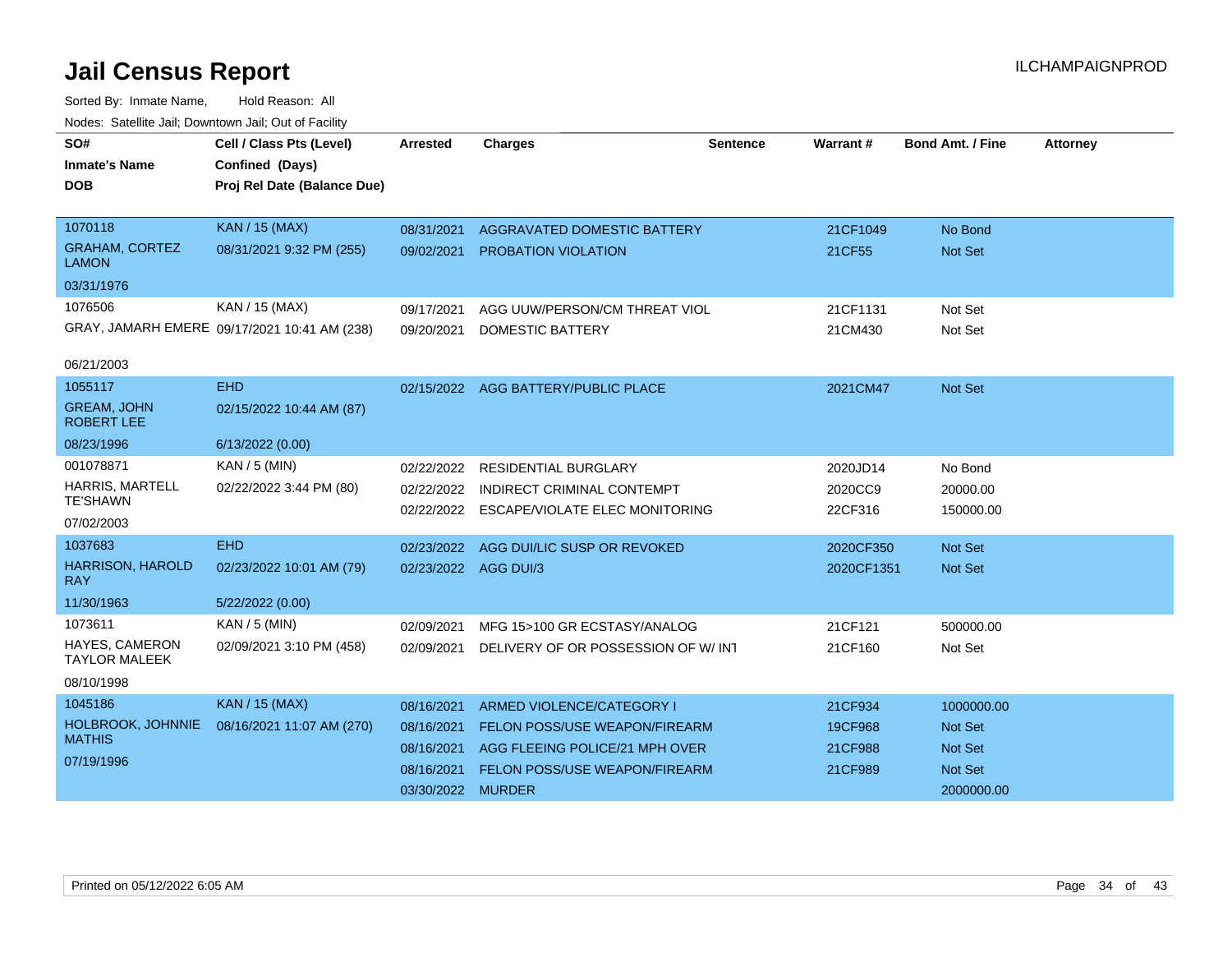| roacs. Catellite Jall, Downtown Jall, Out of Facility |                                                                            |                          |                                                                |                 |                      |                         |                 |
|-------------------------------------------------------|----------------------------------------------------------------------------|--------------------------|----------------------------------------------------------------|-----------------|----------------------|-------------------------|-----------------|
| SO#<br><b>Inmate's Name</b><br><b>DOB</b>             | Cell / Class Pts (Level)<br>Confined (Days)<br>Proj Rel Date (Balance Due) | <b>Arrested</b>          | Charges                                                        | <b>Sentence</b> | Warrant#             | <b>Bond Amt. / Fine</b> | <b>Attorney</b> |
| 972300<br><b>HOLT, MICHAEL</b>                        | <b>KAN / 10 (MED)</b><br>12/22/2021 8:36 AM (142)                          | 12/22/2021<br>12/22/2021 | <b>RESIDENTIAL BURGLARY</b><br>AGG CRIM SEX ABUSE/VICTIM <9    |                 | 18CF1691<br>19CF1277 | 25000.00<br>250000.00   |                 |
| <b>TERRELL</b><br>12/25/1989                          |                                                                            |                          |                                                                |                 |                      |                         |                 |
|                                                       |                                                                            |                          |                                                                |                 |                      |                         |                 |
| 001078146<br>HUNT, TEIGAN<br><b>JAZAIREO</b>          | KAN / 15 (MAX)<br>07/09/2021 12:41 PM (308)                                | 07/09/2021<br>07/09/2021 | AGG BATTERY/DISCHARGE FIREARM<br>ARMED ROBBERY/ARMED W/FIREARM |                 | 21CF795<br>21CF806   | 1000000.00<br>Not Set   |                 |
| 05/14/2003                                            |                                                                            |                          |                                                                |                 |                      |                         |                 |
| 989743                                                | <b>KAN / 15 (ADS)</b>                                                      | 04/13/2021               | AGGRAVATED DOMESTIC BATTERY                                    |                 | 21CF399              | Not Set                 |                 |
| <b>JACKSON, STEVE</b><br><b>ALLEN</b>                 | 04/13/2021 2:45 AM (395)                                                   |                          |                                                                |                 |                      |                         |                 |
| 06/04/1991                                            |                                                                            |                          |                                                                |                 |                      |                         |                 |
| 001078788                                             | KAN / $5$ (ADS)                                                            |                          | 01/21/2022 AGGRAVATED BATTERY                                  |                 | 22CF93               | Not Set                 |                 |
| JOHNSON, BRENTON<br>ZAE                               | 01/21/2022 8:33 PM (112)                                                   |                          |                                                                |                 |                      |                         |                 |
| 08/07/1987                                            |                                                                            |                          |                                                                |                 |                      |                         |                 |
| 57271                                                 | <b>EHD</b>                                                                 | 03/08/2022               | DRIVING RVK/SUSP DUI/SSS 4-9                                   |                 | 2021CF34             | <b>Not Set</b>          |                 |
| <b>KEYS, CAPREE</b><br><b>REMONE</b>                  | 03/08/2022 9:17 AM (66)                                                    |                          | 03/08/2022 DRIVING RVK/SUSP DUI/SSS 4-9                        |                 | 2020CF1116           | <b>Not Set</b>          |                 |
| 11/23/1982                                            | 9/3/2022 (0.00)                                                            |                          |                                                                |                 |                      |                         |                 |
| 1036509                                               | EHD                                                                        |                          | 05/10/2022 DRIVING ON SUSPENDED LICENSE                        |                 | 2020TR4855           | Not Set                 |                 |
| LARRY, QUENTIN<br>CORNILUES JUWAN,                    | 05/10/2022 11:14 AM (3)                                                    |                          |                                                                |                 |                      |                         |                 |
| 05/12/1992                                            | 5/19/2022 (0.00)                                                           |                          |                                                                |                 |                      |                         |                 |
| 1064445                                               | <b>KAN / 15 (MAX)</b>                                                      | 04/23/2021               | <b>FELON POSS/USE FIREARM/PAROLE</b>                           |                 | 21CF899              | <b>Not Set</b>          |                 |
| LARUE, TERENCE                                        | 04/23/2021 11:18 AM (385)                                                  | 04/23/2021               | AGG DISCHARGE FIREARM/OCC VEH                                  |                 | 2021CF295            | 500000.00               |                 |
| <b>TRAMEL</b>                                         |                                                                            | 04/23/2021               | POSSESS 15<100 GRAMS COCAINE                                   |                 | 19CF1052             | 10000.00                |                 |
| 12/23/1998                                            |                                                                            |                          |                                                                |                 |                      |                         |                 |
| 001078237                                             | KAN / 15 (ADS)                                                             | 08/03/2021               | AGG DISCHARGE FIREARM/OCC VEH                                  | 5y (DOC)        | 21CF928              | No Bond                 |                 |
| LAWS, TERON<br><b>RAMONTE</b>                         | 08/03/2021 6:29 PM (283)                                                   |                          |                                                                |                 |                      |                         |                 |
| 04/03/2001                                            |                                                                            |                          |                                                                |                 |                      |                         |                 |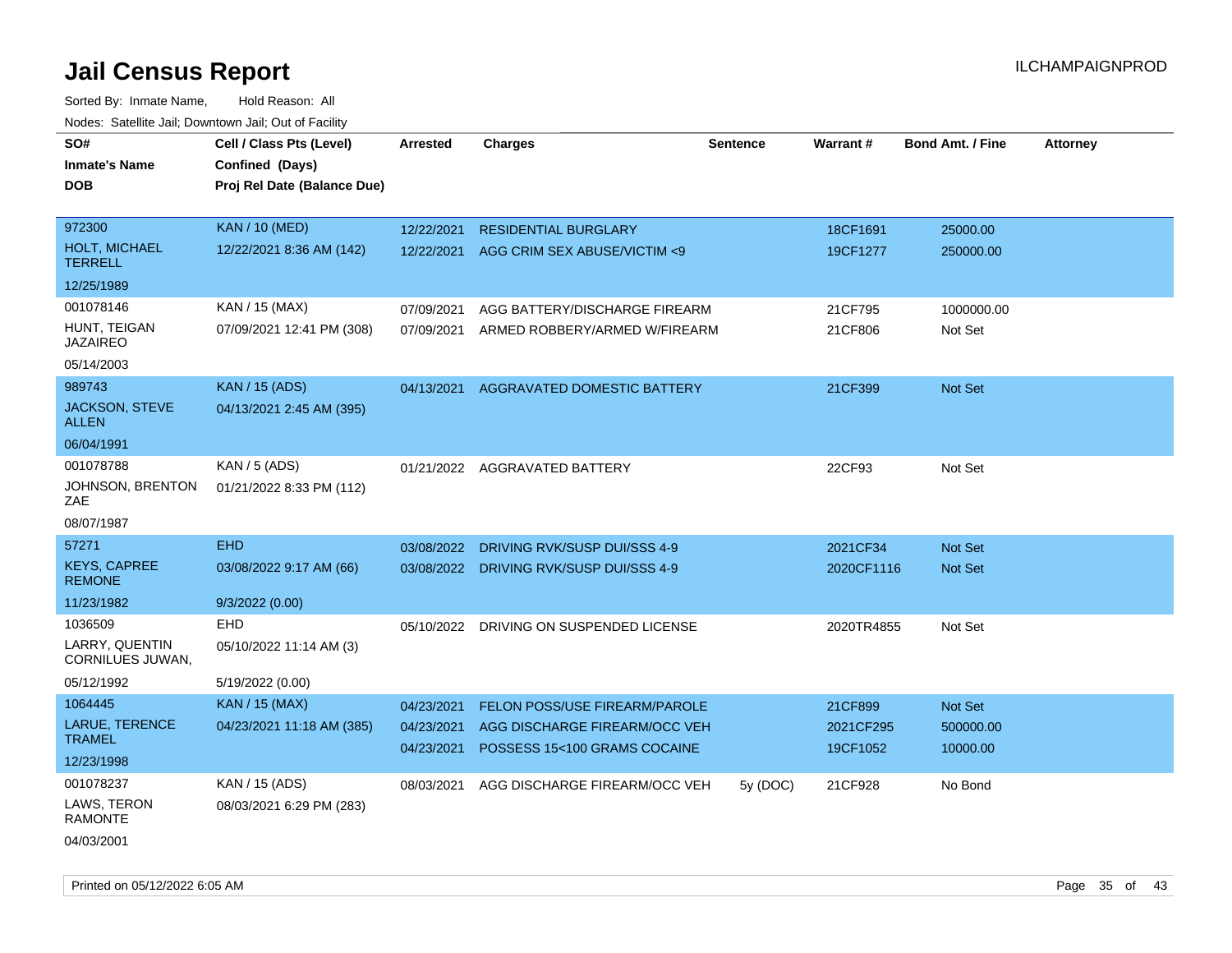| SO#                                    | Cell / Class Pts (Level)    | Arrested             | <b>Charges</b>                          | <b>Sentence</b> | Warrant#   | <b>Bond Amt. / Fine</b> | <b>Attorney</b> |
|----------------------------------------|-----------------------------|----------------------|-----------------------------------------|-----------------|------------|-------------------------|-----------------|
| <b>Inmate's Name</b>                   | Confined (Days)             |                      |                                         |                 |            |                         |                 |
| <b>DOB</b>                             | Proj Rel Date (Balance Due) |                      |                                         |                 |            |                         |                 |
|                                        |                             |                      |                                         |                 |            |                         |                 |
| 001078470                              | KAN / 15 (MAX)              | 10/10/2021           | MURDER/INTENT TO KILL/INJURE            |                 | 21CF1221   | Not Set                 |                 |
| LEE, AMAHRION<br><b>JA'MERE</b>        | 10/10/2021 1:23 PM (215)    |                      |                                         |                 |            |                         |                 |
| 11/05/2002                             |                             |                      |                                         |                 |            |                         |                 |
| 1052425                                | EHD                         |                      | 04/26/2022 DRIVING ON SUSPENDED LICENSE |                 | 2021TR9328 | Not Set                 |                 |
| LEO, MICHAEL JAMES                     | 04/26/2022 9:13 AM (17)     |                      |                                         |                 |            |                         |                 |
| 04/09/1994                             | 5/25/2022 (0.00)            |                      |                                         |                 |            |                         |                 |
| 1005717                                | <b>KAN / 5 (MIN)</b>        | 03/31/2022 AGG DUI/3 |                                         |                 | 22CF372    | 100000.00               |                 |
| LEWIS, ORLANDO<br><b>DESHONE</b>       | 03/31/2022 1:56 PM (43)     | 03/31/2022 AGG DUI/3 |                                         |                 | 22CF373    | 100000.00               |                 |
| 01/31/1987                             |                             |                      |                                         |                 |            |                         |                 |
| 56792                                  | KAN / 10 (MED)              | 02/02/2021           | ARMED HABITUAL CRIMINAL                 |                 | 2021CF141  | 500000.00               |                 |
| LILLARD, LAWRENCE<br><b>TYRONE</b>     | 02/02/2021 2:11 PM (465)    | 02/22/2021           | DRIVING ON REVOKED LICENSE              |                 | 21TR426    | 5000.00                 |                 |
| 10/20/1982                             |                             |                      |                                         |                 |            |                         |                 |
| 001077850                              | <b>EHD</b>                  |                      | 05/04/2022 DRIVING RVK/SUSP DUI/SSS 4-9 |                 | 2021CF303  | Not Set                 |                 |
| MALDONADO-<br><b>GUITIERREZ, FELIX</b> | 05/04/2022 10:11 AM (9)     |                      |                                         |                 |            |                         |                 |
| 06/19/1977                             | 10/30/2022 (0.00)           |                      |                                         |                 |            |                         |                 |
| 001078896                              | KAN / 15 (MAX)              |                      | 03/01/2022 ARMED HABITUAL CRIMINAL      |                 | 22CF239    | Not Set                 |                 |
| MANN, DAVID<br>WILBERT, Junior         | 03/01/2022 4:35 AM (73)     |                      |                                         |                 |            |                         |                 |
| 04/02/1976                             |                             |                      |                                         |                 |            |                         |                 |
| 1004137                                | <b>KAN</b> / 15 (MAX)       |                      | 02/14/2022 AGG CRIM SEX ABUSE/VIC 13-17 |                 | 22CF165    | 250000.00               |                 |
| MCDONALD, DAVON D                      | 02/14/2022 4:21 PM (88)     |                      |                                         |                 |            |                         |                 |
|                                        |                             |                      |                                         |                 |            |                         |                 |
| 11/08/1992                             |                             |                      |                                         |                 |            |                         |                 |
| 001078575                              | <b>KAN / 10 (MED)</b>       | 11/09/2021           | <b>GUNRUNNING</b>                       |                 | 21CF1330   | 750000.00               |                 |
| MCLAURIN, KEYON A                      | 11/09/2021 12:41 PM (185)   |                      |                                         |                 |            |                         |                 |
|                                        |                             |                      |                                         |                 |            |                         |                 |
| 11/19/2002                             |                             |                      |                                         |                 |            |                         |                 |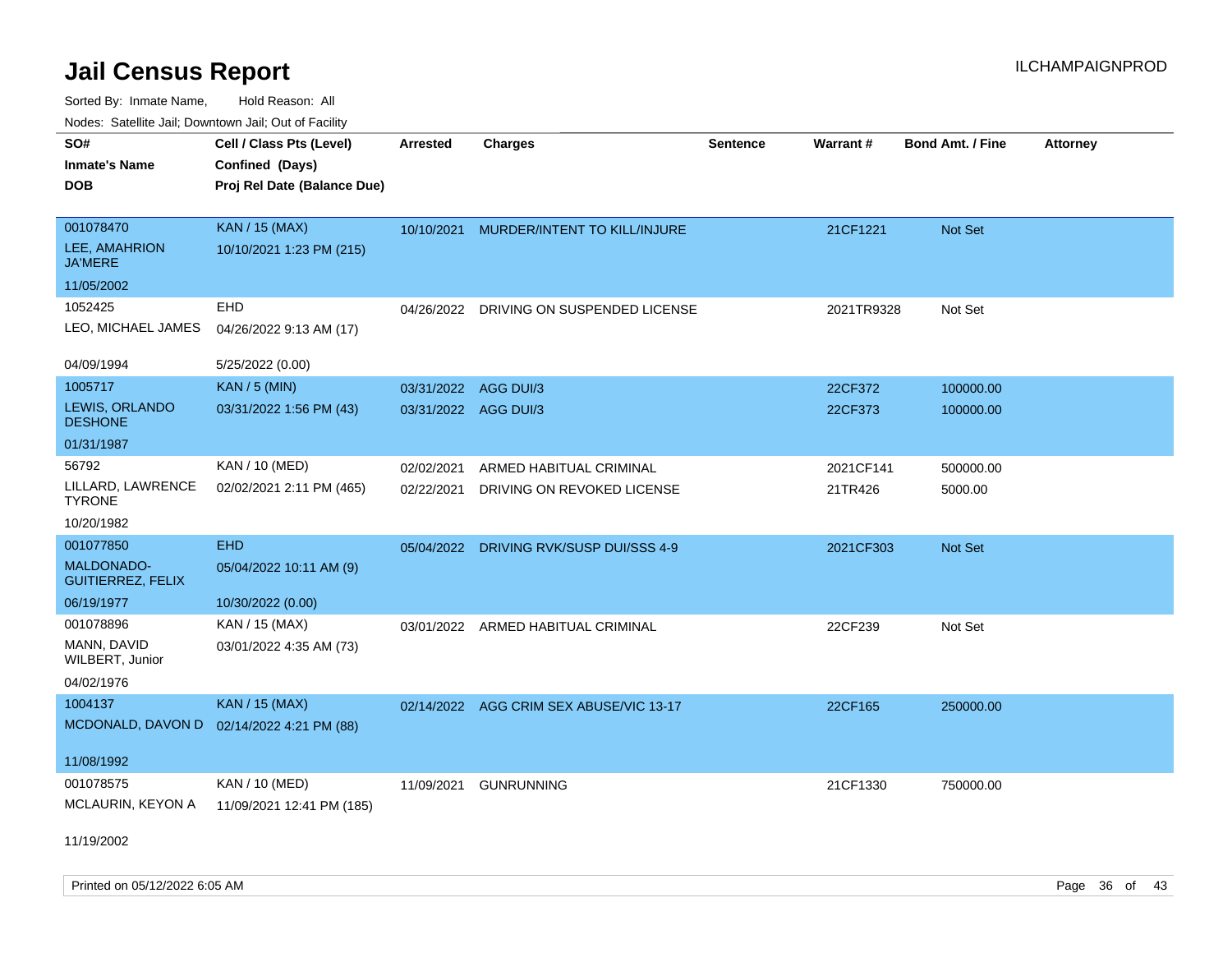Sorted By: Inmate Name, Hold Reason: All Nodes: Satellite Jail; Downtown Jail; Out of Facility

| SO#<br><b>Inmate's Name</b><br><b>DOB</b>       | Cell / Class Pts (Level)<br>Confined (Days)<br>Proj Rel Date (Balance Due) | <b>Arrested</b>   | <b>Charges</b>                     | <b>Sentence</b> | Warrant #   | <b>Bond Amt. / Fine</b> | <b>Attorney</b> |
|-------------------------------------------------|----------------------------------------------------------------------------|-------------------|------------------------------------|-----------------|-------------|-------------------------|-----------------|
|                                                 |                                                                            |                   |                                    |                 |             |                         |                 |
| 1011046                                         | <b>KAN / 15 (ADS)</b>                                                      | 04/10/2021        | ATTEMPT (FIRST DEGREE MURDER)      |                 | 21CF392     | <b>Not Set</b>          |                 |
| <b>MILES, DARRION</b><br><b>ANTONIO KEVONTA</b> | 04/11/2021 12:46 AM (397)                                                  | 03/24/2022 MURDER |                                    |                 | 22CF346     | Not Set                 |                 |
| 03/18/1990                                      |                                                                            |                   |                                    |                 |             |                         |                 |
| 1075635                                         | KAN / 10 (ADS)                                                             | 05/11/2021        | MFG/DEL CANNABIS/30-500 GRAMS      |                 | 20CF1402    | 100000.00               |                 |
| MILES, DEVLON VON,                              | 05/11/2021 10:39 PM (367)                                                  | 05/11/2021        | AGG DISCHARGE FIREARM/OCC VEH      |                 | 21CF538     | Not Set                 |                 |
| Junior<br>11/04/2000                            |                                                                            | 02/23/2022        | MURDER                             |                 | 22CF219     | Not Set                 |                 |
| 001077278                                       | <b>KAN / 15 (MAX)</b>                                                      | 10/06/2020        | MURDER/INTENT TO KILL/INJURE       |                 | 2020CF146   | 2000000.00              |                 |
| MILLER, D'ANDRE                                 | 10/06/2020 12:49 PM (584)                                                  | 10/06/2020        | AGG FLEEING POLICE/21 MPH OVER     |                 | 2019CF1171  | 50000.00                |                 |
| 09/08/1986                                      |                                                                            |                   |                                    |                 |             |                         |                 |
| 001078712                                       | KAN / 10 (MED)                                                             | 12/23/2021        | AGG DISCH FIREARM/1ST AID PERS     |                 | 21CF1581    | Not Set                 |                 |
| MONTGOMERY,<br><b>RASHARD MYKI</b>              | 12/23/2021 4:27 PM (141)                                                   |                   |                                    |                 |             |                         |                 |
| 11/05/2001                                      |                                                                            |                   |                                    |                 |             |                         |                 |
| 1026477                                         | <b>KAN / 15 (ADS)</b>                                                      | 09/21/2021        | AGG DISCHARGE FIREARM/OCC VEH      |                 | 21CF1138    | <b>Not Set</b>          |                 |
| NEWBILL, DEVONTRE<br><b>LAMONT</b>              | 09/21/2021 2:27 AM (234)                                                   | 09/22/2021        | PROBATION VIOLATION                |                 | 20CF577     | Not Set                 |                 |
| 11/22/1993                                      |                                                                            |                   |                                    |                 |             |                         |                 |
| 1072907                                         | <b>KAN</b>                                                                 | 07/14/2021        | CRIMINAL DAMAGE <\$500/SCHOOL      |                 | 2021CF840   | 5000.00                 |                 |
| NIKOLAEV, YEVGENIY                              | 07/14/2021 10:10 PM (303)                                                  | 07/14/2021        | ATTEMPT (FIRST DEGREE MURDER)      | 10y (DOC)       | 2021-CF-832 | 2000000.00              |                 |
| 10/06/1983                                      |                                                                            |                   |                                    |                 |             |                         |                 |
| 001078063                                       | <b>KAN / 15 (MAX)</b>                                                      | 06/15/2021        | AGG CRIM SEX ASSAULT/WEAPON        |                 | 2021CF678   | 1000000.00              |                 |
|                                                 | PERRY, ROBERT Junior 06/15/2021 4:37 PM (332)                              | 06/15/2021        | <b>ROBBERY</b>                     |                 | 2021CF159   | 25000.00                |                 |
| 12/21/1990                                      |                                                                            |                   |                                    |                 |             |                         |                 |
| 1059512                                         | KAN / 10 (MED)                                                             | 04/12/2022        | <b>DOMESTIC BATTERY</b>            | 2y (DOC)        | 2019-CF-589 | Not Set                 |                 |
| PHILLIPS, LAMAR<br><b>DESHAWN</b>               | 04/12/2022 5:15 PM (31)                                                    | 04/12/2022        | <b>RESIST/OBSTRUCT WITH INJURY</b> |                 | 22CF451     | Not Set                 |                 |
|                                                 |                                                                            |                   |                                    |                 |             |                         |                 |

04/02/1996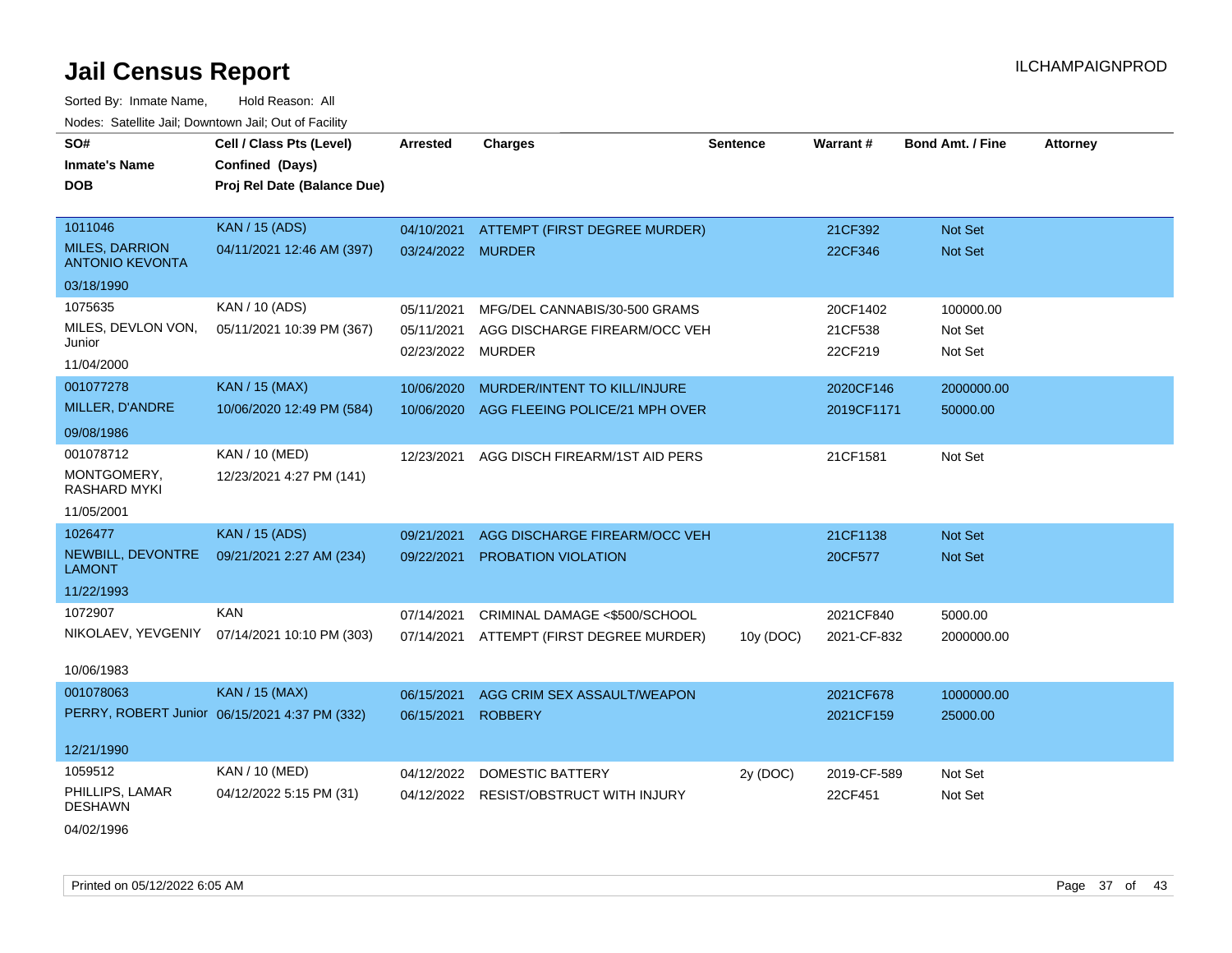| SO#<br><b>Inmate's Name</b><br>DOB             | Cell / Class Pts (Level)<br>Confined (Days)<br>Proj Rel Date (Balance Due) | <b>Arrested</b> | <b>Charges</b>                           | <b>Sentence</b> | Warrant#    | <b>Bond Amt. / Fine</b> | <b>Attorney</b> |
|------------------------------------------------|----------------------------------------------------------------------------|-----------------|------------------------------------------|-----------------|-------------|-------------------------|-----------------|
| 1015033<br>PICKENS, DANTE<br><b>DEVON</b>      | <b>KAN / 10 (MED)</b><br>03/05/2022 4:01 AM (69)                           |                 | 03/05/2022 POSSESSION OF STOLEN FIREARM  |                 | 21CF1172    | 500000.00               |                 |
| 01/05/1993                                     |                                                                            |                 |                                          |                 |             |                         |                 |
| 001078799<br>PURNELL, MARKISE<br><b>MONROE</b> | KAN / 10 (MED)<br>01/27/2022 9:50 AM (106)                                 |                 | 01/27/2022 FIREARM/FOID INVALID/NOT ELIG |                 | 22CF116     | Not Set                 |                 |
| 07/13/2002                                     |                                                                            |                 |                                          |                 |             |                         |                 |
| 001078942<br><b>QATTOUM, ADHAM M</b>           | <b>KAN / 5 (MIN)</b><br>03/13/2022 11:31 PM (61)                           |                 | 03/13/2022 MFG/DEL CANNABIS/500<2000 GR  |                 | 22CF307     | <b>Not Set</b>          |                 |
| 07/22/1994                                     |                                                                            |                 |                                          |                 |             |                         |                 |
| 982660<br>REYNOLDS, DAVID<br>ALLEN             | KAN / 10 (MED)<br>03/22/2022 4:11 AM (52)                                  | 03/22/2022      | BURGLARY                                 |                 | 22CF339     | No Bond                 |                 |
| 03/27/2002                                     |                                                                            |                 |                                          |                 |             |                         |                 |
| 24139<br><b>ROBERTS, ERIC</b><br>BRYANT        | <b>EHD</b><br>05/11/2022 10:28 AM (2)                                      | 05/11/2022      | <b>DRIVING RVK/SUSP DUI/SSS 4-9</b>      |                 | 2021CF437   | <b>Not Set</b>          |                 |
| 03/15/1964                                     | 11/6/2022 (0.00)                                                           |                 |                                          |                 |             |                         |                 |
| 001077614<br>DEVON<br>09/22/2002               | KAN / 15 (MAX)<br>ROBINSON, DONTRELL 01/17/2021 3:08 PM (481)              |                 | 01/17/2021 ATTEMPT (FIRST DEGREE MURDER) |                 | 21CF66      | Not Set                 |                 |
| 982614                                         | <b>EHD</b>                                                                 |                 | 05/11/2022 DRIVING ON SUSPENDED LICENSE  |                 | 2019TR10982 | <b>Not Set</b>          |                 |
| RODGERS, DAVID<br><b>BENARD</b>                | 05/11/2022 9:34 AM (2)                                                     |                 |                                          |                 |             |                         |                 |
| 11/17/1990                                     | 6/9/2022 (0.00)                                                            |                 |                                          |                 |             |                         |                 |
| 1061216                                        | KAN / 10 (MED)                                                             | 06/22/2021      | HOME INVASION/FIREARM                    |                 | 21CF727     | Not Set                 |                 |
| RUNGE, ANDRE<br><b>MARSEAN</b><br>12/05/1997   | 06/22/2021 4:42 PM (325)                                                   |                 |                                          |                 |             |                         |                 |
|                                                |                                                                            |                 |                                          |                 |             |                         |                 |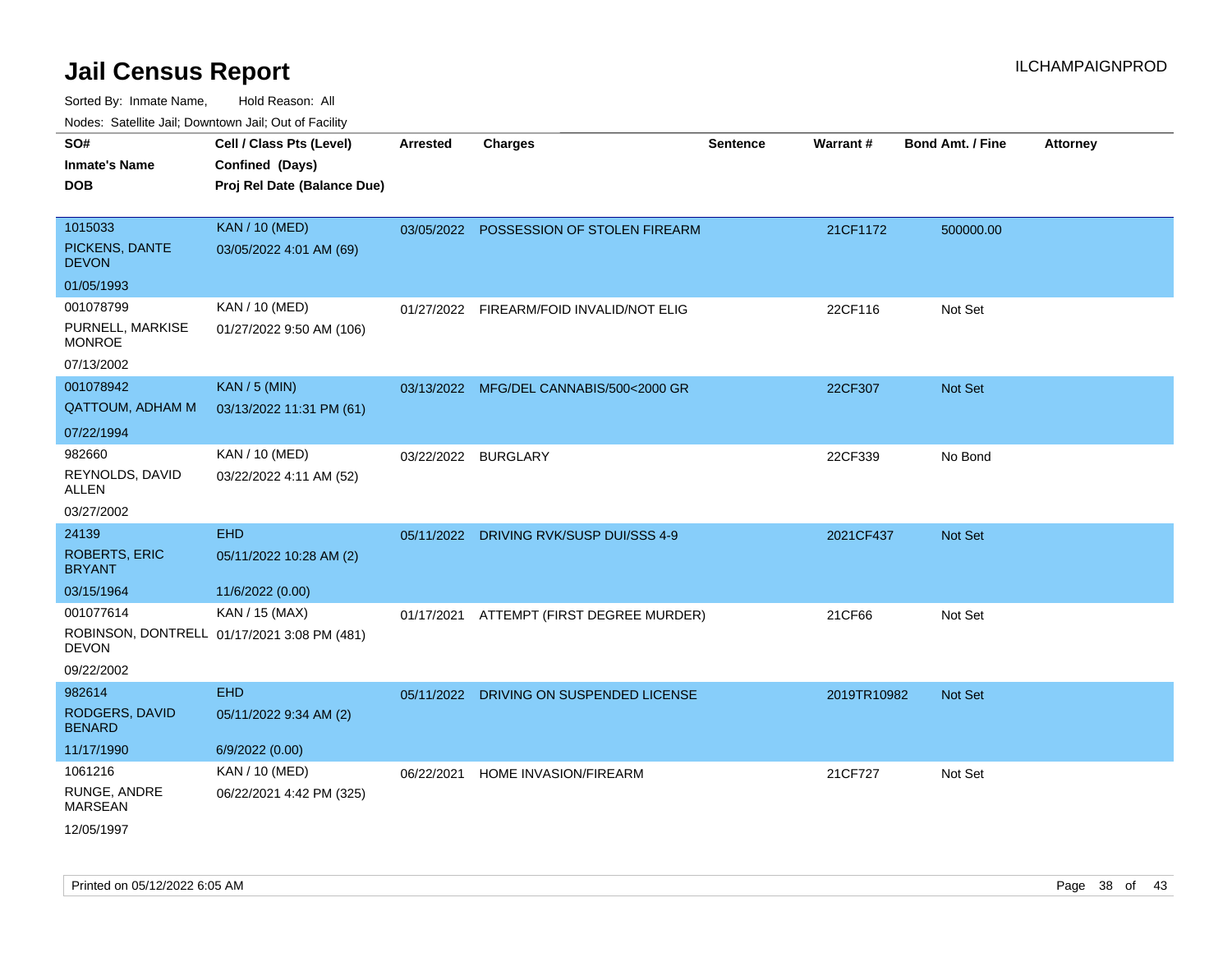| SO#<br><b>Inmate's Name</b><br><b>DOB</b> | Cell / Class Pts (Level)<br>Confined (Days)<br>Proj Rel Date (Balance Due) | <b>Arrested</b> | <b>Charges</b>                         | <b>Sentence</b> | <b>Warrant#</b> | <b>Bond Amt. / Fine</b> | <b>Attorney</b> |
|-------------------------------------------|----------------------------------------------------------------------------|-----------------|----------------------------------------|-----------------|-----------------|-------------------------|-----------------|
| 650295                                    | <b>PIA / 50 (MAX)</b>                                                      | 04/22/2020      | <b>CRIMINAL SEXUAL ASSAULT</b>         |                 | 2020-CF407      | 750000.00               |                 |
| SANDAGE, JERALD<br><b>EUGENE</b>          | 04/22/2020 6:30 AM (751)                                                   | 04/22/2020      | <b>CRIMINAL SEXUAL ASSAULT</b>         |                 | 2020-CF408      | 750000.00               |                 |
|                                           |                                                                            | 04/22/2020      | <b>CRIMINAL SEXUAL ABUSE</b>           |                 | 2020-CF409      | 750000.00               |                 |
|                                           |                                                                            | 04/22/2020      | <b>CRIMINAL SEXUAL ASSAULT</b>         |                 | 2020-CF410      | 750000.00               |                 |
|                                           |                                                                            | 04/22/2020      | OFFICIAL MISCONDUCT                    |                 | 2019-CF1811     | 25000.00                |                 |
| 06/07/1971                                |                                                                            |                 |                                        |                 |                 |                         |                 |
| 1075386                                   | KAN / 15 (MAX)                                                             | 04/13/2022      | AGG UNLAWFUL USE OF WEAPON/VEH         |                 | 2022CF463       | No Bond                 |                 |
| SANDERS, MARQUIS<br><b>JOVON</b>          | 04/13/2022 7:18 PM (30)                                                    |                 |                                        |                 |                 |                         |                 |
| 01/19/2002                                |                                                                            |                 |                                        |                 |                 |                         |                 |
| 59178                                     | <b>KAN / 15 (MAX)</b>                                                      | 12/13/2021      | AGG DISCHARGE FIREARM/OCC VEH          |                 | 21CF1274        | 1500000.00              |                 |
| <b>SANDERS, MICHAEL</b><br><b>JEAN</b>    | 12/13/2021 4:17 PM (151)                                                   |                 |                                        |                 |                 |                         |                 |
| 12/22/1967                                |                                                                            |                 |                                        |                 |                 |                         |                 |
| 001078898                                 | KAN / 15 (MAX)                                                             | 03/02/2022      | AGG DISCHARGE FIREARM                  |                 | 22CF254         | Not Set                 |                 |
| SAROLAS, JONATHAN<br>E.                   | 03/02/2022 9:20 AM (72)                                                    |                 |                                        |                 |                 |                         |                 |
| 07/16/1988                                |                                                                            |                 |                                        |                 |                 |                         |                 |
| 1000820                                   | <b>KAN / 15 (MAX)</b>                                                      | 01/24/2022      | FELON POSS/USE WEAPON/FIREARM          |                 | 22CF105         | Not Set                 |                 |
| SCHNEIDER, SONGAN<br><b>MICHAEL</b>       | 01/24/2022 8:20 AM (109)                                                   |                 | 01/24/2022 AGGRAVATED DOMESTIC BATTERY |                 | 21CF1433        | 25000.00                |                 |
| 08/18/1992                                |                                                                            |                 |                                        |                 |                 |                         |                 |
| 001078704                                 | KAN / 15 (MAX)                                                             | 12/21/2021      | MURDER/INTENT TO KILL/INJURE           |                 | 21CF1575        | Not Set                 |                 |
| SHORTER, JAQUAN<br><b>MAURICE</b>         | 12/23/2021 1:23 AM (141)                                                   |                 |                                        |                 |                 |                         |                 |
| 10/08/1998                                |                                                                            |                 |                                        |                 |                 |                         |                 |
| 47195                                     | <b>KAN / 5 (MIN)</b>                                                       | 12/27/2021      | <b>RESIDENTIAL BURGLARY</b>            |                 | 2020CF1222      | 10000.00                |                 |
| <b>SIMMONS, JAMES</b><br><b>ROBERT</b>    | 12/27/2021 8:42 AM (137)                                                   | 12/28/2021      | <b>RESIDENTIAL BURGLARY</b>            |                 | 2021CF1596      | Not Set                 |                 |
| 03/13/1975                                |                                                                            |                 |                                        |                 |                 |                         |                 |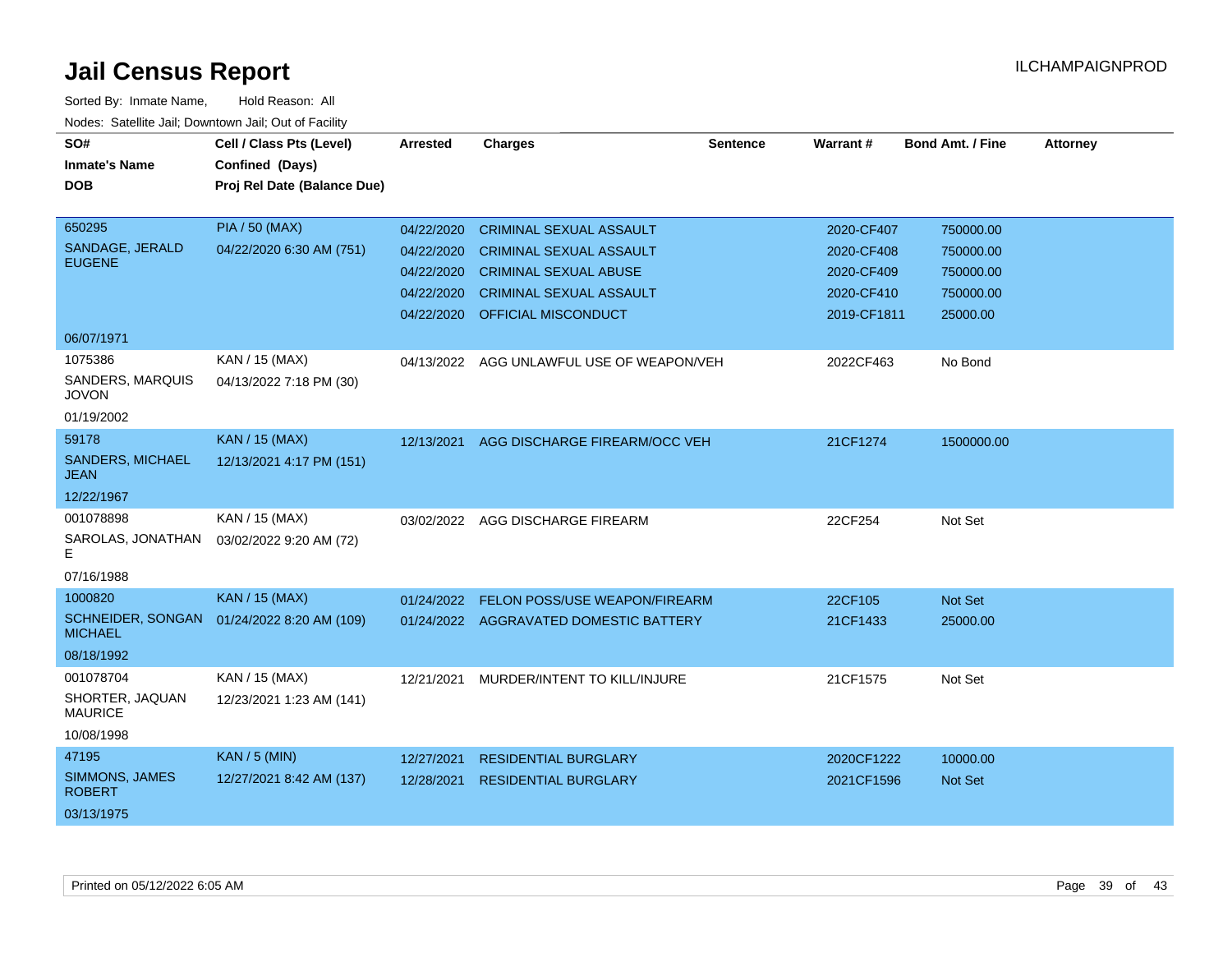| SO#                                       | Cell / Class Pts (Level)                      | <b>Arrested</b> | <b>Charges</b>                           | <b>Sentence</b> | <b>Warrant#</b> | <b>Bond Amt. / Fine</b> | <b>Attorney</b> |
|-------------------------------------------|-----------------------------------------------|-----------------|------------------------------------------|-----------------|-----------------|-------------------------|-----------------|
| <b>Inmate's Name</b>                      | Confined (Days)                               |                 |                                          |                 |                 |                         |                 |
| <b>DOB</b>                                | Proj Rel Date (Balance Due)                   |                 |                                          |                 |                 |                         |                 |
|                                           |                                               |                 |                                          |                 |                 |                         |                 |
| 1062194                                   | <b>KAN / 15 (MAX)</b>                         | 02/27/2020      | MURDER/OTHER FORCIBLE FELONY             |                 | 20CF-247        | 1000000.00              |                 |
| <b>SIMMONS, MICHAEL</b><br><b>JAMAL</b>   | 02/27/2020 1:11 PM (806)                      | 09/23/2020      | AGG BATTERY/DISCHARGE FIREARM            |                 | 20CF1061        | Not Set                 |                 |
| 11/03/1997                                |                                               |                 |                                          |                 |                 |                         |                 |
| 1038158                                   | KAN / 10 (MED)                                | 02/04/2022      | CRIMINAL SEX ASSAULT/CONSENT             |                 | 22CF146         | Not Set                 |                 |
| SMITH, RASHAD<br><b>JARECE</b>            | 02/04/2022 11:42 PM (98)                      |                 |                                          |                 |                 |                         |                 |
| 09/16/1995                                |                                               |                 |                                          |                 |                 |                         |                 |
| 49079                                     | <b>EHD</b>                                    |                 | 05/04/2022 AGG DUI/NO VALID DL           |                 | 2021CF1098      | Not Set                 |                 |
| SOUTHWARD, JAMES<br><b>WILLIAM, Third</b> | 05/04/2022 9:15 AM (9)                        |                 |                                          |                 |                 |                         |                 |
| 06/17/1978                                | 5/13/2022 (0.00)                              |                 |                                          |                 |                 |                         |                 |
| 001077868                                 | KAN / 15 (MAX)                                | 04/21/2021      | ARMED ROBBERY/ARMED W/FIREARM            |                 | 21CF445         | Not Set                 |                 |
| SPEARMENT,<br><b>KENTRELL</b>             | 04/21/2021 9:48 PM (387)                      |                 | 08/19/2021 FLEEING/ATTEMPT ELUDE OFFICER |                 | 2021TR1053      | 1000.00                 |                 |
| 01/21/2002                                |                                               |                 |                                          |                 |                 |                         |                 |
| 001078182                                 | EHD / 5 (MIN)                                 | 12/20/2021      | DRIVING ON REVOKED LICENSE               |                 | 2021CF800       | No Bond                 |                 |
| <b>STRONG, KEVIN</b><br><b>GARDNER</b>    | 12/20/2021 4:34 PM (144)                      |                 |                                          |                 |                 |                         |                 |
| 02/12/1963                                | 6/18/2022 (0.00)                              |                 |                                          |                 |                 |                         |                 |
| 65920                                     | KAN / 15 (MAX)                                | 12/21/2021      | ARMED ROBBERY/ARMED W/FIREARM            |                 | 21CF1543        | 100000.00               |                 |
| TAPSCOTT,<br><b>CORNELIUS</b>             | 12/21/2021 10:57 PM (143)                     |                 |                                          |                 |                 |                         |                 |
| 07/14/1985                                |                                               |                 |                                          |                 |                 |                         |                 |
| 1046632                                   | <b>KAN / 15 (MAX)</b>                         | 09/14/2021      | ARMED VIOLENCE/CATEGORY II               |                 | 21CF912         | 750000.00               |                 |
|                                           | TATE, JAVON MARQUIS 09/14/2021 12:10 PM (241) |                 |                                          |                 |                 |                         |                 |
| 08/10/1996                                |                                               |                 |                                          |                 |                 |                         |                 |
| 64779                                     | <b>EHD</b>                                    | 04/27/2022      | DRIVING RVK/SUSP DUI/SSS 4-9             |                 | 2021CF864       | Not Set                 |                 |
| TERRY, MICHAEL<br><b>DWAYNE</b>           | 04/27/2022 9:57 AM (16)                       |                 |                                          |                 |                 |                         |                 |
| 03/02/1963                                | 10/23/2022 (0.00)                             |                 |                                          |                 |                 |                         |                 |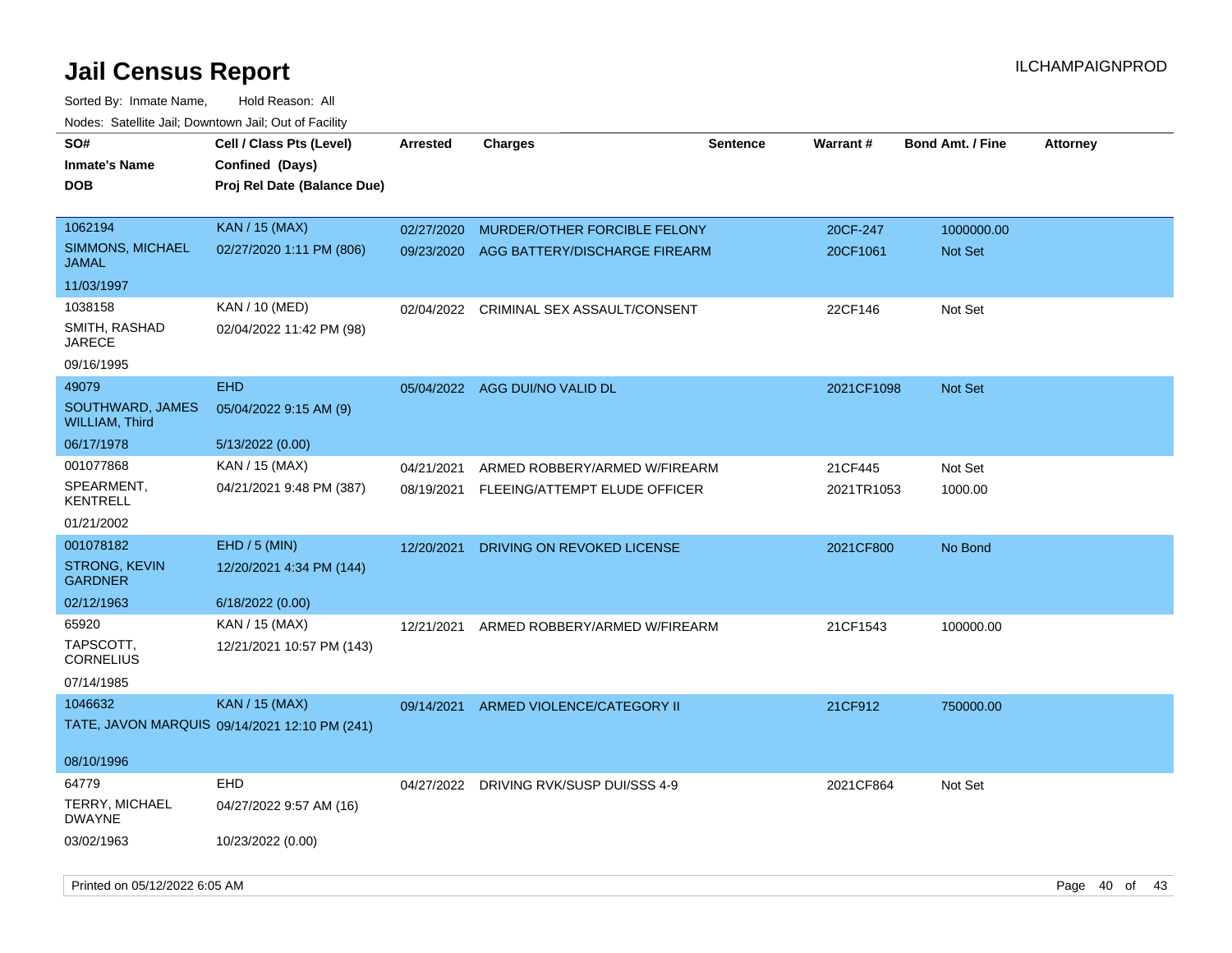| rougs. Calcing Jan, Downtown Jan, Out of Facility |                             |                 |                                          |                     |            |                         |                 |
|---------------------------------------------------|-----------------------------|-----------------|------------------------------------------|---------------------|------------|-------------------------|-----------------|
| SO#                                               | Cell / Class Pts (Level)    | <b>Arrested</b> | <b>Charges</b>                           | <b>Sentence</b>     | Warrant#   | <b>Bond Amt. / Fine</b> | <b>Attorney</b> |
| <b>Inmate's Name</b>                              | Confined (Days)             |                 |                                          |                     |            |                         |                 |
| <b>DOB</b>                                        | Proj Rel Date (Balance Due) |                 |                                          |                     |            |                         |                 |
|                                                   |                             |                 |                                          |                     |            |                         |                 |
| 001079064                                         | <b>KAN / 10 (MED)</b>       |                 | 04/15/2022 AGG UUW/VEHICLE/NO FOID       |                     | 2022CFAWOW | <b>Not Set</b>          |                 |
| <b>TOLBERT, ERIC</b><br><b>LAMONT</b>             | 04/15/2022 6:29 PM (28)     |                 |                                          |                     |            |                         |                 |
| 05/27/1997                                        |                             |                 |                                          |                     |            |                         |                 |
| 1033031                                           | KAN / 15 (MAX)              | 08/19/2020      | *AGG BATTERY W/FIREARM/PERSON            |                     | 2020-CF923 | 500000.00               |                 |
| TOMS, ANDREW<br><b>CHUCKY</b>                     | 08/19/2020 5:59 PM (632)    |                 |                                          |                     |            |                         |                 |
| 09/28/1978                                        |                             |                 |                                          |                     |            |                         |                 |
| 1004142                                           | <b>KAN / 15 (MAX)</b>       | 10/27/2021      | POSSESSION OF METH/15<100GRAMS           |                     | 2021CF1298 | 1500000.00              |                 |
| TOY, KAYON LARENZ                                 | 10/22/2021 1:01 PM (203)    |                 |                                          |                     |            |                         |                 |
| 09/12/1991                                        |                             |                 |                                          |                     |            |                         |                 |
| 001078250                                         | KAN / 10 (ADS)              | 08/07/2021      | FELON POSS WEAPON/BODY ARMOR             | 4y/6m (DOC) 21CF950 |            | Not Set                 |                 |
| TRAVIS, JORDAN<br><b>TESHAUN</b>                  | 08/07/2021 10:27 AM (279)   |                 |                                          |                     |            |                         |                 |
| 03/03/1996                                        |                             |                 |                                          |                     |            |                         |                 |
| 512160                                            | <b>KAN / 15 (MAX)</b>       |                 | 03/10/2022 ARMED HABITUAL CRIMINAL       |                     | 22CF296    | Not Set                 |                 |
| <b>TURNER, CHARLES</b><br><b>EDWARD</b>           | 03/10/2022 12:00 PM (64)    |                 |                                          |                     |            |                         |                 |
| 09/05/1986                                        |                             |                 |                                          |                     |            |                         |                 |
| 1068806                                           | EHD                         |                 | 05/04/2022 AGG DUI/NO VALID DL           |                     | 2020CF1474 | Not Set                 |                 |
| VELEZ-MENDEZ,<br>JAIME MANUAL                     | 05/04/2022 12:05 PM (9)     |                 |                                          |                     |            |                         |                 |
| 09/03/1983                                        | 6/2/2022 (0.00)             |                 |                                          |                     |            |                         |                 |
| 001077992                                         | <b>KAN / 15 (MAX)</b>       |                 | 03/31/2022 ARMED ROBBERY/NO FIREARM      |                     | 21CF590    | 100000.00               |                 |
| <b>WADE, DONTE</b><br>LAMONT                      | 03/31/2022 1:25 PM (43)     |                 |                                          |                     |            |                         |                 |
| 09/05/1986                                        |                             |                 |                                          |                     |            |                         |                 |
| 001079004                                         | KAN / 15 (MED)              |                 | 04/02/2022 FELON POSS/USE WEAPON/FIREARM |                     | 22CF391    | No Bond                 |                 |
| <b>WALLS, MICHAEL</b><br><b>DIANSIO</b>           | 04/02/2022 4:16 AM (41)     |                 |                                          |                     |            |                         |                 |
| 06/21/1991                                        |                             |                 |                                          |                     |            |                         |                 |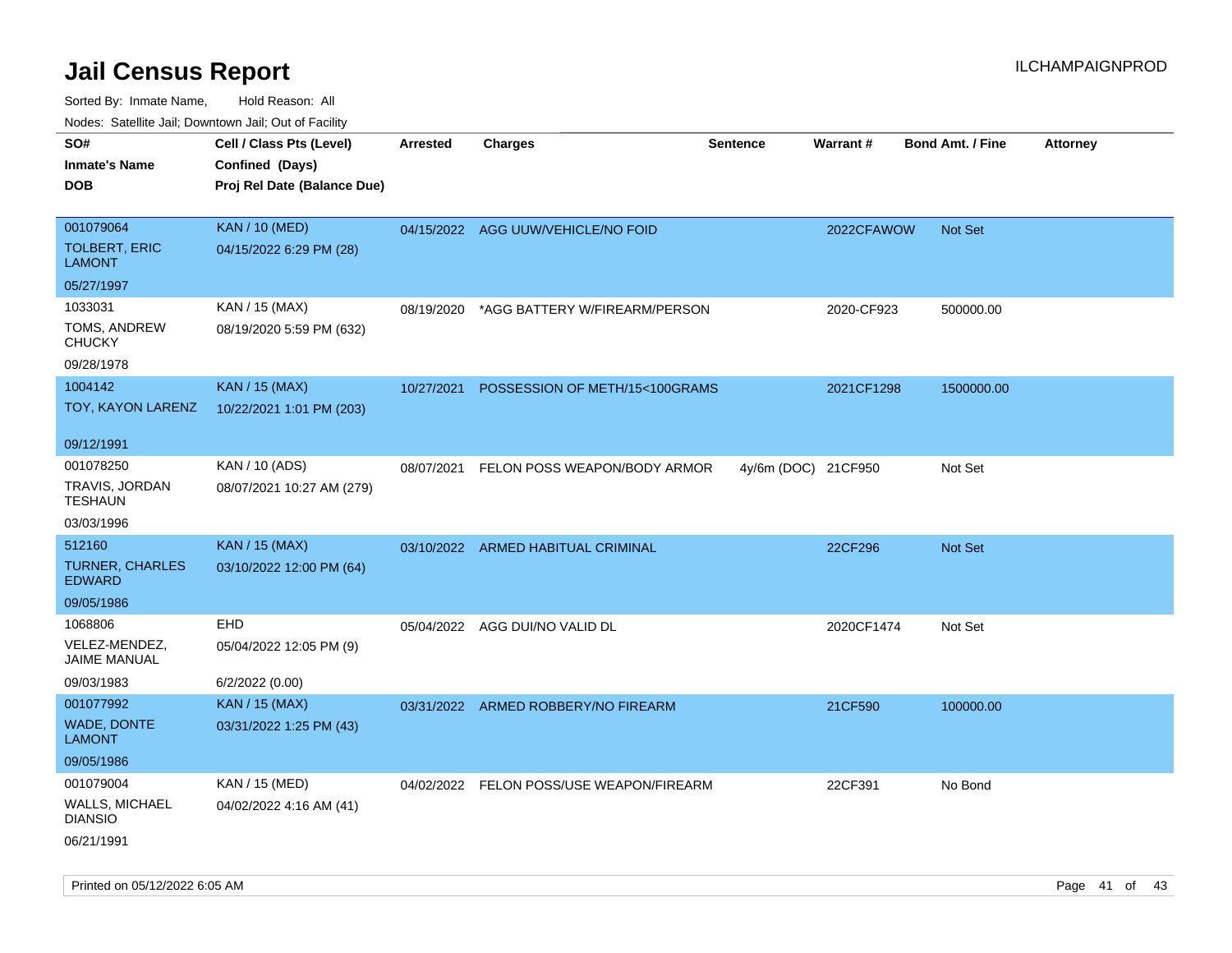Sorted By: Inmate Name, Hold Reason: All

| Nodes: Satellite Jail; Downtown Jail; Out of Facility |  |  |
|-------------------------------------------------------|--|--|
|                                                       |  |  |

| SO#                                        | Cell / Class Pts (Level)    | <b>Arrested</b> | <b>Charges</b>                         | <b>Sentence</b> | Warrant#      | <b>Bond Amt. / Fine</b> | <b>Attorney</b> |
|--------------------------------------------|-----------------------------|-----------------|----------------------------------------|-----------------|---------------|-------------------------|-----------------|
| <b>Inmate's Name</b>                       | Confined (Days)             |                 |                                        |                 |               |                         |                 |
| <b>DOB</b>                                 | Proj Rel Date (Balance Due) |                 |                                        |                 |               |                         |                 |
| 961786                                     | <b>KAN / 15 (ADS)</b>       |                 | 01/24/2022 ARMED HABITUAL CRIMINAL     |                 | 22CF104       | Not Set                 |                 |
| <b>WARREN, DESIE</b><br><b>ARNEZ</b>       | 01/24/2022 7:23 AM (109)    |                 |                                        |                 |               |                         |                 |
| 04/28/1988                                 |                             |                 |                                        |                 |               |                         |                 |
| 1035462                                    | KAN / 15 (MAX)              | 03/25/2022      | ARMED HABITUAL CRIMINAL                |                 | 22CF186       | 750000.00               |                 |
| <b>WASHINGTON, MARK</b><br><b>ANTHONY</b>  | 03/25/2022 8:47 AM (49)     |                 |                                        |                 |               |                         |                 |
| 01/06/1994                                 |                             |                 |                                        |                 |               |                         |                 |
| 1062558                                    | <b>KAN / 10 (MED)</b>       | 10/02/2021      | <b>FELON POSS/USE WEAPON/FIREARM</b>   |                 | 21CF1185      | Not Set                 |                 |
| <b>WELLS, JIAMANTE</b><br><b>AMORE</b>     | 10/02/2021 8:29 PM (223)    |                 |                                        |                 |               |                         |                 |
| 09/02/1995                                 |                             |                 |                                        |                 |               |                         |                 |
| 1002033                                    | KAN / 15 (MAX)              | 09/08/2021      | DRIVING ON SUSPENDED LICENSE           |                 | 2019-TR-11944 | 5000.00                 |                 |
| <b>WEST, ANTONIO</b>                       | 09/08/2021 11:01 PM (247)   | 09/08/2021      | ARMED ROBBERY/ARMED W/FIREARM          |                 | 2020-CF-1406  | 500000.00               |                 |
| <b>DEONTA</b>                              |                             | 09/08/2021      | AGG UNLAWFUL USE OF WEAPON/VEH         |                 | 2021-CF-AWOW  | Not Set                 |                 |
| 04/15/1992                                 |                             | 09/08/2021      | OBSTRCT JUSTICE/LEAVE STATE            |                 | 2021-CF-AWOW  | Not Set                 |                 |
|                                            |                             | 09/08/2021      | ARMED VIOLENCE/CATEGORY I              |                 | 2021-CF-AWOW  | Not Set                 |                 |
| 1022068                                    | <b>KAN / 15 (ADS)</b>       | 10/10/2021      | FELON POSS/USE WEAPON/FIREARM          |                 | 21CF1212      | Not Set                 |                 |
| <b>WILKINS, MICHAEL</b><br><b>CARL</b>     | 10/10/2021 5:07 AM (215)    |                 |                                        |                 |               |                         |                 |
| 07/10/1992                                 |                             |                 |                                        |                 |               |                         |                 |
| 001078709                                  | KAN / 15 (MAX)              | 12/22/2021      | ARMED VIOLENCE/CATEGORY I              |                 | 21CF1586      | Not Set                 |                 |
| WILLIAMS, DAVID LEE                        | 12/22/2021 11:00 AM (142)   |                 |                                        |                 |               |                         |                 |
| 12/18/1989                                 |                             |                 |                                        |                 |               |                         |                 |
| 1049234                                    | <b>KAN / 10 (MED)</b>       |                 | 01/22/2022 AGGRAVATED DOMESTIC BATTERY |                 | 22CF94        | Not Set                 |                 |
| <b>WILLIAMS, KHAMRON</b><br><b>MARCELL</b> | 01/22/2022 9:30 AM (111)    |                 |                                        |                 |               |                         |                 |
| 08/15/1995                                 |                             |                 |                                        |                 |               |                         |                 |